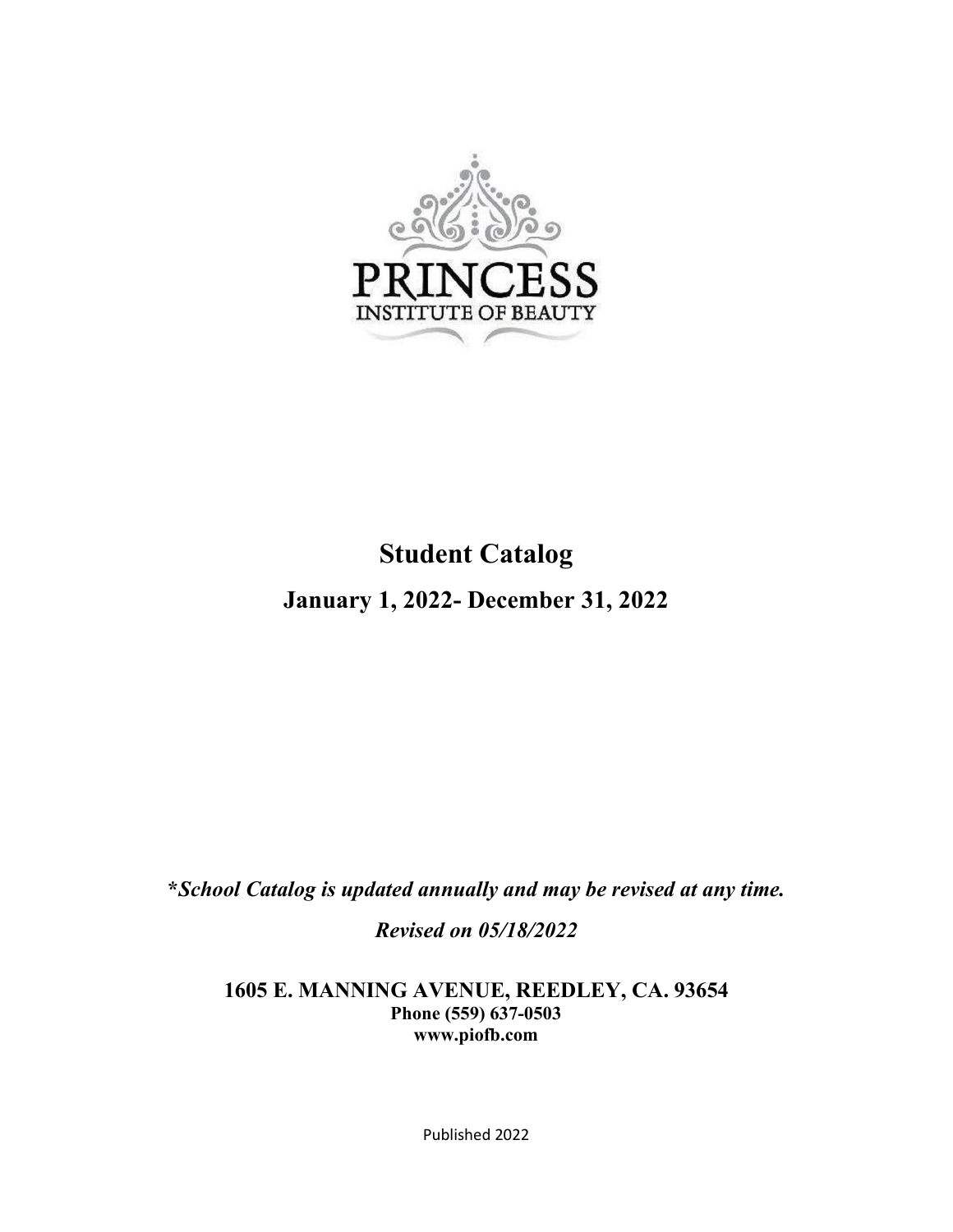| Counseling Service                                                         |  |
|----------------------------------------------------------------------------|--|
| <b>Placement Assistance</b><br>$\bullet$                                   |  |
|                                                                            |  |
|                                                                            |  |
|                                                                            |  |
|                                                                            |  |
|                                                                            |  |
|                                                                            |  |
|                                                                            |  |
|                                                                            |  |
|                                                                            |  |
|                                                                            |  |
| Conduct Policy/Drug Free Policy/ Reasons for Suspension & Dismissal  32-33 |  |
|                                                                            |  |
|                                                                            |  |
|                                                                            |  |
|                                                                            |  |
|                                                                            |  |
|                                                                            |  |
|                                                                            |  |
|                                                                            |  |
|                                                                            |  |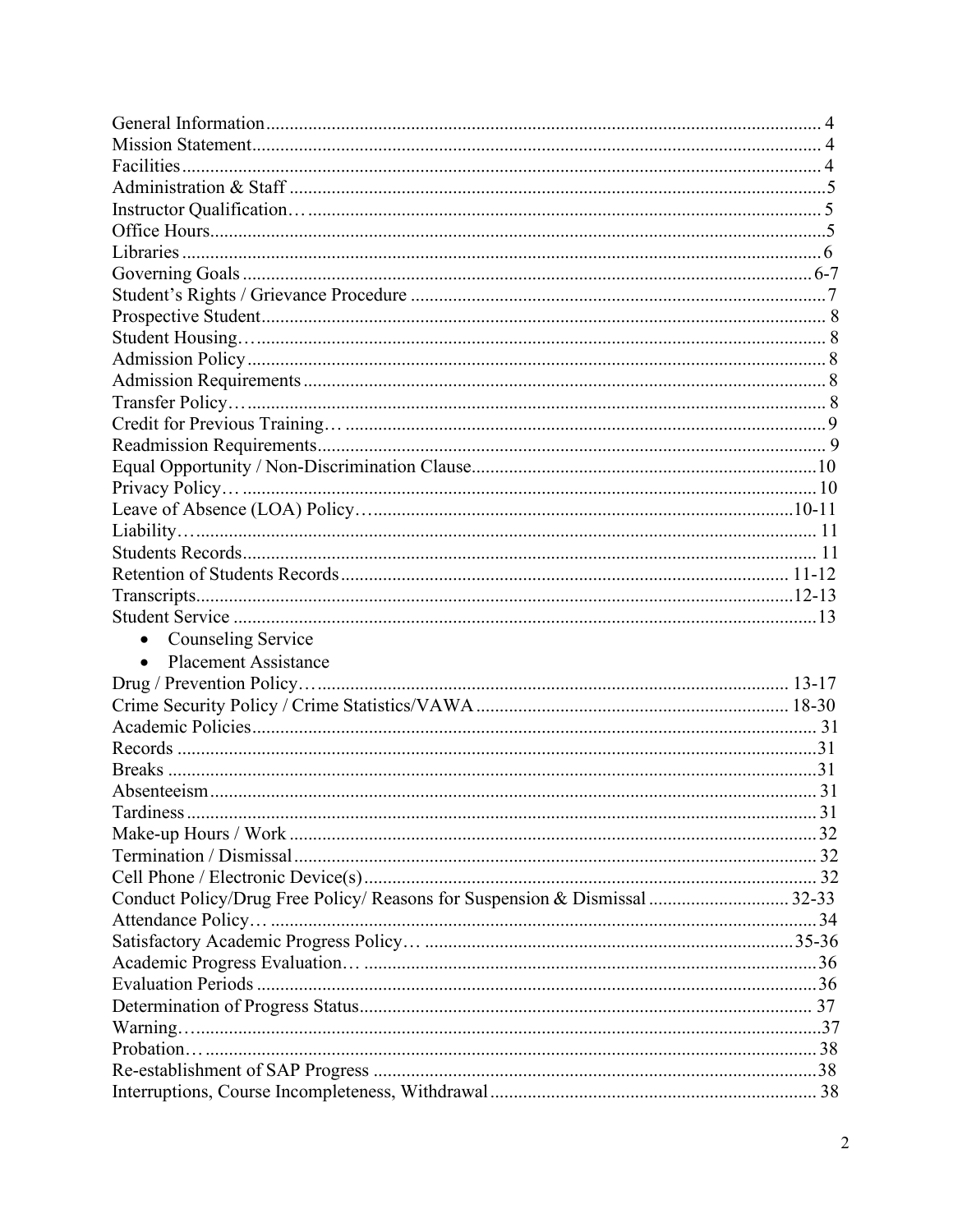| Cosmetology<br>$\bullet$ |  |
|--------------------------|--|
| Nail Care<br>$\bullet$   |  |
| Skin Care<br>$\bullet$   |  |
|                          |  |
|                          |  |
|                          |  |
|                          |  |
|                          |  |
|                          |  |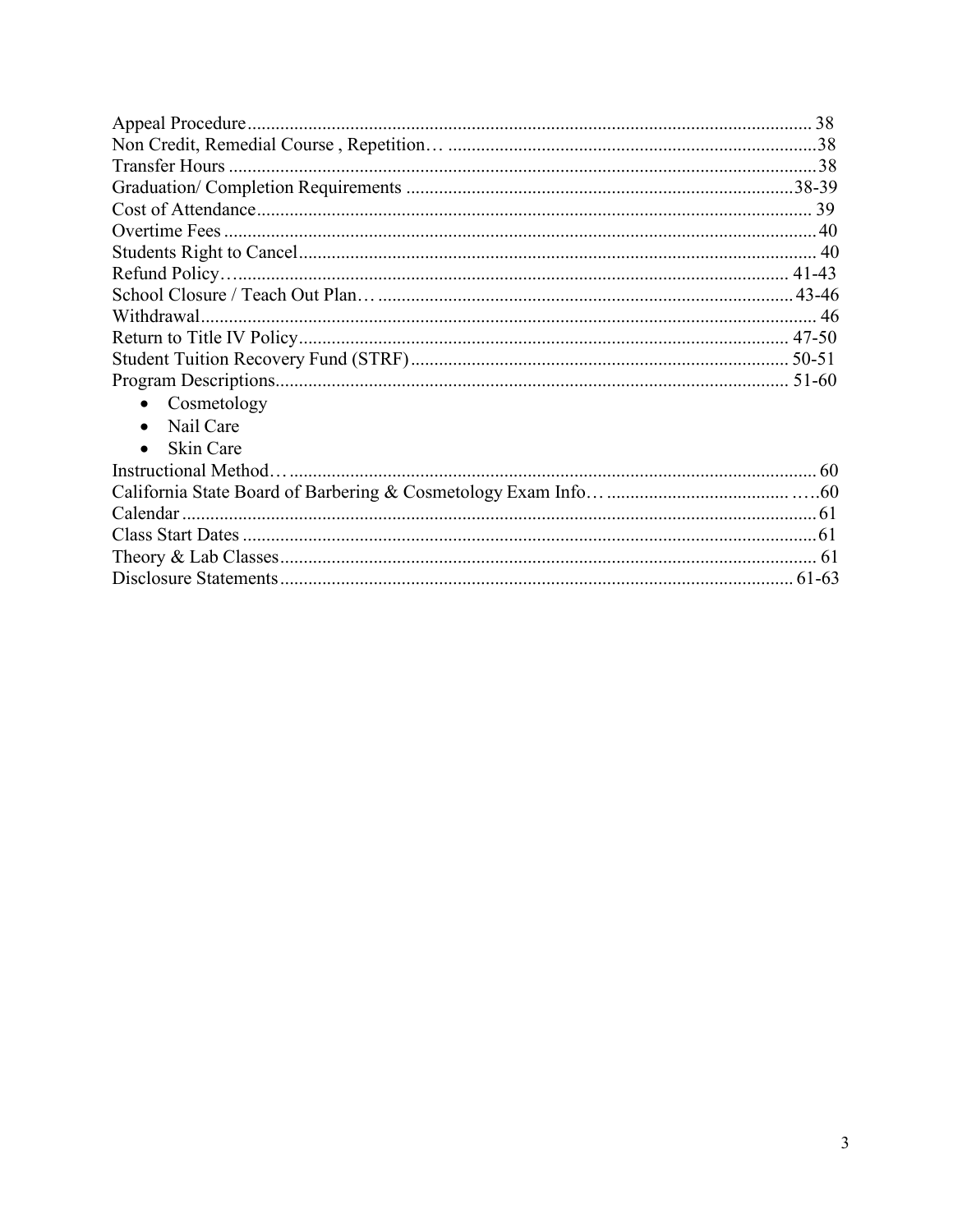# **GENERAL INFORMATION**

This catalog is designed to help you understand our program at Princess Institute of Beauty. The information is designed to provide you with essential information that you will need to embark on a new and exciting career in the field of cosmetology. Princess Institute of Beauty is committed to helping you succeed in your career. If you are interested in pursuing a career in this industry, our staff is here to help you accomplish your goals. We offer the following programs:

| <b>COSMETOLOGY</b> | 1,600 CLOCK HOURS <sup>1</sup> | (Certificate) |
|--------------------|--------------------------------|---------------|
| <b>COSMETOLOGY</b> | <b>1,000 CLOCK HOURS</b>       | (Certificate) |
| <b>NAIL CARE</b>   | <b>400 CLOCK HOURS</b>         | (Certificate) |
| <b>SKIN CARE</b>   | <b>600 CLOCK HOURS</b>         | (Certificate) |

# **MISSION STATEMENT**

The mission of Princess Institute of Beauty is to provide a comprehensive and quality training and education that will assist all of our graduates to successfully pass the California State Board licensing examination and to obtain a successful career in the field of cosmetology, nail and skin care.

# **FACILITIES**

Princess Institute of Beauty campus is located at 1605 East Manning, Reedley, CA. 93654; where all classes are held. The campus is located at the corner of East Manning Avenue and Buttonwillow Avenue. The building is designed for an Institution of Cosmetology with a minimum of 3750 sq. ft. and ideal atmosphere and environment for learning the profession of Cosmetology, Nail and Skin Care. Our facility occupancy levels accommodating 50 students at one time. Restrooms are available in the building. Instruction is provided in the primary classrooms.

Prospective students are encouraged to visit the physical facilities of the school and to discuss personal educational and occupational plans with school personnel prior to enrolling or signing enrollment agreements. Enrollment and admissions as well as all classroom study takes place at this site. All student records are kept at this site. The facility and equipment used fully comply with all federal, state and local ordinances and regulations, including requirements for fire safety, building safety, handicapped access and health. The ratio of students to equipment is 1:1.

<span id="page-3-0"></span> $<sup>1</sup>$  This course only in effect for those students who were enrolled at the time when the course was 1600 hours and wish</sup> to continue to complete those hours per SB803. We are no longer actively enrolling students in this course.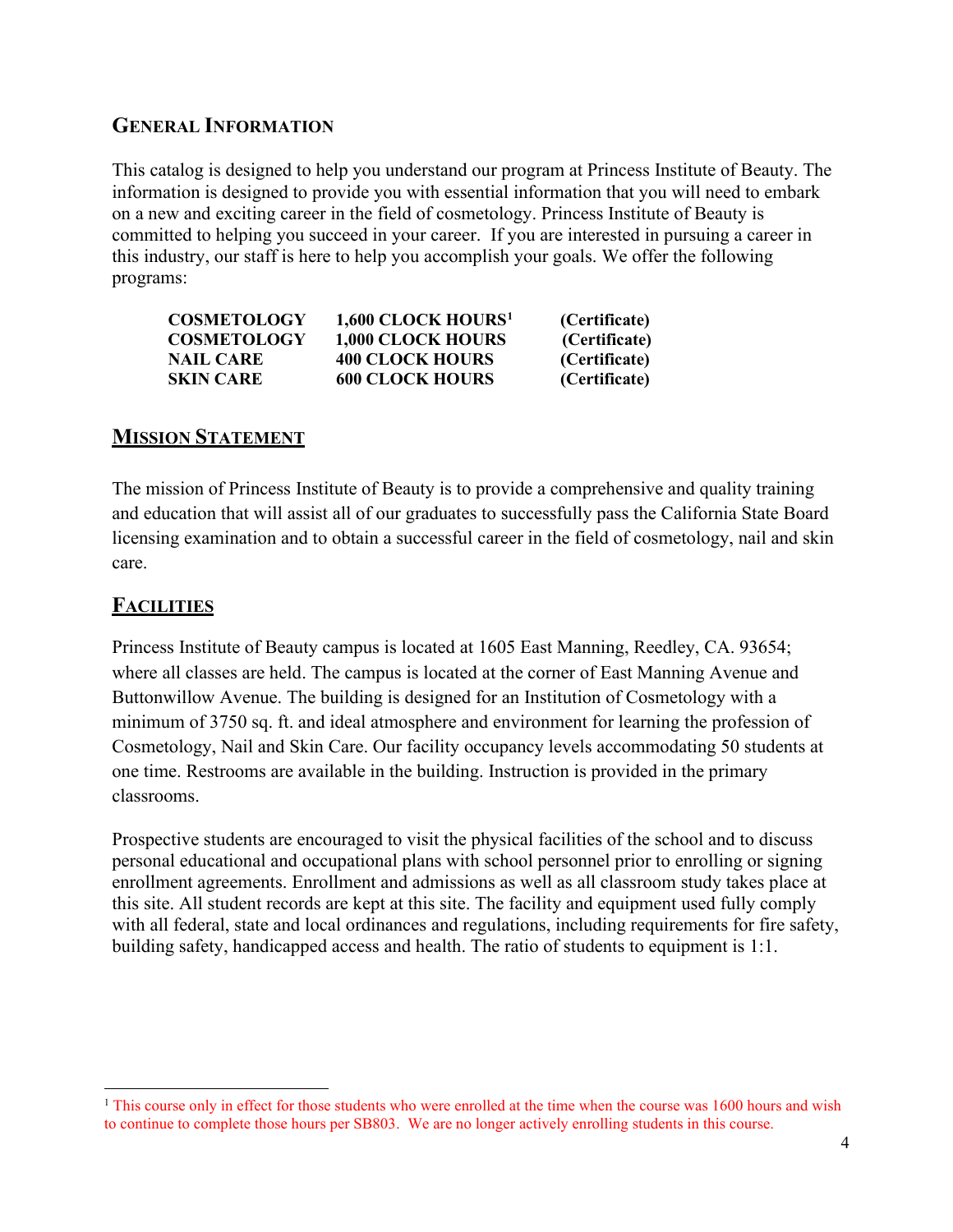### **ADMINISTRATION AND STAFF**

Maria E. Moore, **Chief Executive Officer/Owner / Director/ Instructor/Licensed Cosmetologist Email: [m.moore@piofb.com](mailto:m.moore@piofb.com)**

Marion M. Rodriguez, **Chief Financial Officer /Business & Administration Office/ Licensed Cosmetologist Email: [m.rodriguez@piofb.com](mailto:m.rodriguez@piofb.com)**

Adriana Martinez **Financial Aid Officer Email: [a.martinez@piofb.com](mailto:a.martinez@piofb.com)**

Lizbeth B. Viera, **Lead Practical Instructor/ Licensed Cosmetologist**

Ana Yuriar **Practical Instructor / Licensed Cosmetologist**

Virginia Swinger **Skin Care Instructor / Licensed Esthetician**

Julissa Anzaldua **Office Assistant (as needed) / Substitute Instructor / Licensed Cosmetologist Email: [j.anzaldua@piofb.com](mailto:j.anzaldua@piofb.com)**

All staff meetings are held quarterly at the premises of the school, 1605 E. Manning Ave, Reedley, Ca. 93654. Notices are sent out in advance.

# **INSTRUCTOR QUALIFICATIONS**

Instructors are licensed professionals and maintain a current license with the Board of Barbering & Cosmetology. In addition, each instructor has several years of experience in the Cosmetology, Nail and Esthetician professions.

# **OFFICE HOURS**

Business office hours are Tuesday through Friday from 8:00 AM to 5:00 PM; Monday by appointment only. Class sessions vary and are described in the course information section that accompanies each program. The institute observes most major holidays and closes for a winter break between Christmas and New Year's Day. A complete listing of observed holidays is provided at the back of this catalog.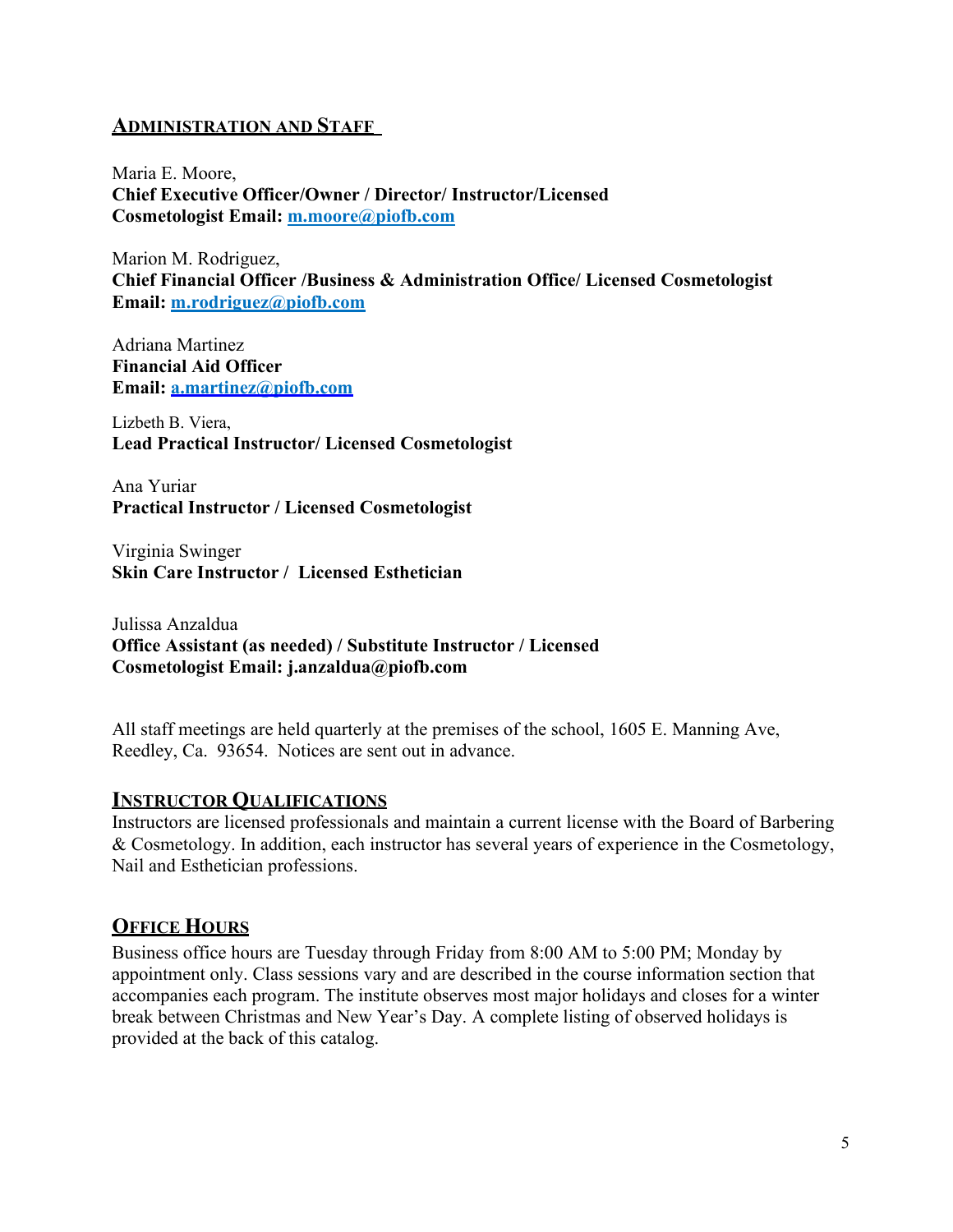# **LIBRARIES**

The institution does not have a library or a librarian on campus. Princess Institute of Beauty students have access to reference texts, charts, diagrams, and materials useful in completing the program of study. The institution does supply all materials and text needed for successful completion of the programs. Materials are to be used on campus and are available during normal class hours. Copies of all required Board of Barbering and Cosmetology textbooks are available. **The Institution does offer free Wi-Fi access to all students.**

**Instructional Aids:** Facial charts, visual aids, charts, mannequins for student practice, books as required by the California Board of Barbering and Cosmetology, magazines, styling books relative to the study of Cosmetology and computerized chapter reviews on all subjects.

**Equipment & Materials Used:** Shampoo bowls, Dryer, Facial chairs, Facial beds, Manicure station, Pedicure Chairs, Thermal hair straighteners, Non-electric combs, Stove (for non-electric combs),Electric curling iron, Non-electric curling iron, Stove (for non-electric curling irons), Hairstyling chairs, Towel Steamer, Facial Steamer

# **GOVERNING GOALS**

The students of the community are to actualize the benefits of an exemplary education, Princess Institute of Beauty must have a clear sense of the goals it is trying to accomplish, the characteristics of the school it seeks to provide, and the contributions that the various staff members in the Institution must make in order to transform these ideals into reality.

EFFECTIVE LEADERSHIP: An exemplary institute requires effective leaders, who are able to:

- Build a shared vision to promote the success of all students.
- Maintain a positive school or department culture.
- Ensure an effective instructional and services program, and
- Manage the operations and resources effectively.

An exemplary institute operates on the premise that it can only be as good as the personnel that it employs. Therefore, it is committed to recruiting and retaining outstanding educators and support staff who can advance the Institute's vision. Each of us has a responsibility to ensure that the PRINCESS logo is recognized as a symbol of service, professionalism, integrity, and high student achievement. As ambassadors of the vision, every employee and student will be held to the expectation of promoting service, professionalism, and integrity in every aspect of the performance of their duties.

An exemplary institute provides a standards-based curriculum that is balanced and rooted in real world application of content, skills, and knowledge. The academic progress of each student is closely monitored, and support is provided for those who require additional assistance. Decisions are made based on the analysis of student performance data. Instruction is differentiated and reflects best practices. In the final analysis, the effectiveness of an institute in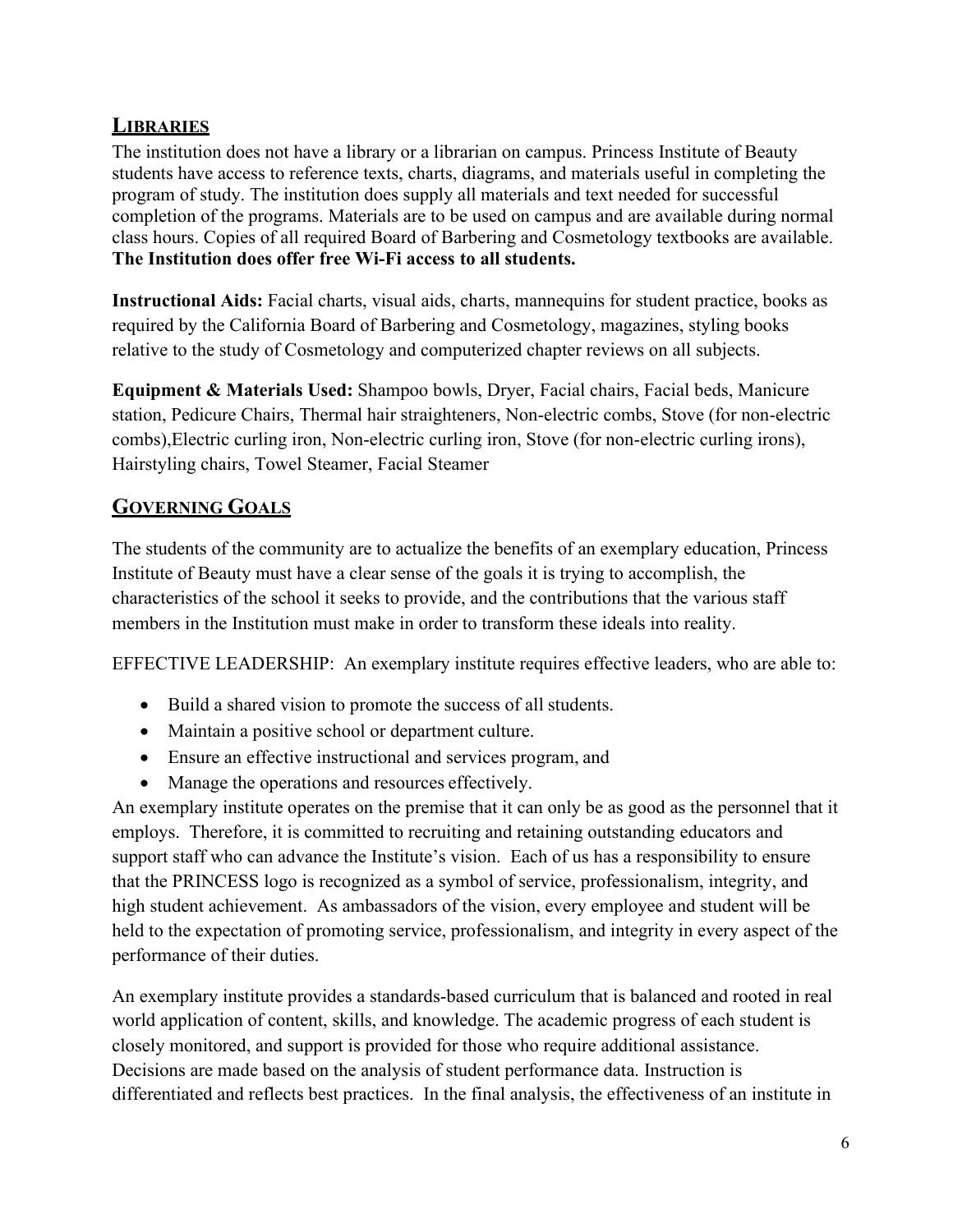determined on the basis of the conduct, character, and achievement of its students. A system of accountability is in place that monitors overall student achievement. A system of accountability is in place that monitors overall student achievement.

Princess Institute of Beauty has adopted the "PIVOT POINT SALON FUNDAMENTALS" This concept embraces healthy body and mind, effective communication, and human relations. These fundamentals are designed to develop professional skills to industry standards. These standards are measured in three levels. Level 1 beginning: Level 2 intermediate and Level 3: Entry level proficiency for beginning stylist**.** 

# **STUDENT RIGHTS AND GRIEVANCE PROCEDURE**

From time to time, differences in interpretation of school policies will arise among students, faculty, and/or the administration. Persons seeking to resolve problems or complaints should first contact the instructor in charge. Requests for further action may be made to the School Director. When such differences arise, usually a miscommunication or misunderstanding is a major contributing factor. For this reason, we urge both students  $\&$  staff to communicate any problems that arise directly to the individual (s) involved. If the problem cannot be resolved in this manner, the School Director should be contacted. Normally, the informal procedure of "discussing" differences will resolve the problem. In addition to complaints previously stated and appeals of an academic nature a student has a right to complain to the institution. If a student wishes to file a written complaint, they may do so. All written complaints will be resolved within 10 days and will be sent to the student in writing*. If a complaint cannot be resolved after exhausting the institution's grievance procedure, the student may file a complaint with the Bureau of Private Postsecondary Education. Unresolved complaints may be directed to the address below.* A student or any member of the public may file a complaint about this institution with the Bureau for Private Postsecondary Education by calling 1-(888) 370-7589, or by completing a complaint form, which can be obtained on the bureau's internet website at [www.bppe.ca.gov.](http://www.bppe.ca.gov/) Also, any questions a student may have regarding this catalog that have not been satisfactorily answered by the institution may be directed to the Bureau for Private Postsecondary Education at:

Bureau for Private Postsecondary Education, 1747 North Market Blvd Suite 225 Sacramento California, 95834 [www.bppe.ca.gov](http://www.bppe.ca.gov/) *The mailing address is:*  P. O. Box 980818 West Sacramento, CA 95798-0818 Toll Free Number: 1 (888) 370-7589 Telephone Number: (916) 431-6959 Fax: (916) 263-1897 By E-mail to:  $bppe@dea.ca.gov$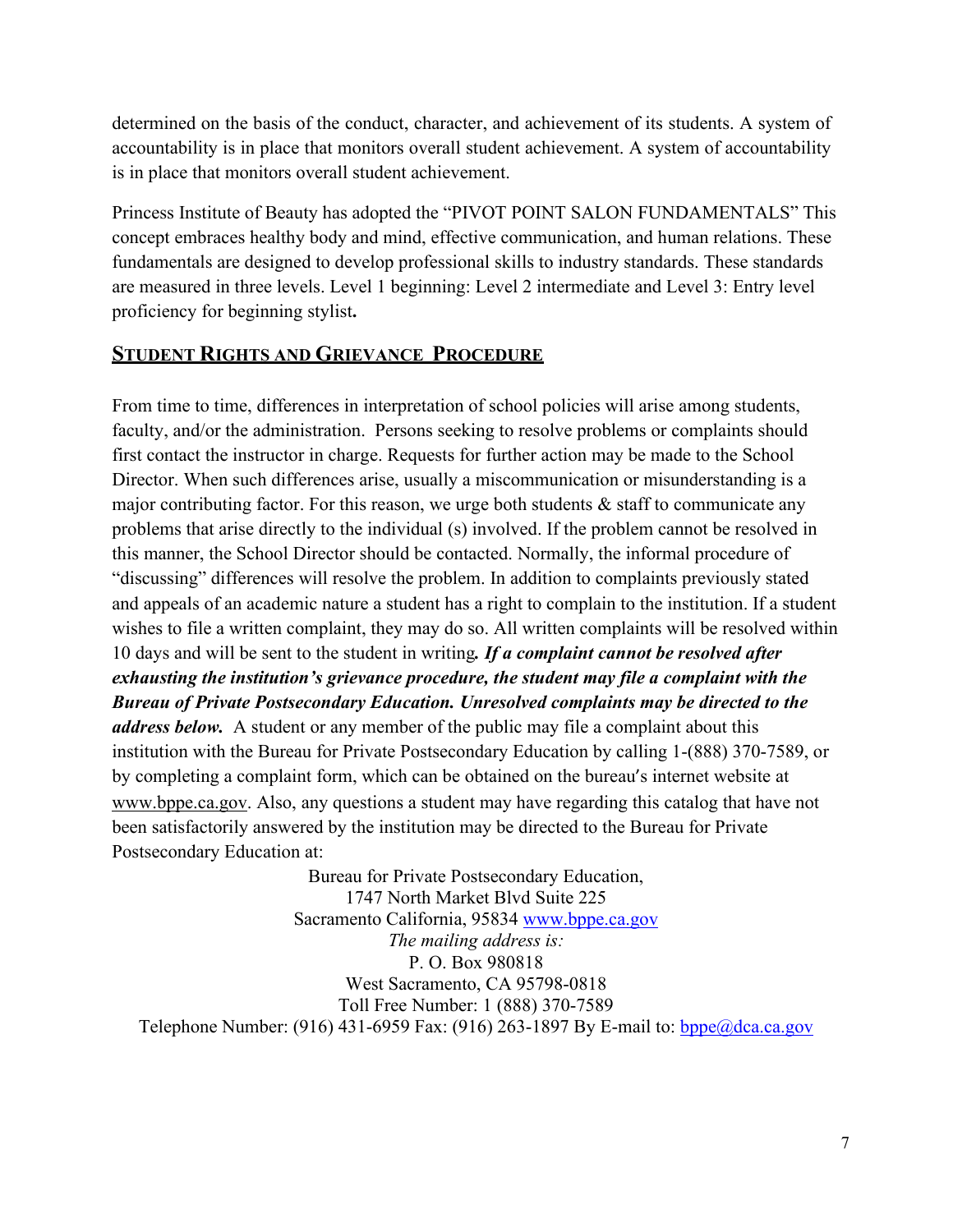# **PROSPECTIVE STUDENTS**

As a prospective student or any interested person, you are encouraged to review the school catalog prior to signing an enrollment agreement. You are also encouraged to review the school performance fact sheet as well as the all documents included in the pre-enrollment package. These items must be provided to you prior to signing an enrollment agreement. All prospective students and any interested person are directed to the institutions website to review the student catalog, school performance fact sheet and the annual report. If a prospective student or any interested person requests a student catalog, school performance fact sheet or annual report via the school website contact form, the institution will send direct links to the requested documents via email address provided.

# <span id="page-7-0"></span>**STUDENT HOUSING**

Princess Institute of Beauty has no dormitory facilities under its control and it does not offer housing and has no responsibility to find or assist a student in finding housing. There is a range of housing available in our area ranging between \$700.00- \$1,200.00 per month.

# <span id="page-7-1"></span>**ADMISSION POLICY**

Prior to enrollment, students will be oriented to school policies, rules and regulations needed to comply with the California Barbering and Cosmetology Program and be informed of all established tuition, fees and charges. All new students and transfer students are required to attend a **mandatory** orientation prior to first day of instruction. Before enrollment students are given a preenrollment package. Pre- enrollment package contains the following: School catalog, school completion rate, licensure rate, job placement rate, physical demands of the professions, safety requirements of the profession, state employment compensation/ wage statistics, state licensure requirements and other disclosure information.

Princess Institute of Beauty does not admit ability to benefit students. An ability to benefit student is a student who is beyond the age of compulsory education, lacks a high school diploma or its equivalent, and has the ability to benefit from the education or training offered at the institution.

# <span id="page-7-2"></span>**ADMISSION REQUIREMENTS**

 $\Box$  Must be a minimum of 17 years of age,

# o *If student is 17, a parent or legal guardian must sign the Enrollment Agreement*

- □ Valid Government Issued Identification Card ( Drivers License, Military Identification, Passport )
- $\Box$  High School Diploma and/ or the equivalent GED; or
- Official High School Transcript showing the graduation date; or
- $\Box$  In the event of a foreign diploma, the prospective student must first have the diploma verified and translated by an outside agency that is qualified to translate the documents into English and confirms the academic equivalence to a U.S. high school diploma.

# **TRANSFER POLICY**

Transfer students from accredited schools must follow the same application procedures as new applicants. In addition, they must submit official transcripts of all work undertaken at the postsecondary level. Princess Institute of Beauty does not accept any student who is not in good academic, attendance or ethical standing at a previous institution. A certificate of completion will be provided transfer students completing the program with Princess Institute of Beauty.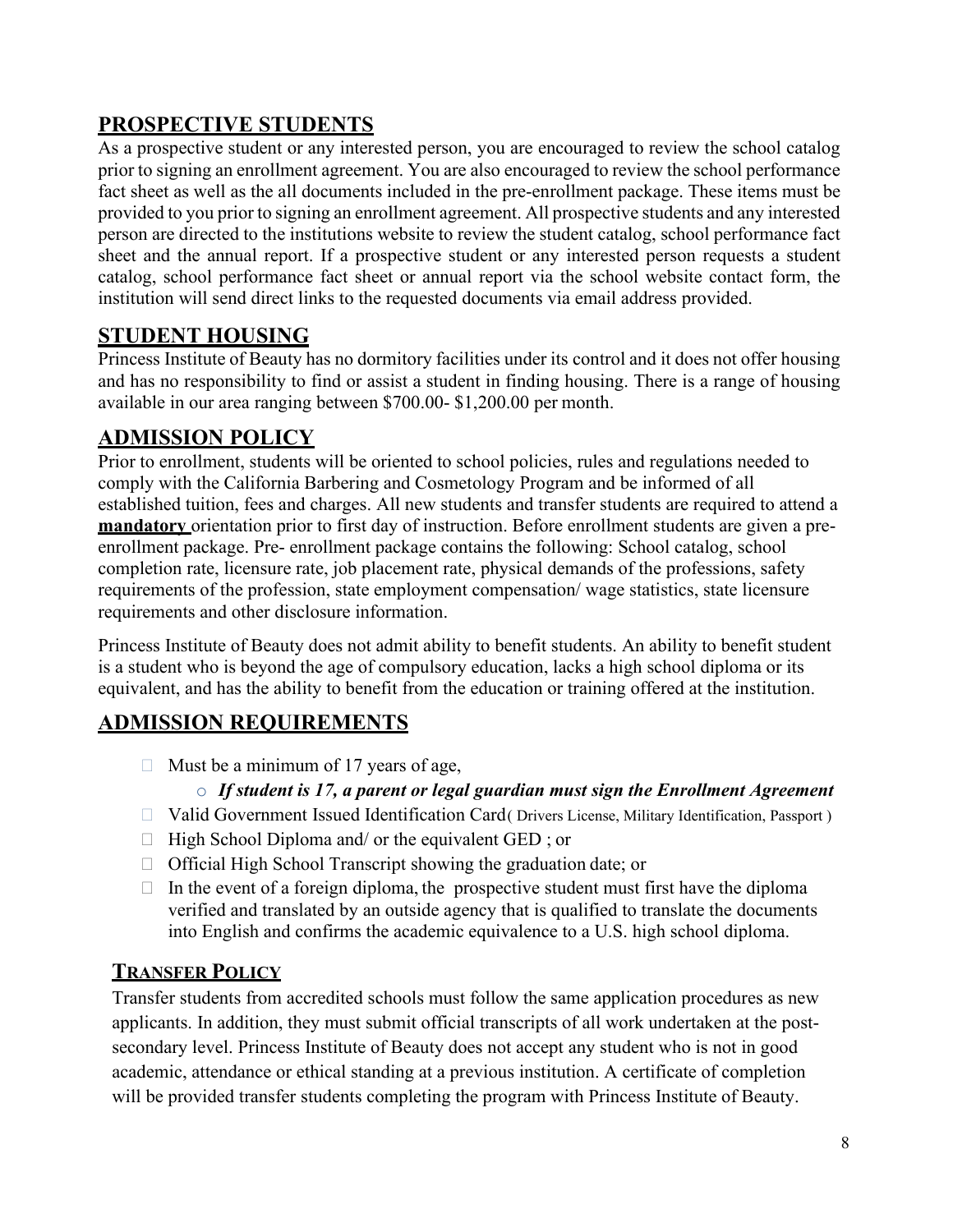**This institution does not and will not recruit students already attending or admitted to another school offering a similar program of study.** 

# **NOTICE CONCERNING TRANSFERABILITY OF CREDITS AND CREDENTIALS**

**EARNED AT OUR INSTITUTION:** The transferability of credits you earn at Princess Institute of Beauty is at the complete discretion of an institution to which you may seek to transfer. Acceptance of the certificate you earn in the educational program is also at the complete discretion of the institution to which you may seek to transfer. If the certificate that you earn at this institution are not accepted at the institution to which you seek to transfer, you may be required to repeat some or all of your coursework at that institution. For this reason you should make certain that your attendance at this institution will meet your educational goals. This may include contacting an institution to which you may seek to transfer after attending Princess Institute of Beauty to determine if your certificate will transfer.

# **CREDIT FOR PREVIOUS TRAINING**

Credit for prior training or experience out of state will be granted upon review and verification by the Board of Barbering and Cosmetology. Princess Institute of Beauty will accept hours from another approved institution in California with an original Proof of Training Document and Official Transcript from the institution where the student is transferring from. The student will be required to provide Princess Institute of Beauty with documentation. There will be a \$75.00 Registration Fee and STRF Fee ( if applicable). The student will be charged for textbooks and additional kit equipment. The tuition will be prorated for the hours remaining. All qualification for admission must be satisfied. The student will be required to meet with the Director and/ or Admissions to ensure that all admission / transfer requirements are satisfied. Princess Institute of Beauty does not accept credit for experimental credit and challenge examinations. With prior approval from the Director, enrolled student may transfer between programs at Princess Institute of Beauty. Princess Institute of Beauty does not have an articulation agreement or training agreement with any other school, college or university at the present time.

# **READMISSION REQUIREMENTS**

Any student who voluntarily withdraws or is expelled from the institution must apply for readmission in accordance with the aforementioned admission requirements. All students who withdraw may re-enter into a program without the loss of credit of state board hours if it is within (5) years from the date of the students' withdrawal, which is an institutional policy. All records of students are stored for five (5) years and it is the responsibility of the student to maintain all documents received from the institution. The institution reserves the right to evaluate the previous enrollment. The school will verify that the student was in good standing with the school before the student is accepted for re-entry. The school keeps the students' transcripts indefinitely.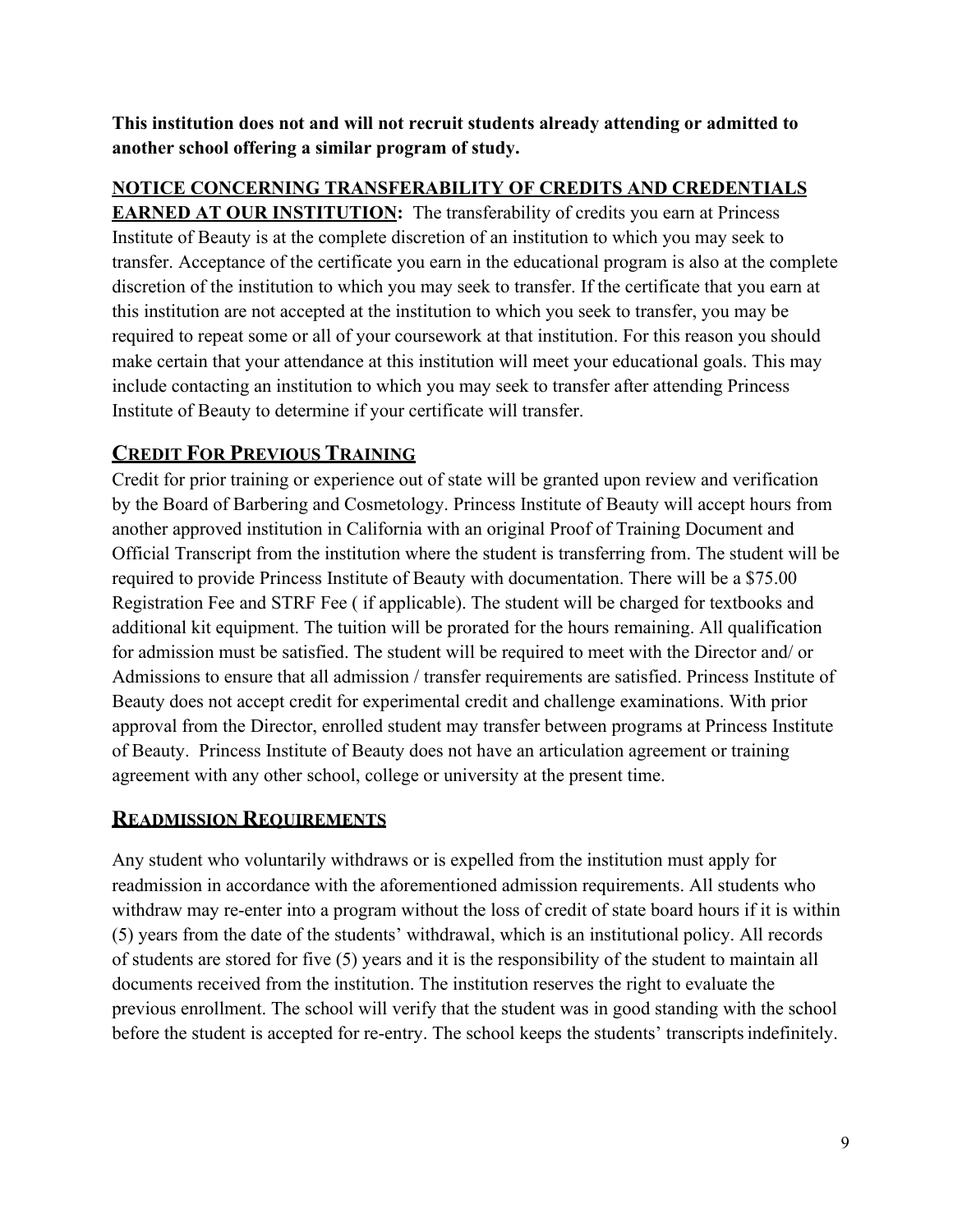# **EQUAL OPPORTUNITY/ NON- DISCRIMINATION CLAUSE**

Princess Institute of Beauty is committed to providing equal education and employment opportunities to all individuals. Princess Institute of Beauty does not discriminate on the basis of age, race, color, sex, ethnic origin or religion in admitting students.

# **PRIVACY POLICY**

Effective January 1, 2013, the Standards and Criteria require institutions to guarantee each student or parent or guardian if the student is a dependent minor access to the student's records. The institution must require written consent from the student or guardian before releasing any student information in response to a third- party request or unless otherwise required by law.

Students and parent/guardians of dependent minors are guaranteed the right to access and review the student's educational file. Students must submit a written request to review their file to the school director. The student will be granted supervised access to their records within five business days of the request. Any third -party request for information will require written authorization from the student or parent/guardian of a dependent minor. Princess Institute of Beauty requires a release form be completed for each third -party request of information. Princess Institute of Beauty provides access to student records without written consent to its accrediting agency, the United States Department of Education, the State Licensing Agency, and any other school official. The institution maintains a record of all release forms and requests for information.

# <span id="page-9-0"></span>**Leave of Absence (LOA) Policy**

- 1. Students may experience extended personal, medical or unforeseen events which may hinder them from attending class. Princess Institute of Beauty allows for these circumstances by allowing a Leave of Absence (LOA) from the program. However, LOA's can only be granted under special circumstances and if a written request is formally made in advance by the student and approval is granted by Princess Institute of Beauty Director, in accordance with policy. The written request must specify the following:
	- **Reason for Leave of Absence**
	- **Specific date of departure from school**
	- **Specific date student will be returning to school**
	- **Student Signature**
- 2. A granted LOA will have a beginning and ending date and will last no more than a maximum of 30 calendar days. In order for a LOA to be granted, there must be a reasonable expectation that the student will return from the LOA. In addition, the student and a school official must sign and date an enrollment agreement addendum prior to the LOA. The institution will not assess the student any additional institutional charges as a result of the LOA. A student who is granted a LOA that meets these criteria is not considered to have withdrawn, and no refund calculation is required at that time. The institution will extend the student's maximum time frame and the contract period by the same number of calendar days taken in the LOA. An addendum to the enrollment agreement must be signed by all parties. Students that returns to school after a **granted LOA** will retain all clocked hours and examinations prior to the LOA.
- 3. Students who fail to return on the specified date of the LOA will be dismissed from the program. The student withdrawal date for the purpose of calculating a refund is always the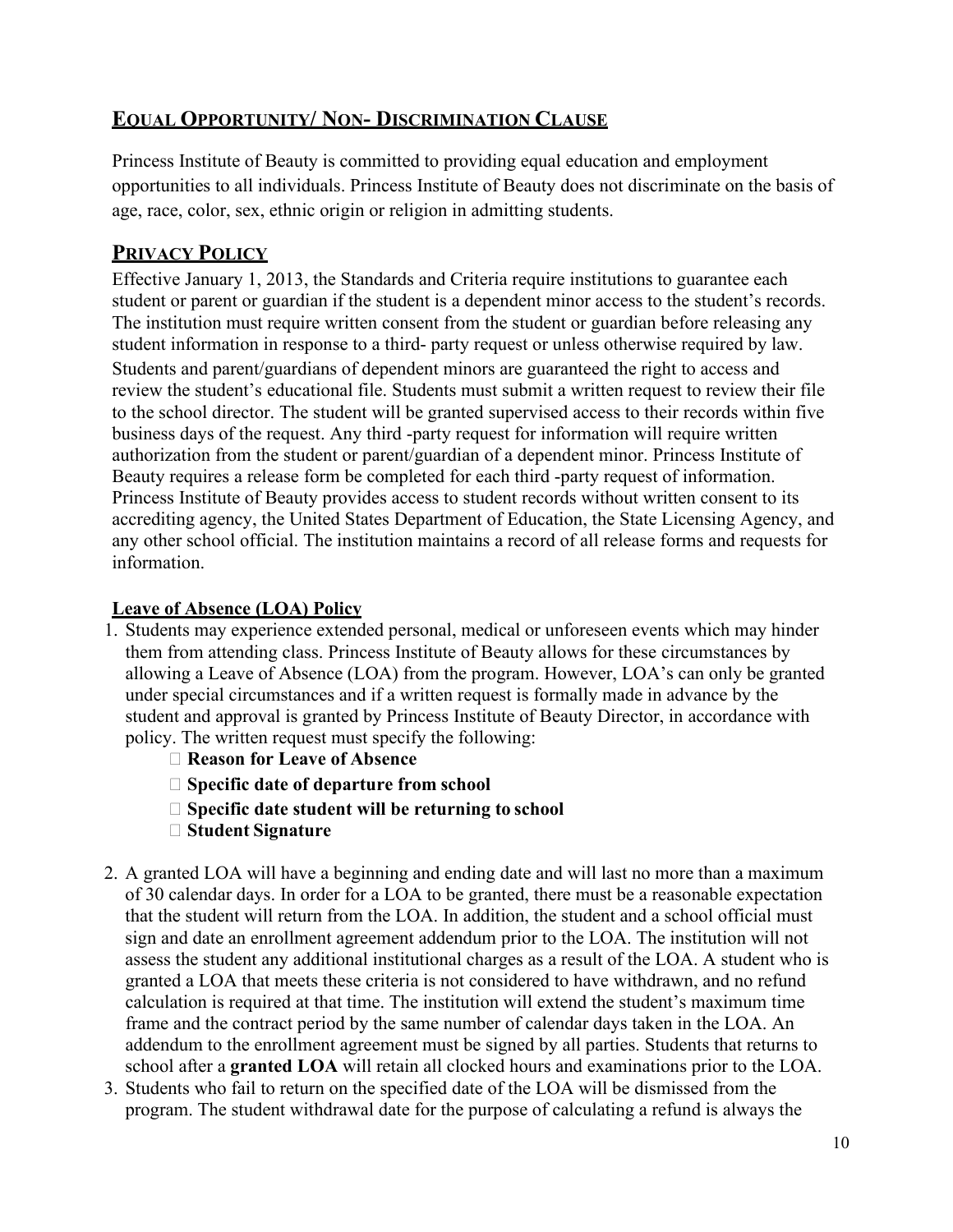student's last day of attendance (LDA).

- 4. In a rare case, such as a medical condition a LOA may be granted up to 6 (six) months in a 12 month period with a written requested from a physician. A student will not be granted a LOA if the LOA, together with any additional LOA's previously granted, exceed a total of 180 calendar days in any 12-month period.
- 5. Princess Institute of Beauty understands that there are some unforeseen circumstances that will prevent a student from formally requesting a LOA in advanced. For example, if a student were injured in a car accident and needed a few weeks to recover before returning to school, the student would not be able to request the LOA in advance. The institution may grant an LOA to the student who did not request prior to the LOA due to unforeseen circumstances if the institution documents its decision and collects a written request from the student at a later date. In this example, the beginning date of the approved LOA would be determined by the institution to be the first date the student was unable to attend school because of the car accident or other unforeseen event.

# **LIABILITY**

Princess Institute of Beauty assumes no responsibility for loss or damage to personal property, or for personal injury, which may occur while on the campus grounds.

# **STUDENT RECORDS**

Students are guaranteed the right to access and review their personal files in compliance with the 1974 Family Education Right to Privacy Act. Third party requests for information will require written authorization from the student. Under no circumstances will information regarding a student, parent or guardian be released without the written consent of the student. The school will provide copies of any information sent out by the school at the request of the student. Maintaining and safeguarding student records, both personal and financial, are the responsibility of the Administrator.

# **RETENTION OF STUDENT RECORDS**

The Princess Institute of Beauty will maintain a file for each student who enrolls in the institution whether or not the student completes the educational service. The file will contain all of the following pertinent student records:

(1) Written records and transcripts of any formal education or training, testing, or experience that are relevant to the student's qualifications for admission to the institution or the institution's award of credit or acceptance of transfer credits including the following:

(A) Verification of high school completion or equivalency or other documentation establishing the student's ability to do college level work, such as successful completion of an ability-to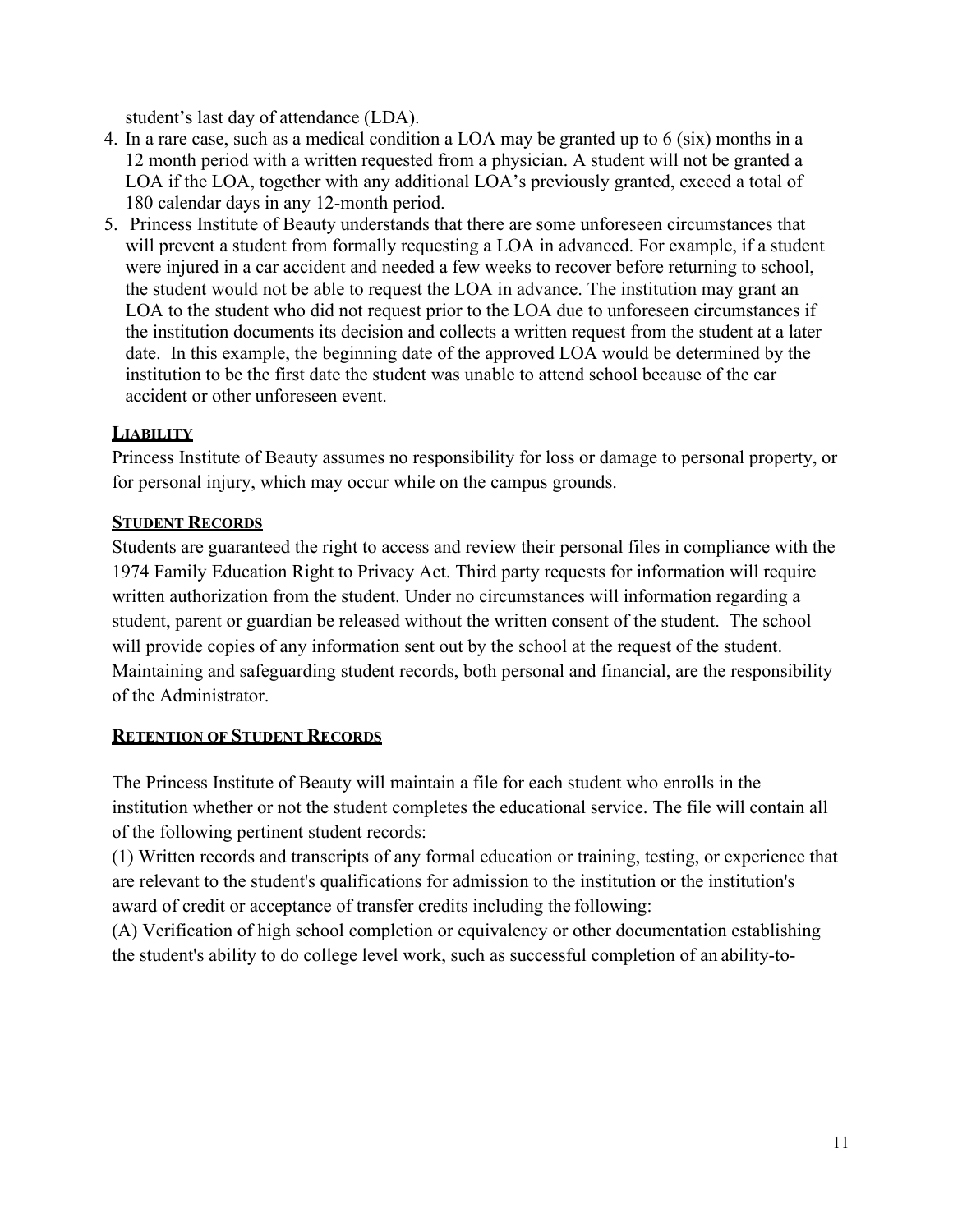benefit test;

(B) Records documenting units of credit earned at other institutions that have been accepted and applied by the institution as transfer credits toward the student's completion of an educational program;

(C) Grades or findings from any examination of academic ability or educational achievement used for admission or college placement purposes;

(D) All of the documents evidencing a student's prior experiential learning upon which the institution and the faculty base the award of any credit;

(2) Personal information regarding a student's age, gender, and ethnicity if that information has been voluntarily supplied by the student;

(3) Copies of all documents signed by the student, including contracts, instruments of indebtedness, and documents relating to financial aid;

(4) Records of the dates of enrollment and, if applicable, withdrawal from the institution, leaves of absence, and graduation; and

(5) In addition, a transcript showing all of the following:

(A) The courses or other educational programs that were completed, or were attempted but not completed, and the dates of completion or withdrawal;

(B) Credit awarded for prior experiential learning, including the course title for which credit was awarded and the amount of credit;

(C) Credit for courses earned at other institutions;

(D) Credit based on any examination of academic ability or educational achievement used for admission or college placement purposes;

(E) The name, address, website address, and telephone number of the institution.

(6) For independent study courses, course outlines or learning contracts signed by the faculty and administrators who approved the course;

(8) A copy of documents relating to student financial aid that are required to be maintained by law or by a loan guarantee agency;

(9) A document showing the total amount of money received from or on behalf of the student and the date or dates on which the money was received;

(10) A document specifying the amount of a refund, including the amount refunded for tuition and the amount for other itemized charges, the method of calculating the refund, the date the refund was made, and the name and address of the person or entity to which the refund was sent;

(11) Copies of any official advisory notices or warnings regarding the student's progress; and

(12) Complaints received from the student.

# **TRANSCRIPTS**

Student transcripts will be maintained permanently. A copy of the academic transcript is available upon request by the student. This service is subject to the Family Educational Rights and Privacy Act of 1974, as amended. The institute reserves the right to withhold an official transcript, if the student's financial obligation to the institute is in arrears, or if the student is in arrears on any Federal or State student loan obligation. The institute also reserves the right to limit within its discretion the number of official transcripts provided without a processing fee.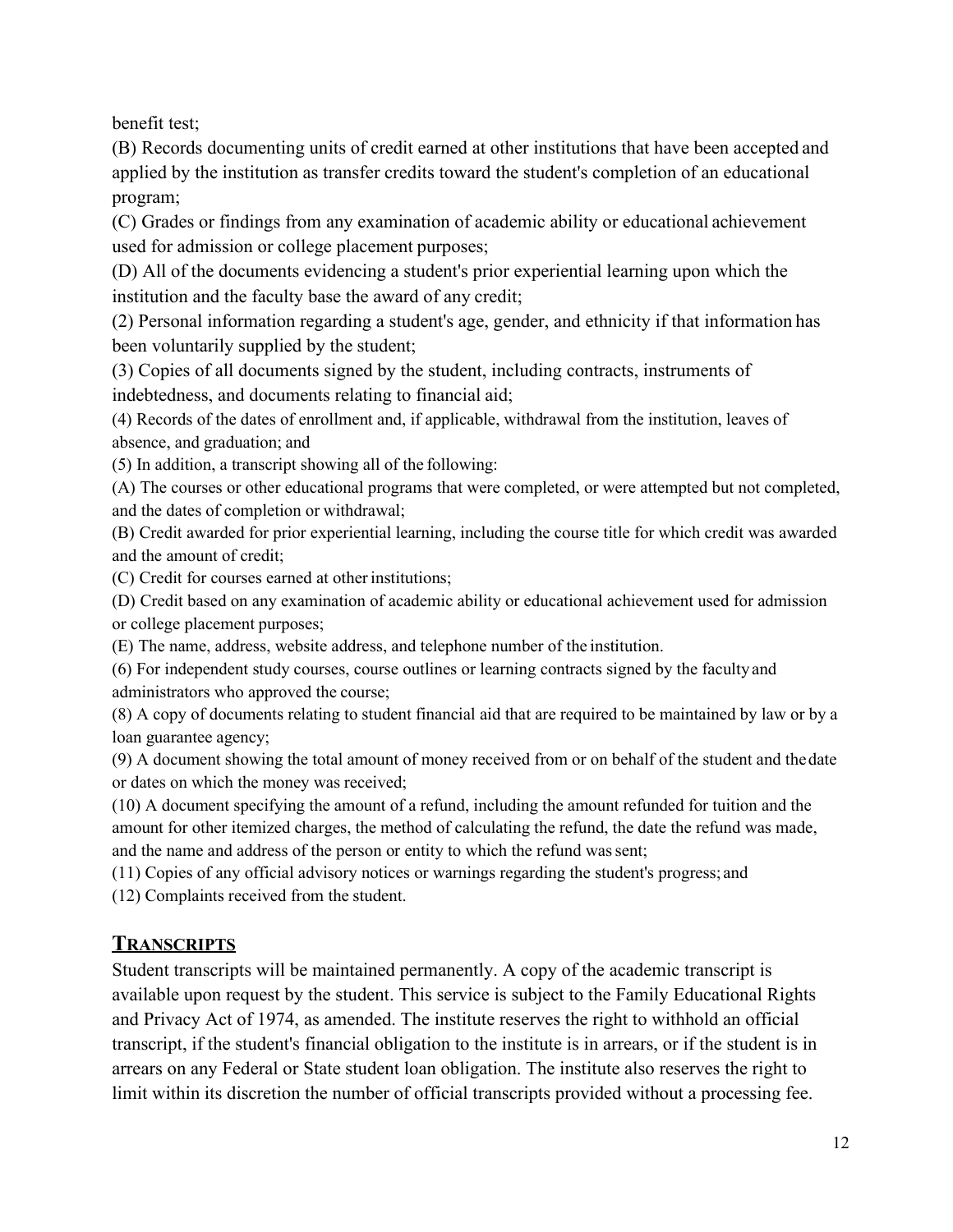The usual processing fee is \$10.00 for the second copy. Diplomas and official transcripts of records are available within fifteen (15) days from the receipt of a written request by the institute.

# **STUDENT SERVICES**

# **COUNSELING SERVICE**

Princess Institute of Beauty takes a personal interest in each individual student. Every student is extended the privilege of consulting with the Director at any time. Additional referrals for professional counseling may be requested at the student's expense.

# **PLACEMENT ASSISTANCE**

Princess Institute of Beauty has support from the community's salon owners and take great pride in encouraging our student's placement at their salons. The institution sends mass email and text via SMART to all current and graduate students regarding potential job opportunities. Princess Institute of Beauty cannot guarantee job placement or use it as an endorsement to enroll.

# **DRUG & ALCOHOL ABUSE PREVENTION POLICY**

It is a policy of Princess Institute of Beauty to maintain a drug-free and alcohol-free workplace and campus. The illegal possession, use or distribution of drugs or alcohol by students, staff, and faculty members is a violation of Princess Institute of Beauty rules, as well as State and Federal law. The Director at Princess Institute of Beauty has directed employees to report drug and alcohol abuse with State and Federal agencies. Princess Institute of Beauty upholds high standards of conduct for both employees and its students, which prohibit the following acts:

- 1. Use, possession, manufacture, distribution or sale of illegal drugs or drug paraphernalia on campus premises or while on off-campus field trips either during or after working hours.
- 2. Unauthorized use or possession or manufacture, distribution, or sale of a controlled substance while on campus premises, or while engaged on school business or attending school activities either during or after working hours.
- 3. Unauthorized use, manufacture, distribution, possession, or sale of alcohol on campus premises or while on school activities either during or after working hours.
- 4. Storing in a locker, desk, vehicle, or other place on school premises, any unauthorized controlled substances, drug paraphernalia or alcohol.
- 5. Use of alcohol off school premises that adversely affects an employee's or student's work or academic performance, or an employee's or student's safety or the safety of others.
- 6. Possession, use, manufacture, distribution or sale of illegal drugs off campus premises that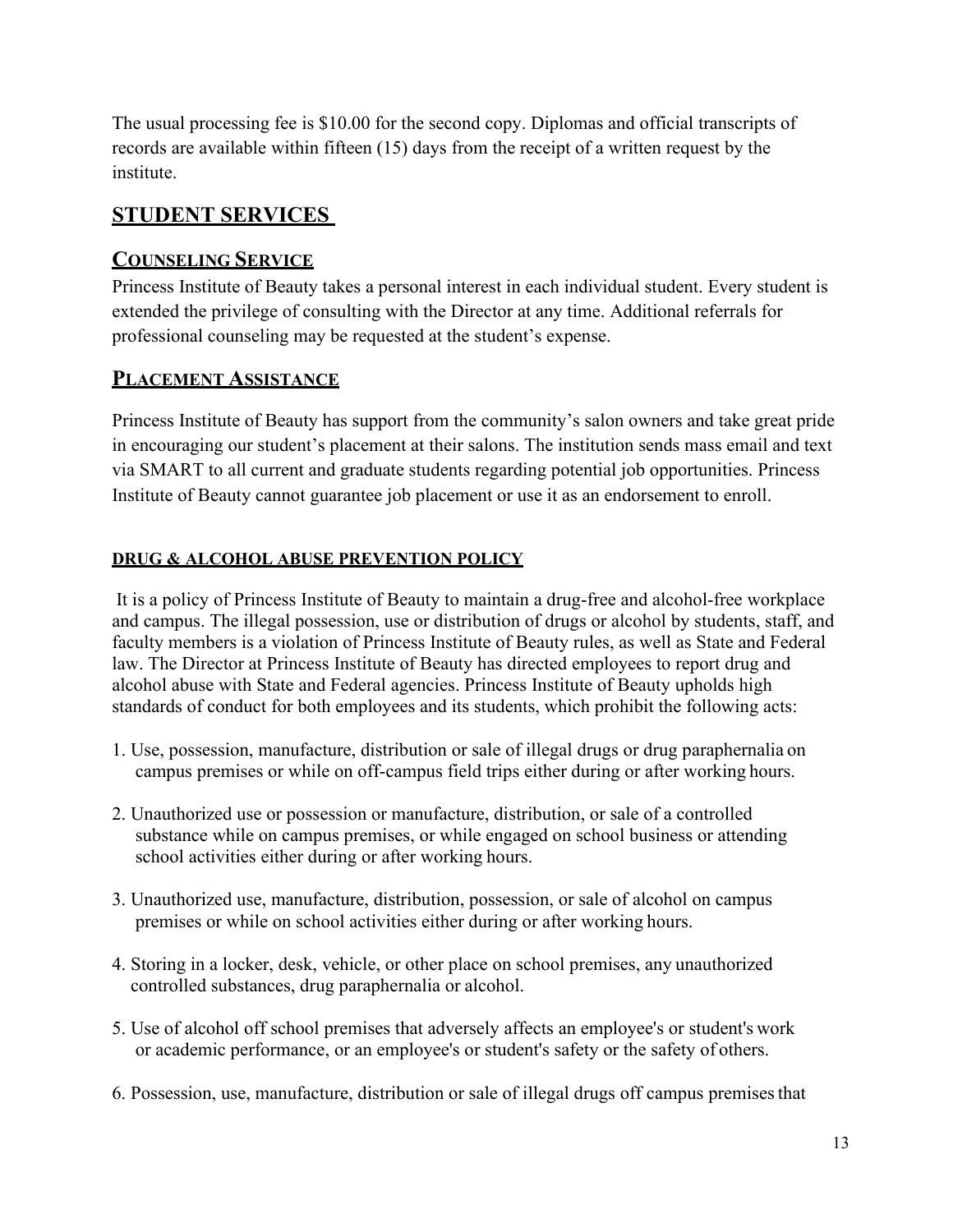adversely affects the employee's work performance or the student's academic performance, or an employee's or student's safety or the safety of others.

- 7. Violation of State or Federal laws relating to the unauthorized use, possession, manufacture, distribution or sale of alcohol, controlled substances or drug paraphernalia.
- 8. For employees, failure to notify an employee's supervisor of an employee's arrest or conviction under any criminal drug statute as a result of a violation of law which occurs at Princess Institute of Beauty

Princess Institute of Beauty conducts an evaluation of our Drug Free and Alcohol Abuse Prevention Policy on an annual basis.

#### **Sanctions**

Princess Institute of Beauty will impose the following sanctions on students and employees for violations of the standards of conduct.

#### **Students**

All students who violate Princess Institute of Beauty's Drug Free and Alcohol Abuse Prevention Policy will be required to appear before the Director of Princess Institute of Beauty. Princess Institute of Beauty reserves the authority to suspend, dismiss or expel from the institution any student whose continuing presence constitutes a risk to the student's health and safety, or the general well-being of the institution. Any student who is suspended, dismissed or expelled from the institution will have the suspension, dismissal or expulsion noted on his or her transcript.

#### **Faculty and Staff**

Violation of the employee standards of conduct may result in the imposition of sanctions up to and including termination of the employee's employment and referral for prosecution by the proper authorities under local, State and/or Federal law. A Princess Institute of Beauty employee who violates drug laws and/or abuses substances prior to or during institution work hours and/or activities will be subject to disciplinary action.

# **Health Risks Associated with Alcohol and Controlled Substances**

All students, faculty and staff should be aware of the health risks caused by the use of alcohol, and by the illegal use of controlled substances.

- Consumption of more than two average servings of alcohol in several hours can impair coordination and reasoning to make driving unsafe.
- Consumption of alcohol by a pregnant woman can damage the unborn child. A pregnant woman should consult her physician about this risk.
- Regular and heavy alcohol consumption can cause serious damage to liver, nervous and circulatory system, mental disorders and other health problems.
- Drinking large amounts of alcohol in a short time may quickly produce unconsciousness, coma, and even death.
- Use of controlled substances (drugs) can result in damage to health and impairment of physical condition, including:
	- Impaired short -term memory or comprehension
	- $\Box$  Anxiety, delusions, hallucinations
	- $\Box$  Loss of appetite resulting in a general damage to the user's health, over a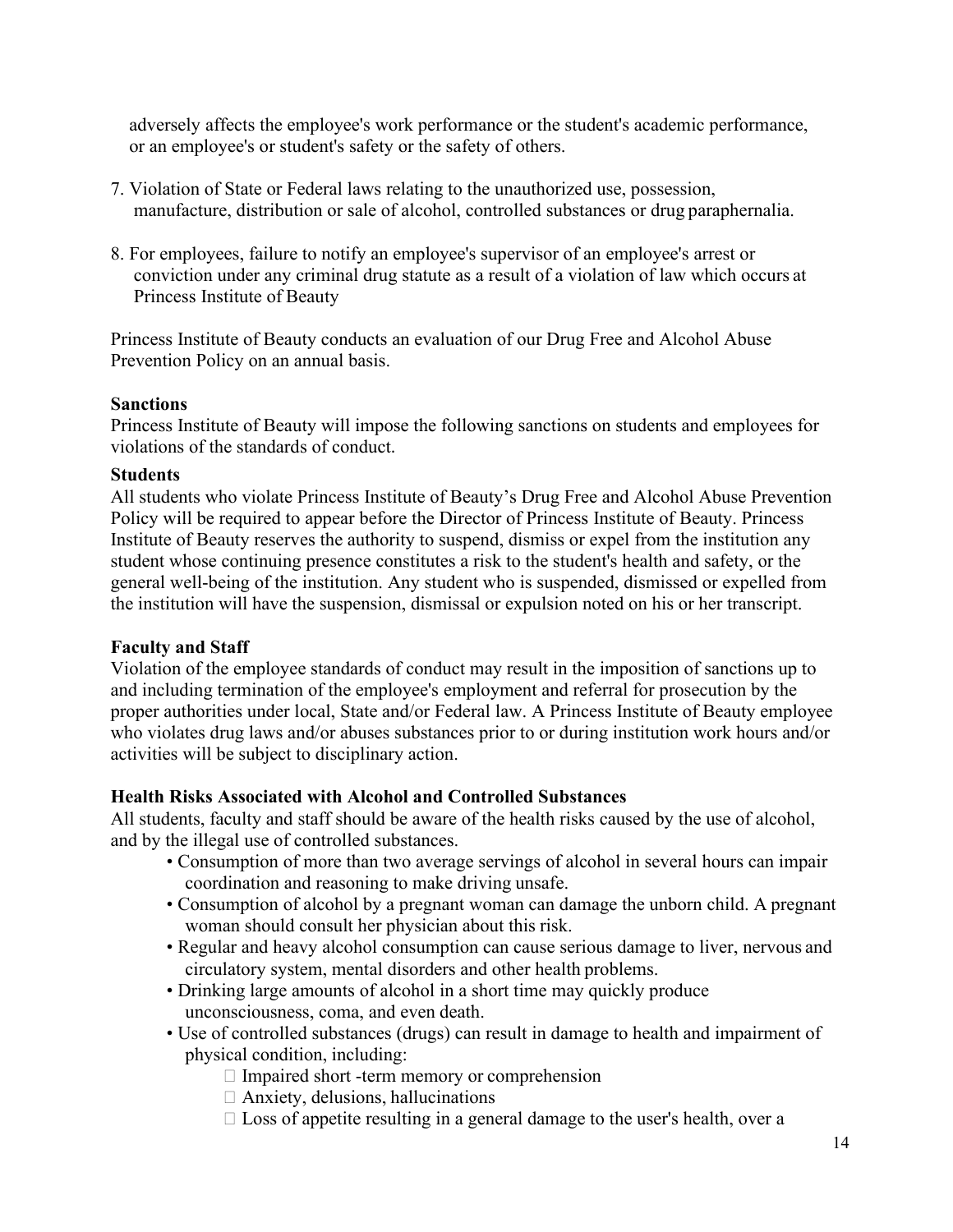long-term

- $\Box$  A drug-dependent newborn if the mother is a drug user during pregnancy. Pregnant women who use alcohol, drugs, or who smoke should consult their physicians
- □ AIDS, as a result of "needle-sharing" among drug users
- $\Box$  Death from overdose
- $\Box$  The health risks associated with drugs or excessive use of alcohol are many, and are different for different drugs but all nonprescription use of drugs, and excessive use of alcohol, endangers your health. There are no good reasons for using a drug that is not prescribed by your doctor or for drinking to excess.

# **Federal Penalties and Sanctions for Illegal Possession of Controlled Substances**

# • **21 U.S.C. § 844(a)**

- o 1st Conviction: Up to 1-year imprisonment and fine of at least \$1,000 orboth.
- o After 1 prior drug conviction: At least 15 days in prison, not to exceed 2 years andfine of at least \$2,500.
- o After 2 or more prior drug convictions: At least 90 days in prison, not to exceed 3 years and fine of at least \$5,000.
- o Special sentencing provisions for possession of crack cocaine: Mandatory minimum 5 years in prison, maximum 20 years and minimum fine of \$1,000, if:
	- 1st conviction and the amount of crack possessed exceed 5 grams.
	- 2nd crack conviction and the amount of crack possessed exceed 3 grams.
	- 3rd or subsequent crack conviction and the amount of crack possessed exceeds 1 gram.

# • **21 U.S.C. § 853(a) (2) and 881(a) (7)**

o Forfeiture of personal and real property used to possess or to facilitate possession ofa controlled substance if that offense is punishable by more than 1 yearimprisonment.

# • **21 U.S.C. § 881(a) (4)**

o Forfeiture of vehicles, boats, aircraft or any other conveyance used to transport or conceal a controlled substance.

# • **21 U.S.C. § 844(a)**

o Civil fine of up to \$10,000.

# • **21 U.S.C. § 862**

 Denial of Federal benefits, such as student loans, grants, contracts and professional and commercial licenses, up to 1 year for first offense, up to 5 years for second and subsequent offenses.

# • **18 U.S.C. § 922(g)**

o Ineligible to receive or purchase a firearm.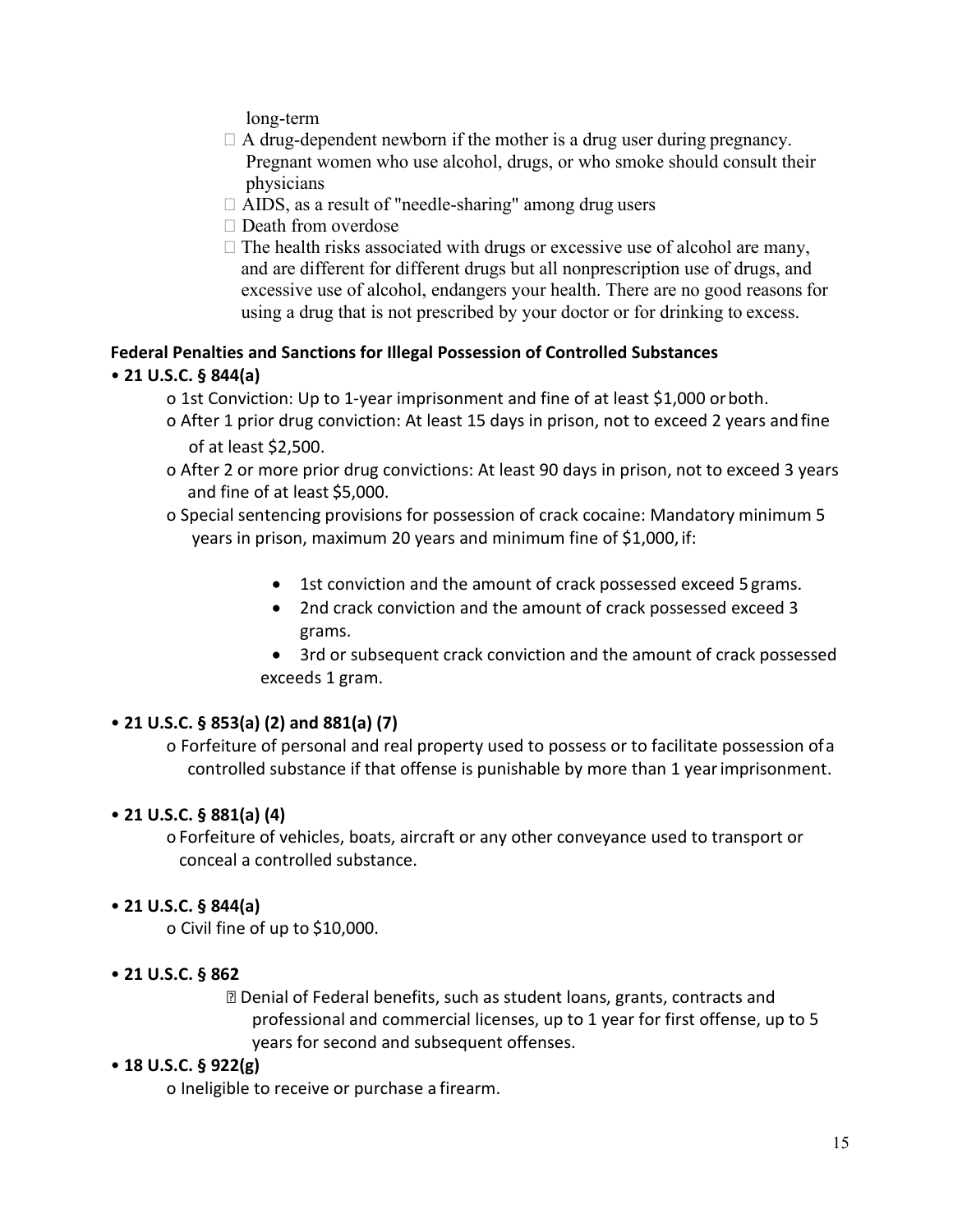# **State Penalties and Sanctions for Illegal Possession of Controlled Substances**

The framework for the regulation of most drugs, also called controlled substances, is set out in the California Uniform Controlled Substances Act. Generally, as of February 2006, it is a criminal offence:

- To illegally manufacture, sell, distribute, or possess controlled substances listed in the California Uniform Controlled Substances Act.
- To possess, cultivate, sell or possess for salemarijuana.
- To use or be under the influence of a controlled substance.
- To transport, sell, or distribute marijuana to a minor or to use a minor to transport,sell, or distribute marijuana.
- To provide any alcoholic beverage to a person under 21 or to any obviously intoxicated person.
- To be under the influence of alcohol in a public place and unable to exercise care for one's own safety or that of others.
- For persons under 21, to have any container of alcohol in any public place or any place open to the public.
- To operate a motor vehicle while under the influence of alcohol or other intoxicants or with a blood alcohol level of 0.08% or higher.
- For any person under the age of 21 to operate a motor vehicle with a blood alcohol level of 0.05% or higher.
- To have an open container of alcohol in a motor vehicle and for persons under 21 to drive a vehicle carrying alcohol or to possess alcohol while in a motor vehicle.
- To have in one's possession or to use false evidence of age and identity topurchase alcohol.
- For any person under the age of 21 to purchase alcohol.

# **Getting Help**

Employees who are concerned about substance use, abuse, and rehabilitation are strongly encouraged to contact their family physician or a health insurance program to address substance abuse and rehabilitation.

Students who are concerned about substance use, abuse, and rehabilitation are strongly encouraged to contact their family physicians or to contact the following agency which is located close to campus:

**Reedley Special Services Community Center (S.S.C.C.)** 749 "G" Street Reedley, CA 93654 Phone # (559) 637-1036 Fax # (559) 637-7233 Office hours: Monday – Thursday 10:00 am – 6:30 pm Closed Friday, Saturday and Sunday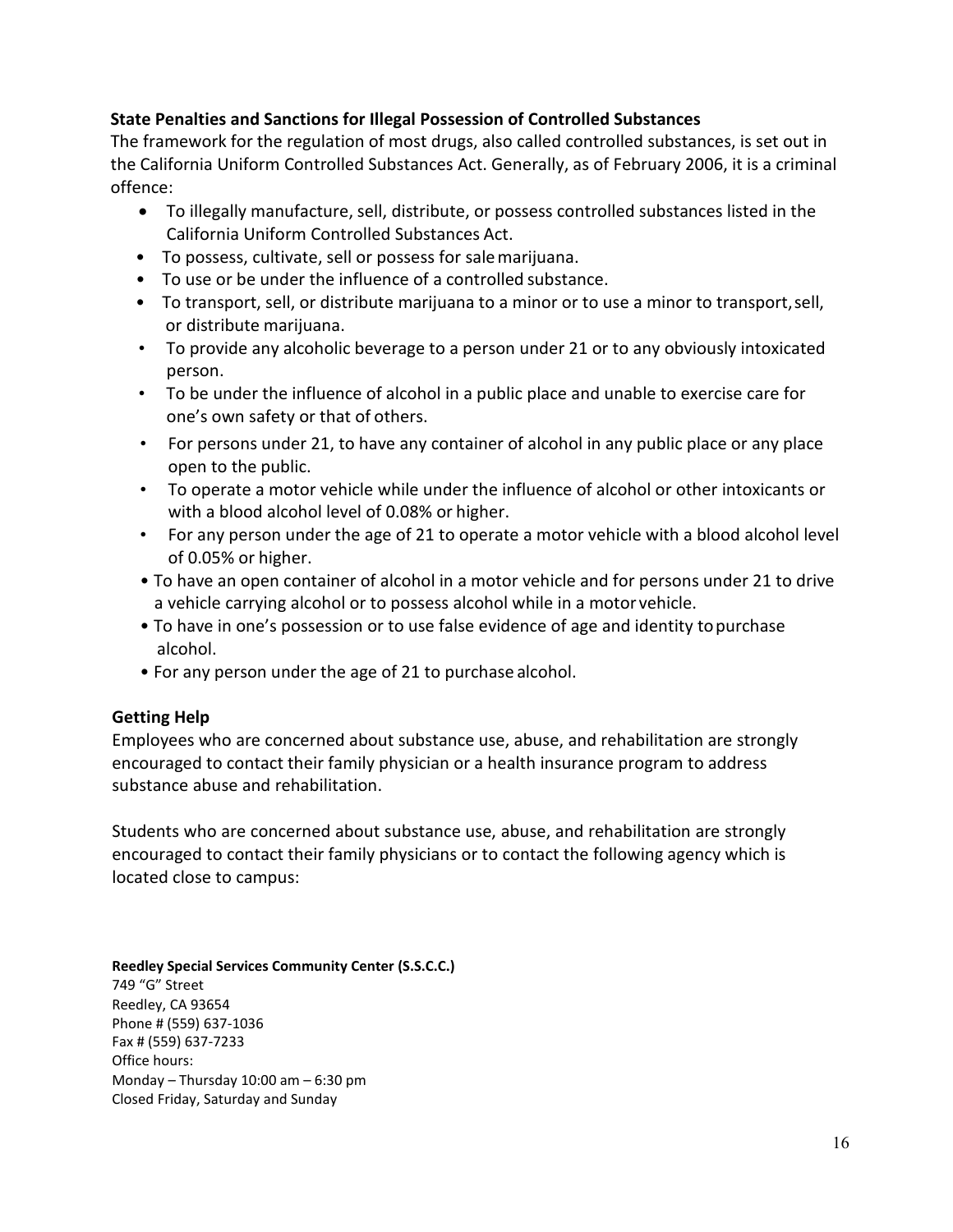#### **Turning Point of Central Ca**

1311 11<sup>th</sup> Street Reedley, CA 93654 Phone (559) 638-8588

#### **Selma Special Services Community Center (S.S.C.C.)**

3410 N. McCall Suite 109 Selma, CA 93662 Phone # (559) 896-3593 Fax # (559) 896-3598 Office hours: Monday, Tuesday, Thursday - 10:00 am - 6:30 pm Closed Wednesday, Friday, Saturday and Sunday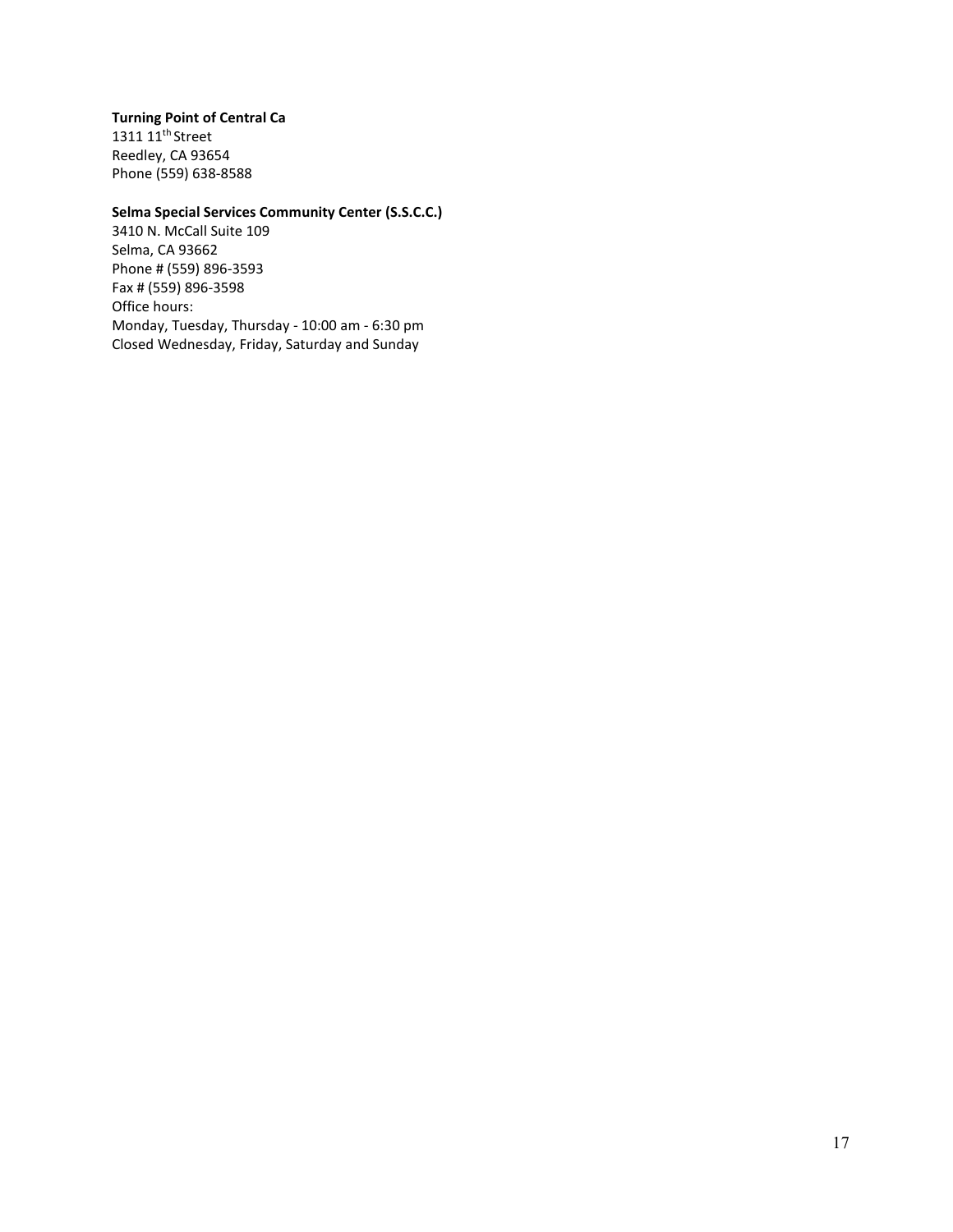### **CAMPUS SECURITY POLICY/ CRIME REPORT**

#### **Jeanne Clery Disclosure of Campus Security Policy and Campus Crime Statistics**

Any student, faculty member, or employee of Princess Institute of Beauty should directly report any potential criminal act or other emergency to Maria E Moore, Director, at 559-637-0503 for any crimes committed during school hours. Maria E. Moore, Director, will immediately call the local police station. If any potential criminal act or emergency occurs after school hours, reports should be made to the local police station.

#### **Reedley Police Department 559-638-4250**

### **Fresno County Sheriff Department 559-600-3111**

Upon receipt of a call, officers are dispatched to the site, an investigation is conducted and appropriate action taken. Please be as detailed as possible when providing a physical description of a suspect or perpetrator to the police and to Maria E Moore, Director. Along with describing a person's height, weight and build, try to include information pertaining to facial hair, skin complexion, jewelry and tattoos (where applicable). Vehicle descriptions should include, make, model, color and approximate year of manufacture. When possible, try to record marker plate, state of origin, and any notable damage to the vehicle. It is also imperative that crime scenes not be disturbed so as to preserve any physical evidence that may exist.

Princess Institute of Beauty does not have its own campus security or enforcement authority nor does it possess the arrest authority needed to halt a perpetrator. All crimes on campus should be reported to the Director, who will report the crime to the Reedley Police Department for record keeping purposes.

If you are the victim of a crime and do not want to pursue action with Princess Institute of Beauty or the criminal justice system, you may still want to consider making a confidential report. With your permission, Maria E Moore, Director can file a report on the details of the incident without revealing your identity. The purpose of a confidential report is to comply with your wish to keep the matter confidential, while taking steps to ensure the future safety of yourself and others. With such information, Princess Institute of Beauty can keep accurate records of the number of incidents involving students, determine where there is a pattern of crime with regard to a particular location, method, or assailant, and alert the campus community to potential danger. Reports filed in this manner are counted and disclosed in the annual crimes statistics for Princess Institute of Beauty.

#### **Timely Warnings**

In the event a serious situation arises, either on or near campus, which constitutes an ongoing or continuing threat to students and employees, a campus wide "timely warning" will be issued. The warning will be issued to students, faculty, and staff.

The decision to notify the campus community will be based on a case by case basis unless issuing the notification would compromise efforts to assist a victim, or to contain, respond to, or otherwise mitigate the emergency. The initial recommendation will be made by law enforcement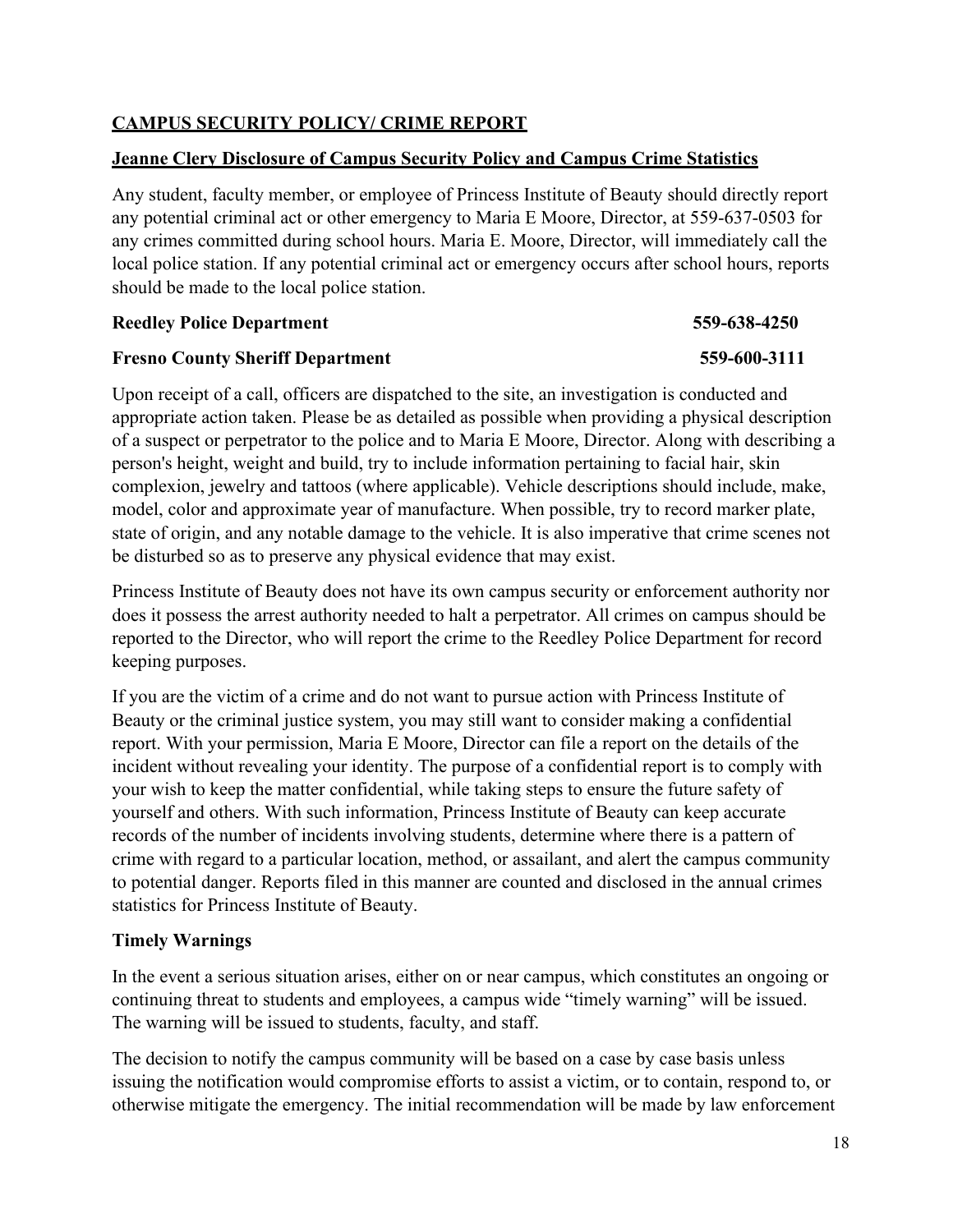personnel at the scene. The law enforcement personnel at the scene will request notification of the campus community based on their professional judgment. This recommendation can be made to any senior administrator, but is typically made to the Director. In the event of an incident that would require the larger community to be notified, information will be sent through the internet, local media, and local cable channels if appropriate.

Princess Institute of Beauty will take the actions described above without delay.

Depending on the circumstances of the crime, especially in all situations that could pose an immediate threat to the community and individuals, the Director, will immediately notify the campus community by posting a notice on the Princess Institute of Beauty website at [www.piofb.com.](http://www.piofb.com/) All instructors will be provided a copy of the announcement to notify their students during class. Anyone with information warranting a timely warning should report the circumstances to the Director by phone 559-637-0503 or in person, 1605 E. Manning Avenue Reedley, CA 93654. The Director will work with the local police in communicating information about crimes reported to them that require timely warning.

# **Daily Crime Log**

While the college does not have an on-campus security or enforcement department, Princess Institute of Beauty tracks all crime reports on campus that are reported to the Administration office. The Director, Maria E Moore is responsible for preparing and publishing this report. The log contains records of criminal incidents by date reported and includes the nature of the crime, date and time the crime occurred, the location of the crime and the disposition of the complaint if known. Copies of the log are available upon request in the Administration Office.

# **Campus Crime Statistics**

Princess Institute of Beauty believes a community that is well informed about the nature of its crimes is a safety conscious public. Not only is it your right to know the information included in this document--it is to your advantage to act on it by developing personal routines that enhance your own safety and becoming actively involved in the reporting of crimes and suspicious/unusual activities. The crime statistics in this document are compiled by the Administrative Staff. The statistics are based on crimes reported to the Director of Princess Institute of Beauty and/or the Reedley Police Department.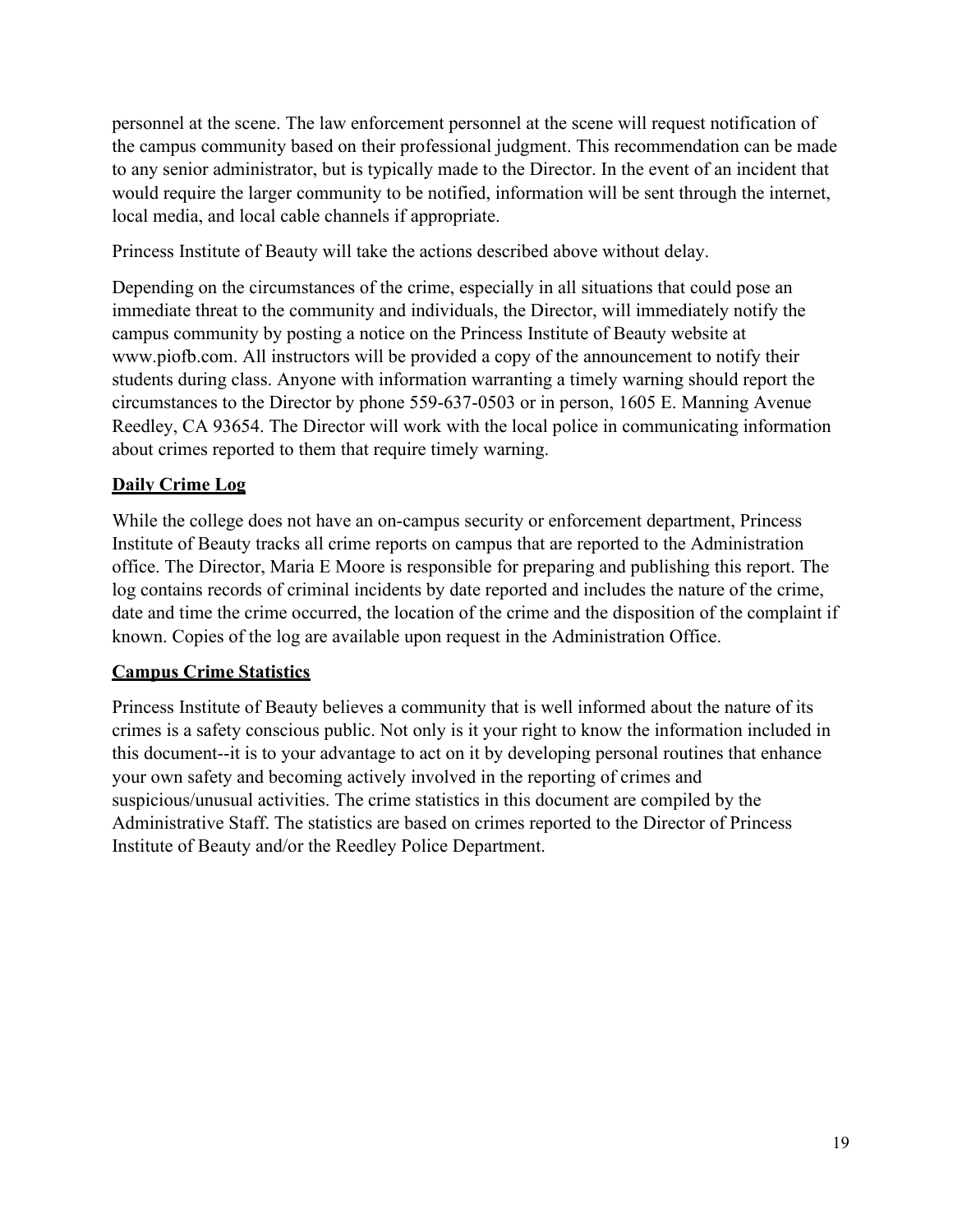|                                          |             | <b>On Campus</b> | <b>Public</b>    |
|------------------------------------------|-------------|------------------|------------------|
| <b>Criminal Offenses</b>                 | <u>Year</u> | <b>Property</b>  | <b>Property</b>  |
| Criminal Homicide                        |             |                  |                  |
| Murder and Non-Negligent<br>Manslaughter | 2019        | $\boldsymbol{0}$ | $\theta$         |
|                                          | 2020        | $\boldsymbol{0}$ | $\theta$         |
|                                          | 2021        | $\boldsymbol{0}$ | $\boldsymbol{0}$ |
| Criminal Homicide                        |             |                  |                  |
| Negligent Manslaughter                   | 2019        | $\boldsymbol{0}$ | $\theta$         |
|                                          | 2020        | $\boldsymbol{0}$ | $\boldsymbol{0}$ |
|                                          | 2021        | $\boldsymbol{0}$ | $\boldsymbol{0}$ |
| <b>Sex Offenses</b>                      |             |                  |                  |
| Forcible Sex Offenses                    | 2019        | $\boldsymbol{0}$ | $\theta$         |
|                                          | 2020        | $\boldsymbol{0}$ | $\boldsymbol{0}$ |
|                                          | 2021        | $\boldsymbol{0}$ | $\boldsymbol{0}$ |
| <b>Sex Offenses</b>                      |             |                  |                  |
| Non-Forcible Sex Offenses                | 2019        | $\boldsymbol{0}$ | $\boldsymbol{0}$ |
|                                          | 2020        | $\boldsymbol{0}$ | $\boldsymbol{0}$ |
|                                          | 2021        | $\theta$         | $\boldsymbol{0}$ |
| Robbery                                  | 2019        | $\boldsymbol{0}$ | $\theta$         |
|                                          | 2020        | $\boldsymbol{0}$ | $\boldsymbol{0}$ |
|                                          | 2021        | $\boldsymbol{0}$ | $\boldsymbol{0}$ |
| <b>Aggravated Assault</b>                | 2019        | $\boldsymbol{0}$ | $\theta$         |
|                                          | 2020        | $\boldsymbol{0}$ | $\boldsymbol{0}$ |
|                                          | 2021        | $\boldsymbol{0}$ | $\boldsymbol{0}$ |
| <b>Burglary</b>                          | 2019        | $\theta$         | $\theta$         |
|                                          | 2020        | $\boldsymbol{0}$ | $\boldsymbol{0}$ |
|                                          | 2021        | $\boldsymbol{0}$ | $\theta$         |
| Motor Vehicle Theft                      | 2019        | $\boldsymbol{0}$ | $\boldsymbol{0}$ |
|                                          | 2020        | $\boldsymbol{0}$ | $\boldsymbol{0}$ |
|                                          | 2021        | $\boldsymbol{0}$ | $\boldsymbol{0}$ |
| Arson                                    | 2019        | $\boldsymbol{0}$ | $\theta$         |
|                                          | 2020        | $\boldsymbol{0}$ | $\theta$         |
|                                          | 2021        | $\boldsymbol{0}$ | $\theta$         |
| Hate Crimes                              | 2019        | $\boldsymbol{0}$ | $\boldsymbol{0}$ |
|                                          | 2020        | $\boldsymbol{0}$ | $\boldsymbol{0}$ |
|                                          | 2021        | $\boldsymbol{0}$ | $\boldsymbol{0}$ |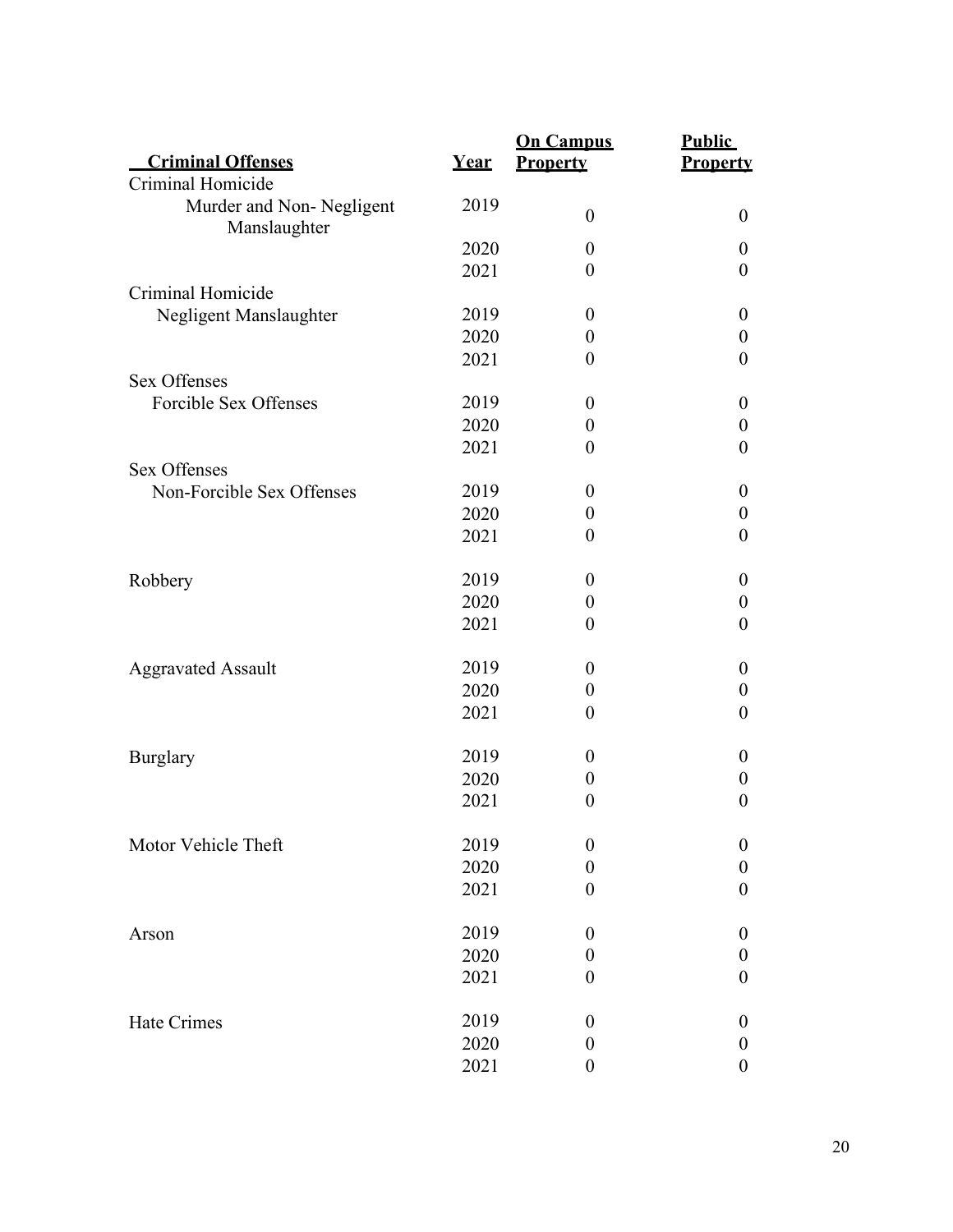|                           |             | <b>On Campus</b> | <b>Public</b>    |
|---------------------------|-------------|------------------|------------------|
|                           | <u>Year</u> | <b>Property</b>  | <b>Property</b>  |
| Domestic Violence         | 2019        | $\boldsymbol{0}$ | $\boldsymbol{0}$ |
|                           | 2020        | $\boldsymbol{0}$ | $\boldsymbol{0}$ |
|                           | 2021        | $\boldsymbol{0}$ | $\boldsymbol{0}$ |
| Dating Violence           | 2019        | $\boldsymbol{0}$ | $\boldsymbol{0}$ |
|                           | 2020        | $\boldsymbol{0}$ | $\boldsymbol{0}$ |
|                           | 2021        | $\boldsymbol{0}$ | $\boldsymbol{0}$ |
| Stalking                  | 2019        | $\boldsymbol{0}$ | $\boldsymbol{0}$ |
|                           | 2020        | $\boldsymbol{0}$ | $\boldsymbol{0}$ |
|                           | 2021        | $\boldsymbol{0}$ | $\boldsymbol{0}$ |
| <b>Sexual Assault</b>     | 2019        | $\boldsymbol{0}$ | $\boldsymbol{0}$ |
|                           | 2020        | $\boldsymbol{0}$ | $\boldsymbol{0}$ |
|                           | 2021        | $\boldsymbol{0}$ | $\boldsymbol{0}$ |
| <b>Bias Crimes</b>        |             |                  |                  |
| Race                      | 2019        | $\boldsymbol{0}$ | $\boldsymbol{0}$ |
|                           | 2020        | $\boldsymbol{0}$ | $\boldsymbol{0}$ |
|                           | 2021        | $\boldsymbol{0}$ | $\boldsymbol{0}$ |
| Religion                  | 2019        | $\boldsymbol{0}$ | $\boldsymbol{0}$ |
|                           | 2020        | $\boldsymbol{0}$ | $\boldsymbol{0}$ |
|                           | 2021        | $\boldsymbol{0}$ | $\boldsymbol{0}$ |
| <b>Sexual Orientation</b> | 2019        | $\boldsymbol{0}$ | $\boldsymbol{0}$ |
|                           | 2020        | $\boldsymbol{0}$ | $\boldsymbol{0}$ |
|                           | 2021        | $\boldsymbol{0}$ | $\boldsymbol{0}$ |
| Gender                    | 2019        | $\boldsymbol{0}$ | $\boldsymbol{0}$ |
|                           | 2020        | $\boldsymbol{0}$ | $\boldsymbol{0}$ |
|                           | 2021        | $\boldsymbol{0}$ | $\boldsymbol{0}$ |
| Gender Identity           | 2019        | $\boldsymbol{0}$ | $\boldsymbol{0}$ |
|                           | 2020        | $\boldsymbol{0}$ | $\boldsymbol{0}$ |
|                           | 2021        | $\boldsymbol{0}$ | $\boldsymbol{0}$ |
| Disability                | 2019        | $\boldsymbol{0}$ | $\boldsymbol{0}$ |
|                           | 2020        | $\boldsymbol{0}$ | $\boldsymbol{0}$ |
|                           | 2021        | $\boldsymbol{0}$ | $\boldsymbol{0}$ |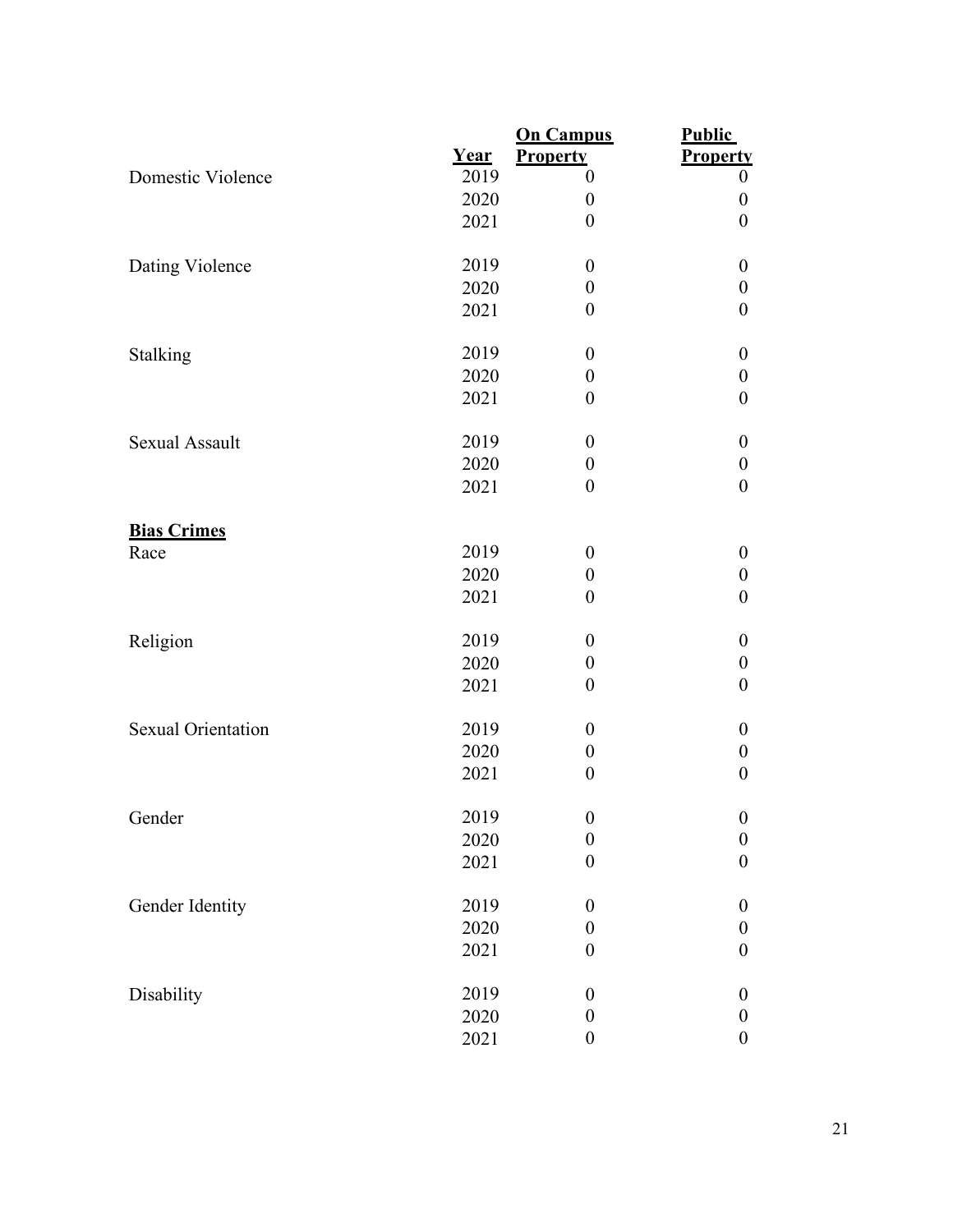|                                         |             | <b>On Campus</b> | <b>Public</b>    |
|-----------------------------------------|-------------|------------------|------------------|
|                                         | <b>Year</b> | <b>Property</b>  | <b>Property</b>  |
| National Origin                         | 2019        | $\theta$         | $\boldsymbol{0}$ |
|                                         | 2020        | $\boldsymbol{0}$ | $\boldsymbol{0}$ |
|                                         | 2021        | $\overline{0}$   | $\boldsymbol{0}$ |
| <b>Arrests</b>                          |             |                  |                  |
| <b>Illegal Weapons Possession</b>       | 2019        | $\boldsymbol{0}$ | $\boldsymbol{0}$ |
|                                         | 2020        | $\boldsymbol{0}$ | $\boldsymbol{0}$ |
|                                         | 2021        | $\overline{0}$   | $\overline{0}$   |
|                                         |             |                  |                  |
| Violation of Drug Law                   | 2019        | $\boldsymbol{0}$ | $\boldsymbol{0}$ |
|                                         | 2020        | $\boldsymbol{0}$ | $\boldsymbol{0}$ |
|                                         | 2021        | $\overline{0}$   | $\overline{0}$   |
|                                         |             |                  |                  |
| Violation of Liquor Law                 | 2019        | $\boldsymbol{0}$ | $\boldsymbol{0}$ |
|                                         | 2020        | $\boldsymbol{0}$ | $\boldsymbol{0}$ |
|                                         | 2021        | $\overline{0}$   | $\overline{0}$   |
|                                         |             |                  |                  |
| <b>Referral for Disciplinary Action</b> |             |                  |                  |
| <b>Weapons Possession</b>               | 2019        | $\boldsymbol{0}$ | $\boldsymbol{0}$ |
|                                         | 2020        | $\boldsymbol{0}$ | $\boldsymbol{0}$ |
|                                         | 2021        | $\theta$         | $\overline{0}$   |
|                                         |             |                  |                  |
| Drug Law                                | 2019        | $\boldsymbol{0}$ | $\boldsymbol{0}$ |
|                                         | 2020        | $\boldsymbol{0}$ | $\boldsymbol{0}$ |
|                                         | 2021        | $\boldsymbol{0}$ | $\boldsymbol{0}$ |
|                                         |             |                  |                  |
| Liquor Law                              | 2019        | $\boldsymbol{0}$ | $\boldsymbol{0}$ |
|                                         | 2020        | $\boldsymbol{0}$ | $\boldsymbol{0}$ |
|                                         | 2021        | $\boldsymbol{0}$ | $\boldsymbol{0}$ |

**\*Princess Institute of Beauty does not have dormitories or other residential facilities for students on campus \*Public Property defines as property within or immediately adjacent to and accessible from campus**

### **Annual Security Report**

Every year, Princess Institute of Beauty will provide to students and employees crime statistics for 1605 E. Manning Avenue Reedley, CA 93654 The information is compiled by the Director and Administrative Staff.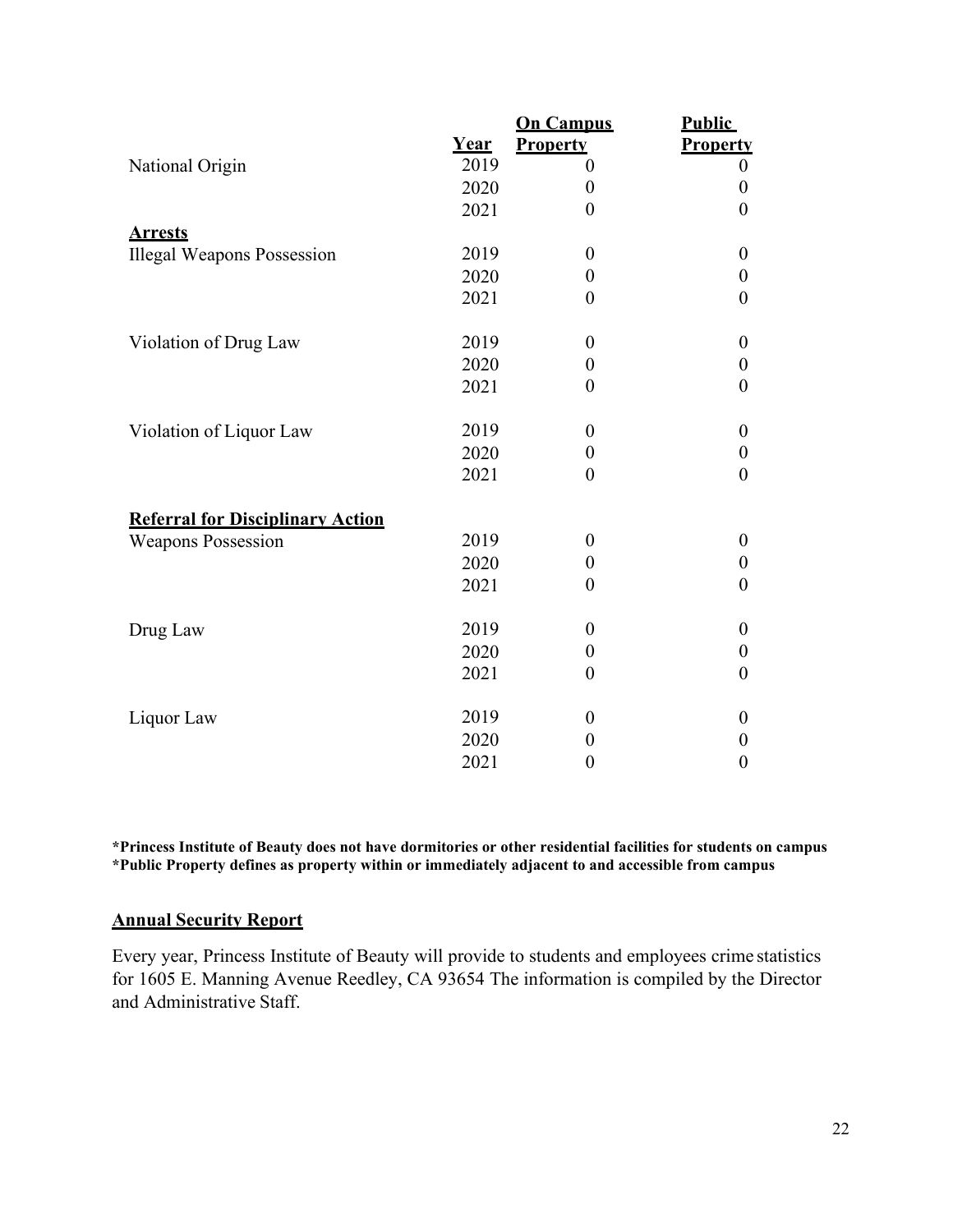# **School Crime Prevention**

Students, faculty and employees of Princess Institute of Beauty have access to academic and administrative facilities on campus during school hours. Any suspicious persons should be reported immediately to Administrative Staff.

# **Timely Reports of Crime**

Princess Institute of Beauty follows all applicable policies and laws regarding confidentiality of records and reserves the right to provide police any information obtained because of a criminal investigation. We strongly encourage anyone who is the victim or witness to any crime to promptly report the incident the Director, who will notify local enforcement agencies. It is the right of any member of our community to contact the local police department to investigate any crime.

# **Registered Sex Offenders**

Students, faculty and staff of Princess Institute of Beauty may contact the California Office of the Attorney General at the website regarding information about a Registered Sex offender

[http://www.meganslaw.ca.gov](http://www.meganslaw.ca.gov/)

# **Violence Against Women Act (VAWA)**

On March 17, 2013, President Obama signed the Violence Against Women Reauthorization Act of 2013 (VAWA) which amended the Jeanne Cleary Disclosure of Campus Security Policy and Campus Crime Statistics Act (Cleary Act). After negotiated rulemaking committee reached consensus, the final regulations went into effect July 1, 2015.

Each year, the campus will report statistics for domestic violence, dating violence, sexual assault and stalking in accordance with the definitions used in section 4002 (a) of the Violence Against Women Act of 1994. Princess Institute of Beauty has added VAWA to our institutional crime log and will begin reporting the information. All perspective and continuing students and employees will be provided a training prevention program at the time of hire and/or as part of new student orientation.

Princess Institution of Beauty prohibits the offenses of domestic violence, dating violence, sexual assault and stalking. Each of these offenses are defined as follows:

• Domestic Violence

Includes felony or misdemeanor crimes of violence committed by a current or former spouse or intimate partner of the victim, by a person with whom the victim shares a child in common, by a person who is cohabitating with or has cohabitated with the victim as a spouse, by a person similarly situated to a spouse of the victim under the domestic or family violence laws of the jurisdiction receiving grant monies, or by any other person against an adult or youth victim who is protected from that person's acts under the domestic or family violence laws of the jurisdiction.

• Dating Violence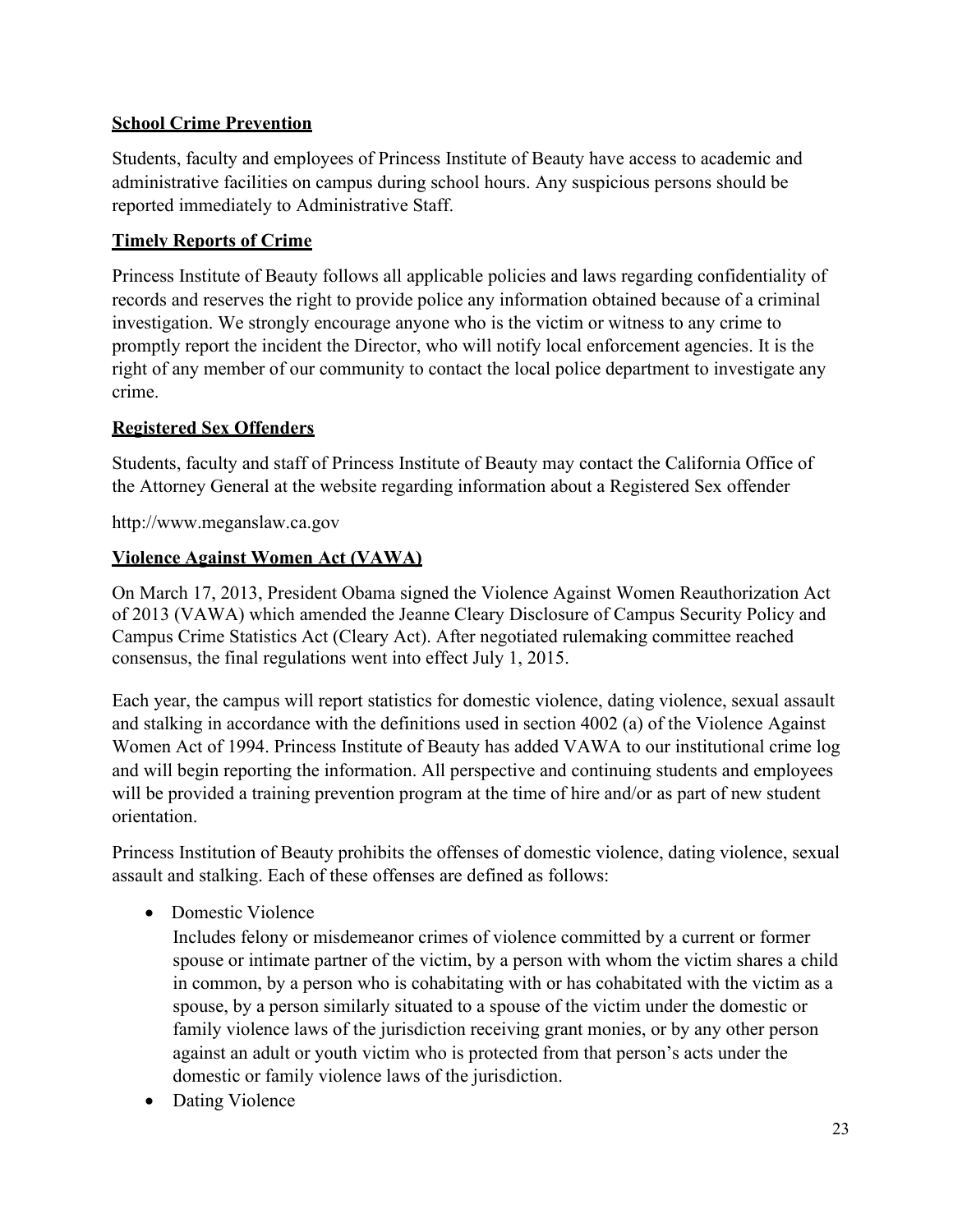- Violence committed by a person:
	- o Who is or has been in a social relationship of a romantic or intimate nature with the victim; and
	- o Where the existence of such a relationship shall be determined based on a consideration of the following factors:
		- $\blacksquare$  The length of the relationship
		- $\blacksquare$  The type of relationship
		- The frequency of interaction between the persons involved in the relationship

# **Sexual Consent**

Sexual activity requires consent, which is defined as positive, unambiguous, and voluntary agreement to engage in specific sexual activity throughout a sexual encounter. Consent cannot be inferred from the absence of a "no"; a clear "yes," verbal or otherwise, is necessary. Consent to some sexual acts does not imply consent to others, nor does past consent to a given act imply present or future consent.

- Consent must be ongoing throughout a sexual encounter and can be revoked at any time. Consent cannot be obtained by threat, coercion, or force. Agreement under such circumstances does not constitute consent. Consent cannot be obtained from someone who is asleep or otherwise mentally or physically incapacitated, whether due to alcohol, drugs, or some other condition. A person is mentally or physically incapacitated when that person lacks the ability to make or act on considered decisions to engage in sexual activity. Engaging in sexual activity with a person whom you know or reasonably should know to be incapacitated constitutes sexual misconduct.
- Consent can only be accurately gauged through direct communication about the decision to engage in sexual activity. Presumptions based upon contextual factors (such as clothing, alcohol consumption, or dancing) are unwarranted, and should not be considered as evidence for consent. Although consent does not need to be verbal, verbal communication is the most reliable form of asking for and gauging consent, and you are thus urged to seek consent in verbal form. Talking with sexual partners about desires and limits may seem awkward, but serves as the basis for positive sexual experiences shaped by mutual willingness and respect.

# **Bystander Intervention**

If you are the bystander to domestic violence, dating violence, sexual assault or stalking, below are some options for the bystander:

- If you witness sexual violence, get support from people around you. You do not have to act alone.
- Practice with friends and family about what you would say and how you would say it.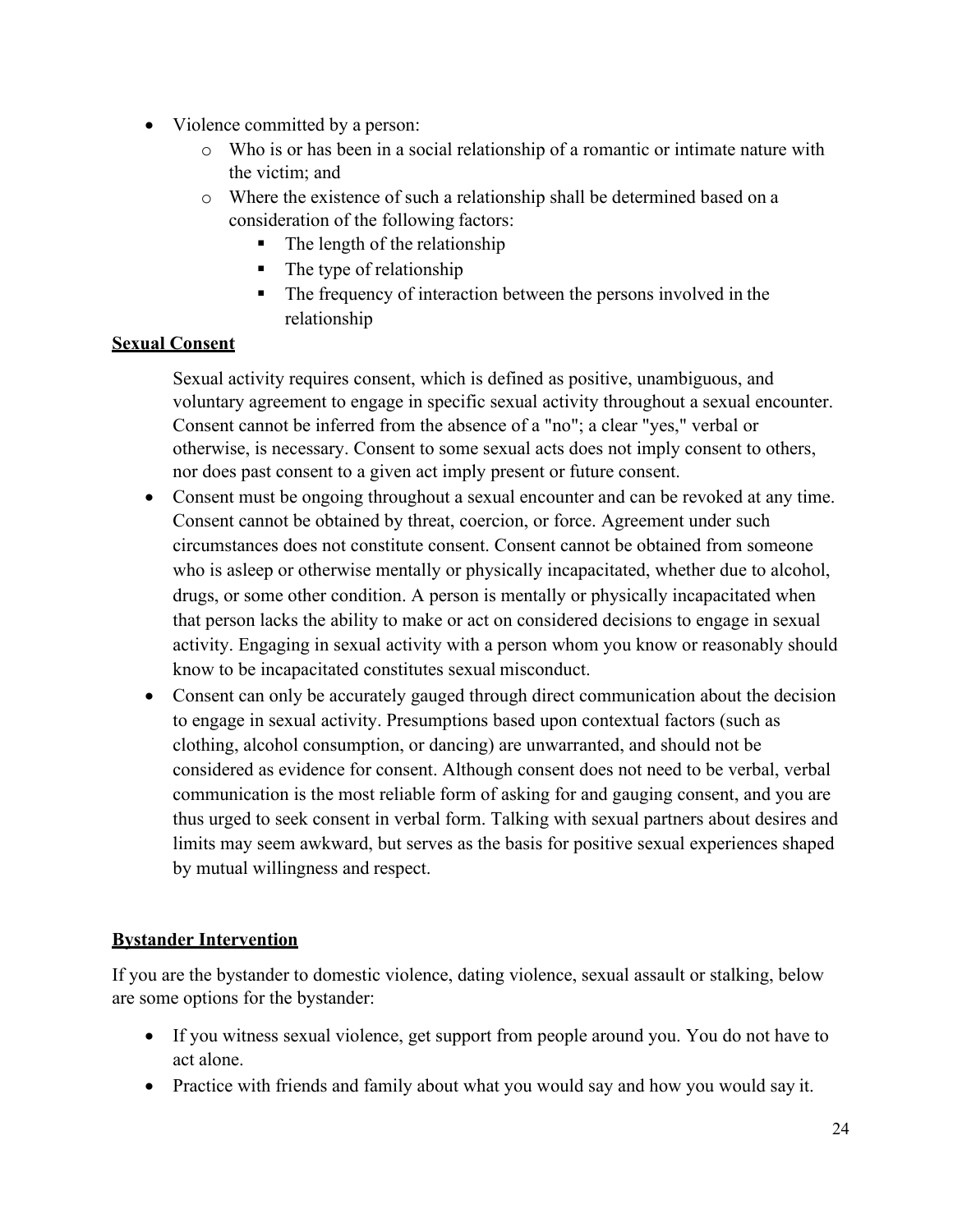- When intervening, be respectful, direct and honest.
- Contact your local sexual assault center to see if they offer resources or training on bystander intervention
- If you see or hear something and you do not feel safe, contact the local police.

# **Risk Reduction and Ongoing Awareness**

Princess Institute of Beauty provides risk reduction and ongoing awareness through orientation of new staff and perspective and ongoing students. In our orientation program, staff and students are provided information on general crime prevention, how to interrupt situations of harm and the appropriate notification system when an act occurs.

# **Sanctions**

Students found responsible for violating any of the institutions policies may receive disciplinary sanctions. The fundamental principle guiding the imposition of sanctions in the student discipline system is founded in the institution's effort to balance upholding community standards with the educational development of its students in addressing individual behavior.

The sanctioning regimen is designed to reestablish order while considering the common good, which sometimes necessitates the temporary or permanent removal of the offender. The mechanism within which offenders can reflect upon their actions and their impact on both themselves and restoration of the offender to good standing within the community provided the safety of the community is not jeopardized by the individuals' presence or return. The sanctions listed below is not meant to be exhaustive.

- Suspension from the institution
- Dismissal from the institution

The final determination of the appropriate sanction is done by the Director.

Employees found responsible for violating Princess Institute of Beauty's policies may receive disciplinary sanctions that could include a written warning, final written warning and/or dismissal from employment depending on the specific violation of the institution's policies. The final determination for employees is decided by the Director.

# **Preserving Evidence after a Sexual Assault**

Evidence of a sexual assault should be preserved as soon as possible after the incident, even if

the reporting student is unsure about reporting or filing criminal charges. A Sexual Assault Forensic Examination (SAFE) will preserve evidence and may be done up to 84 hours after an assault. A SAFE may be done regardless of whether or not the student receiving the examination wants to pursue criminal charges. The student does not need to provide his/her name to police to have the exam and for the evidence to be preserved. Preserving evidence, including from a SAFE, does not obligate the student to pursue criminal charges or appear in court. Steps to preserve evidence: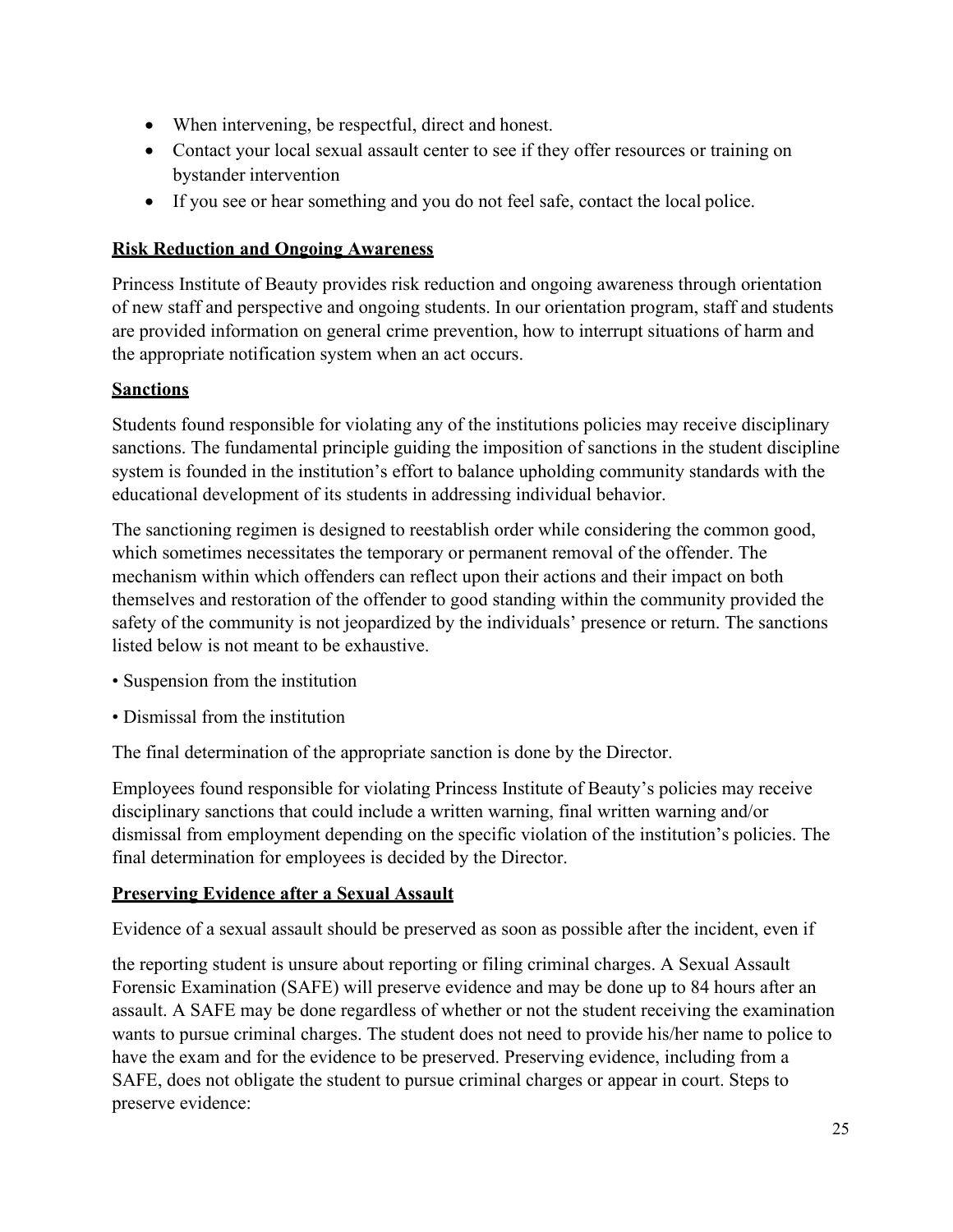- Do not shower or douche
- Try not to urinate. Urinating may reduce the ability to detect "date rape" drugs
- If there was oral contact, do not smoke, eat, or brush teeth
- Do not change clothes. If you have already changed your clothes, place them in a paper bag (plastic may destroy evidence) If you haven't changed, keep the original clothes on and bring an extra set to wear home from the hospital
- Go to a hospital with the capability of providing a SAFE exam and request the exam. The cost of a SAFE examination is paid for from a state fund

# **IF YOU HAVE BEEN SEXUALLY ASSAULTED:**

There are many resources for victims who are unsure what to do when dealing with domestic violence, relationship abuse and stalking. One option is the criminal justice system. Do not be afraid to call the police if you have been abused. The goal of the police and legal system is to provide some measure of safety for victims of violence and to provide information about additional resources, such as temporary living accommodations if necessary. One immediate alternative is to obtain a Temporary Restraining Order. If you have been recently threatened, hurt, or abused, or are being stalked by your current or former intimate partner, **call 9-1-1** .Tell the dispatcher that you are in danger and that you need help immediately.

The police are required to write an incident report for all domestic violence calls, even if the batterer has already left the scene. Although it is best to make the report as soon as possible, you may call the police anytime, even days or months, after you have been abused. Alternatively, you can contact a domestic violence and dating violence hotline at any time at **800-799-SAFE.**

Princess Institute of Beauty encourages individuals to report a sexual assault to the police having jurisdiction where the assault occurred. Additionally, victims are encouraged to seek guidance and support from professional resources.

# **Student Sexual Assault Survivor's Bill of Rights**

Federal law entitles sexual assault victims to the following rights. The accuser and the accused have the same opportunity to have others present throughout disciplinary proceedings. Both parties shall be informed of the outcome of any disciplinary proceeding. Victims shall be informed of their options to notify law enforcement. Victims shall be notified in writing of health and mental health counseling services available on and off campus. Victims shall be notified in writing of options for changing academic and living situations, victim advocacy, legal assistance, visa and immigration assistance, student financial aid and other protective measures regardless of whether the victim reports the incident to law enforcement.

# **Sexual Assault, Rape, or Misconduct**

Any behavior that constitutes a sexual offense under this policy will subject the offender to disciplinary action and sanctions by Princess Institute of Beauty up to and including dismissal, whether or not criminal charges are filed and without regard to whether the conduct occurred on or off campus. Prohibited conduct includes sexual assault, rape, attempted sexual assault or rape,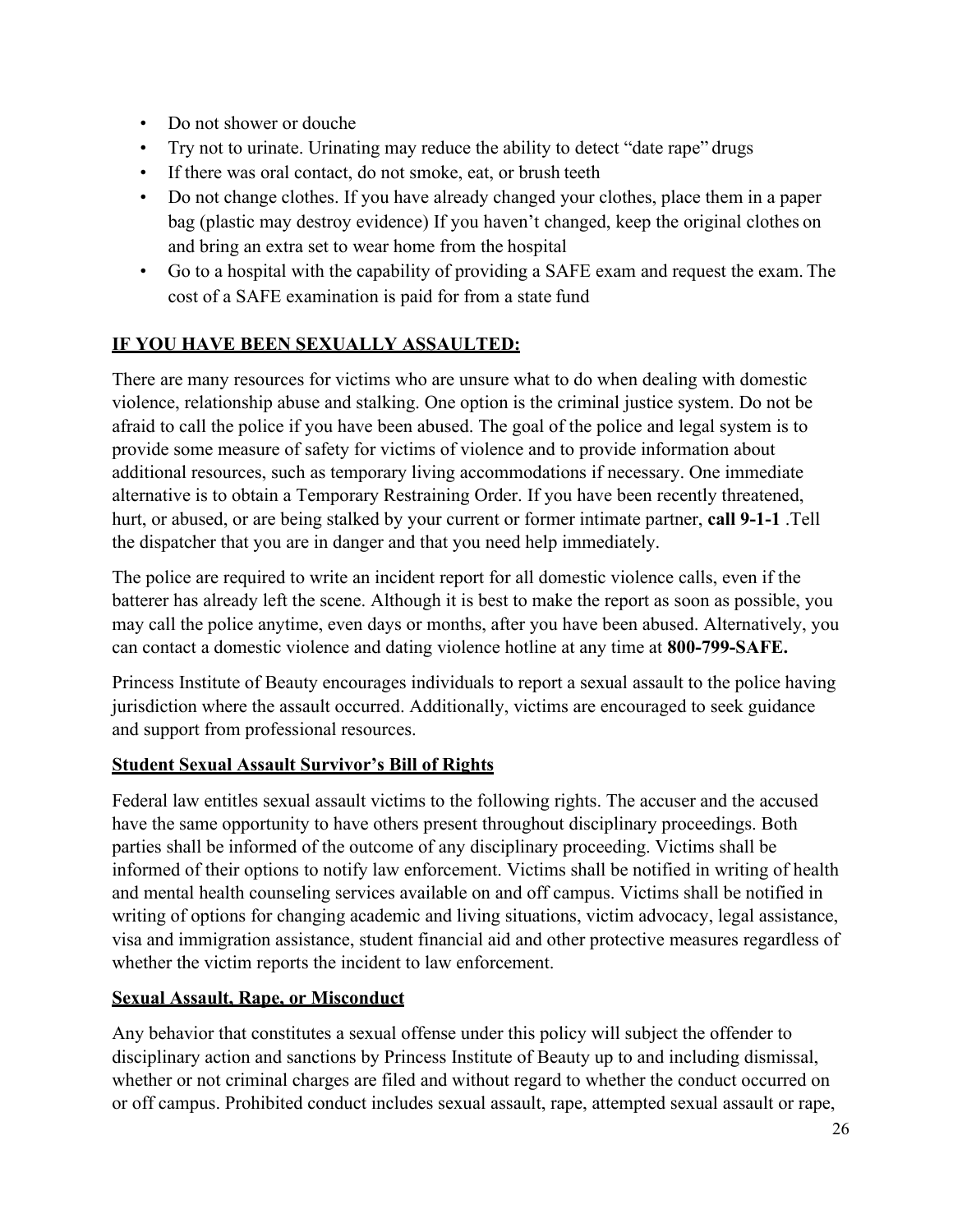indecent exposure, voyeurism, or possession or distribution of illegal pornography. With regard to any disciplinary proceedings, both the accuser and the accused are entitled to the same opportunities to have others present and both the accuser and the accused will be informed of the outcome. In addition, sexual assault, rape and other sexual offenses are illegal under California criminal statutes and may be prosecuted in a court of law.

Sexual assault occurs when a person performs or compels another person to perform any sexual act or to have any form of sexual contact without consent. Rape is a specific kind of sexual assault that involves any vaginal, oral, sodomy, anal, or urethral penetration with any body part or object without consent. Consent requires mutually understandable and communicated words and/or actions demonstrating agreement to participate in the proposed sexual act.

Lack of consent may result from inability because of mental impairment of the victim (due to, for example, intoxication), or physical helplessness of the victim (due to, for example, being asleep). Lack of consent may also result from intimidation (due to, for example, the aggressor's language, size, or threatened or actual use of force) that silences the victim. Attempted sexual assault or rape occurs when a person intends to commit the offense and engages in conduct that would lead to it.

Students will also be disciplined for other sexual offenses which are criminal in nature or which violate other community standards. After the alleged sex offence, Princess Institute of Beauty will change the academic situation of all parties involved during the school's investigation.

Victims and witnesses of sexual offenses should be assured that care, confidentiality and consideration of the victim's wishes will be taken into account throughout the investigation. The administration will consider requests for changes in programs and work with victims to reach available and reasonable solutions. Individuals who feel that they are victims of any sexual offense are urged to file a complaint with the Reedley Police Department and the Office of the Director. Victims should seek immediate medical assistance from medical facilities in the Reedley vicinity.

Victims of sexual assault should:

- Seek immediate medical assistance. A victim may have internal or external injuries and may need treatment for disease or infection.
- Report such acts to the institution Director and the Reedley Police Department. At the victim's request, officers or administrators will assist in the notification of local law enforcement. Princess Institute of Beauty's disciplinary system may proceed against any alleged violator of institutional policy, whether or not state or federal criminal proceedings exist or are pending.
- Preserve any evidence of the assault for proof of a criminal offence.
- If necessary, seek counseling and/or emotional assistance and support. Speaking with a trained counselor can be critical to the emotional or mental well-being of the victim.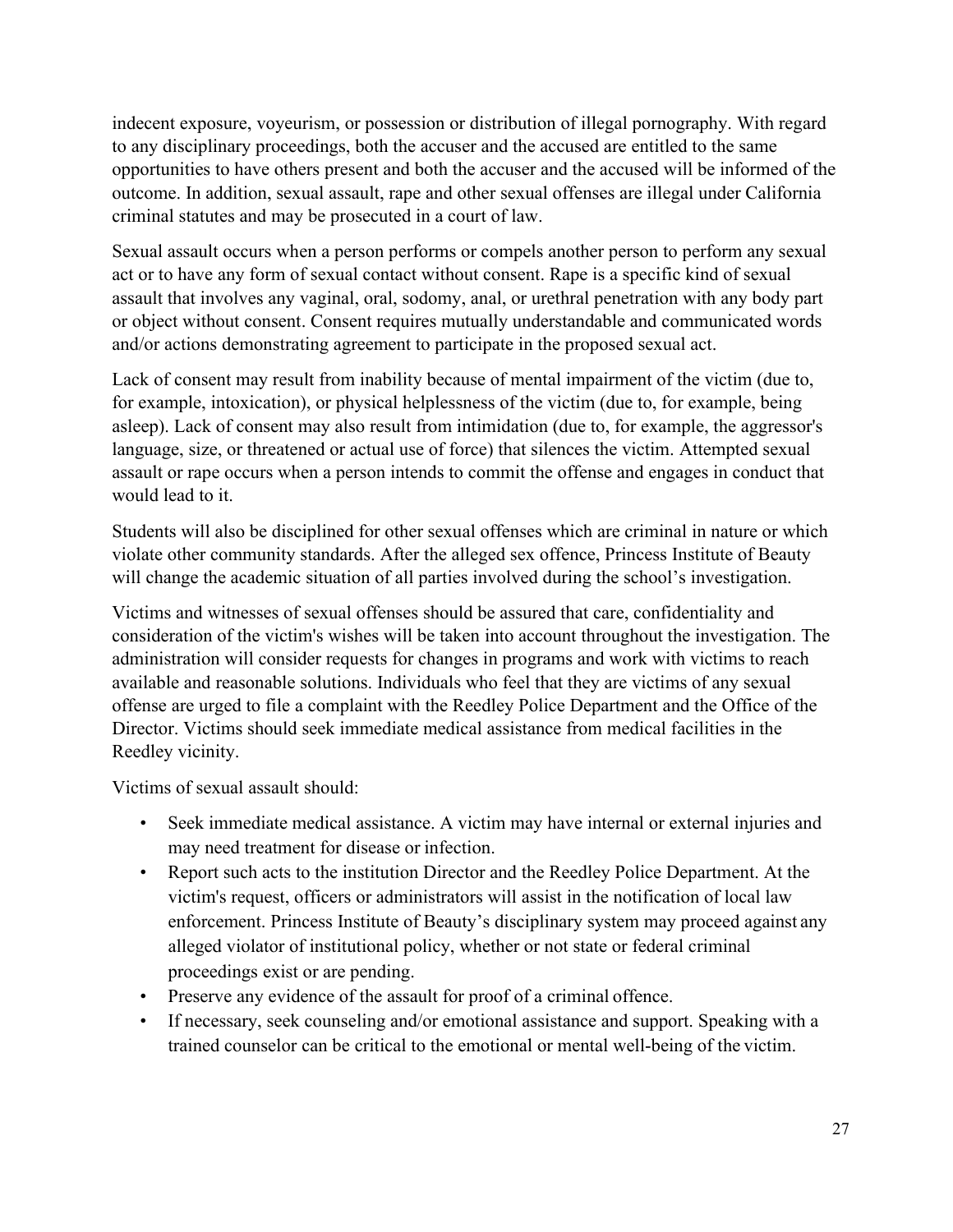#### **Important phone numbers for victims of sexual assault:**

Resources for Crime Victims 600-CVAC ( 2822)

RCS Fresno 259 N Blackstone Fresno, CA 93701 24hr Line 559-222-7273

Marjorie Mason Center 1600 M Street Fresno, Ca 93721 24hr Line 559-233-4357

Adult Protective Services 559-600-3383

### Sexual Harassment and Equal Educational Opportunity

Princess Institute of Beauty provides an equal educational opportunity to all students and does not discriminate on the basis of race, color, sex, sexual orientation, marital status, veteran's status, religion, national or ethnic origin, age, or disability in the administration of educational programs, admission and employment policies, scholarship (not applicable) and loan programs, and other school- administered programs. Princess Institute of Beauty is dedicated to the mission that all human beings possess an inherent dignity. Princess Institute of Beauty strongly condemns any unlawful or wrongful discrimination against the rights of others. Throughout the year, Princess Institute of Beauty requires students to attend awareness programs for the prevention of rape, acquaintance rape, and other forcible and non-forcible sexual offences.

Princess Institute of Beauty does not condone or tolerate any behavior (verbal, electronic, or physical) by an employee, student, or visitor that would constitute sexual harassment. Such behavior will subject the harasser to appropriate sanctions, including, but not limited to, counseling, suspension, expulsion, or civil or criminal action. Sexual harassment is a form of illegal discrimination referring to a wide range of inappropriate behaviors and/or unwanted conduct of a sexual nature that effectively denies the victim of the harassment the opportunity to work and/or study in a non-threatening, stress-free environment.

Princess Institute of Beauty defines sexual harassment in the following ways: Sexual harassment shall include, but not be limited to, unwelcome sexual advances, direct or indirect sexual demands, requests for sexual favors, sexual comments, gestures, or other physical actions of a sexual nature when:

• Submission of such conduct is made either explicitly or implicitly a term or condition of an individual's educational success.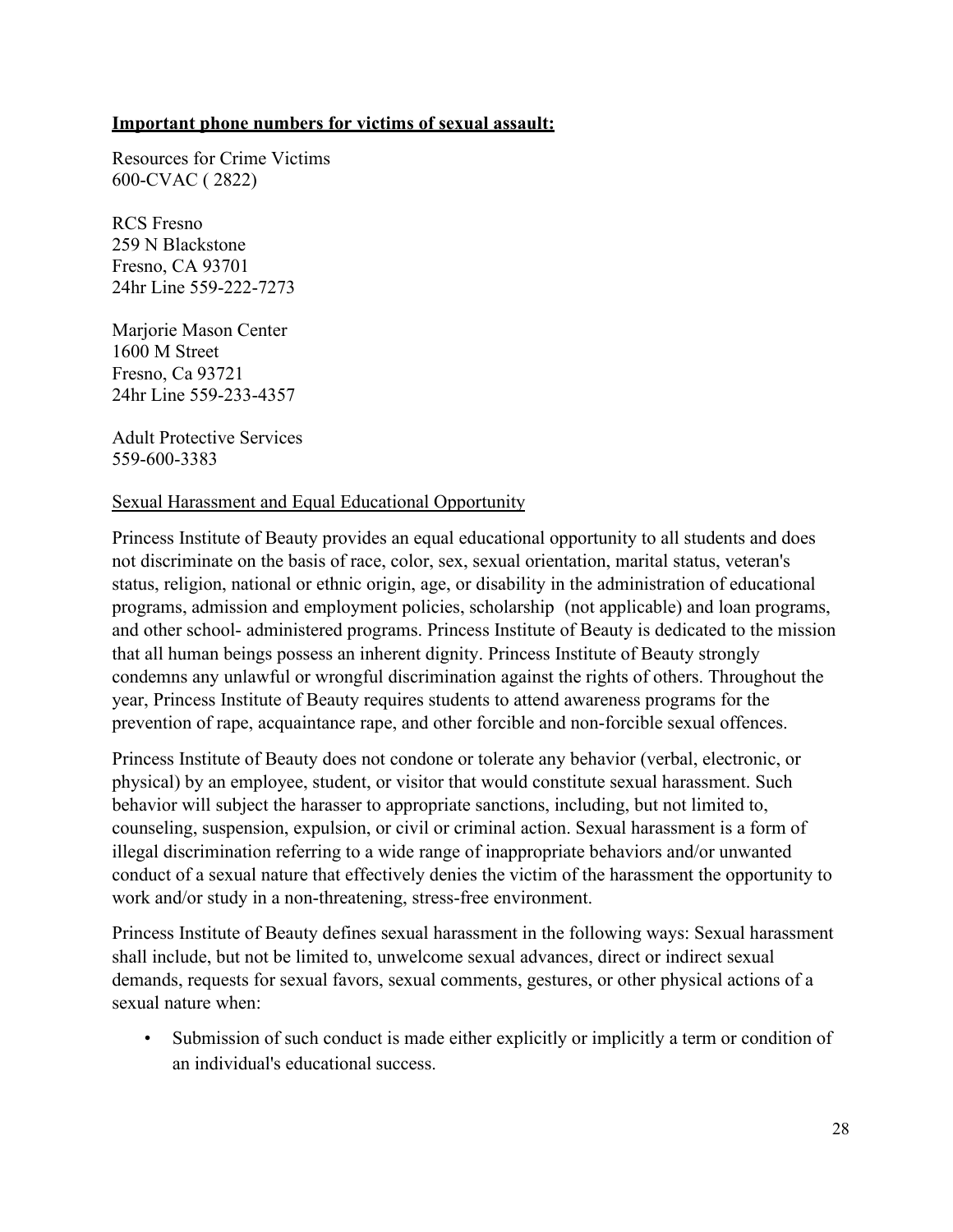- Submission to or rejection of such conduct by an individual is used as the basis for educational decisions affecting the individual.
- Such conduct has the purpose or effect of unreasonably interfering with an individual's academic performance or creating an intimidating, hostile, or offensive educational environment.

Princess Institute of Beauty is committed to maintaining a multicultural academic community in which the dignity and worth of each of its members is respected. It is the policy of the institution that acts of intolerance, abuse, or harassment by students, faculty, staff and visitors, will not be tolerated.

Any individual who violates this policy will be subject to appropriate action, including, but not limited to, counseling, suspension, expulsion, termination from the campus, or civil or criminal action.

Acts of intolerance and abuse are defined as any offensive verbal, written, or physical conduct directed at a person or group based upon race, color, national and/or ethnic origin, gender, sexual orientation, disability, religion, veteran's status, age, or association with persons different from oneself where such behavior is intimidating, hostile, demeaning, or could or does result in emotional or physical harm, embarrassment, or fear of one's personal safety.

Abuse and harassment include offensive behavior that interferes with a person or group's educational status or participation in campus activities, or which creates a hostile academic or social environment. Prohibited behaviors include threatening or offensive letters, use of threatening or demeaning language, vandalism, or graffiti to campus property, and stalking or aggression relating to dating relationships.

# **Reporting of Incidents of Abuse or Harassment**

Any incident of criminal misconduct, such as physical assault or destruction of property, should be promptly reported to the Director and may be reported to the Reedley Police Department. Any incident of abuse or harassment by a student or an unidentified perpetrator should be promptly reported to Director and/ or Administrative Staff. If appropriate, the student disciplinary process will be initiated.

# **Equal Opportunity Grievances by Students Involving Princess Institute of Beauty Employees**

Students who feel that they have been discriminated against or subjected to harassment by a Princess Institute of Beauty employee in violation of the above policies are urged to promptly report the matter to the Director.

# **Investigation and Informal or Formal Resolution**

If the reported incident is not of a serious nature or in situations where miscommunication is occurring, the Director may attempt to resolve the matter through discussion and mediation with the alleged harasser's supervisor. In situations where serious misconduct is reported, Maria E.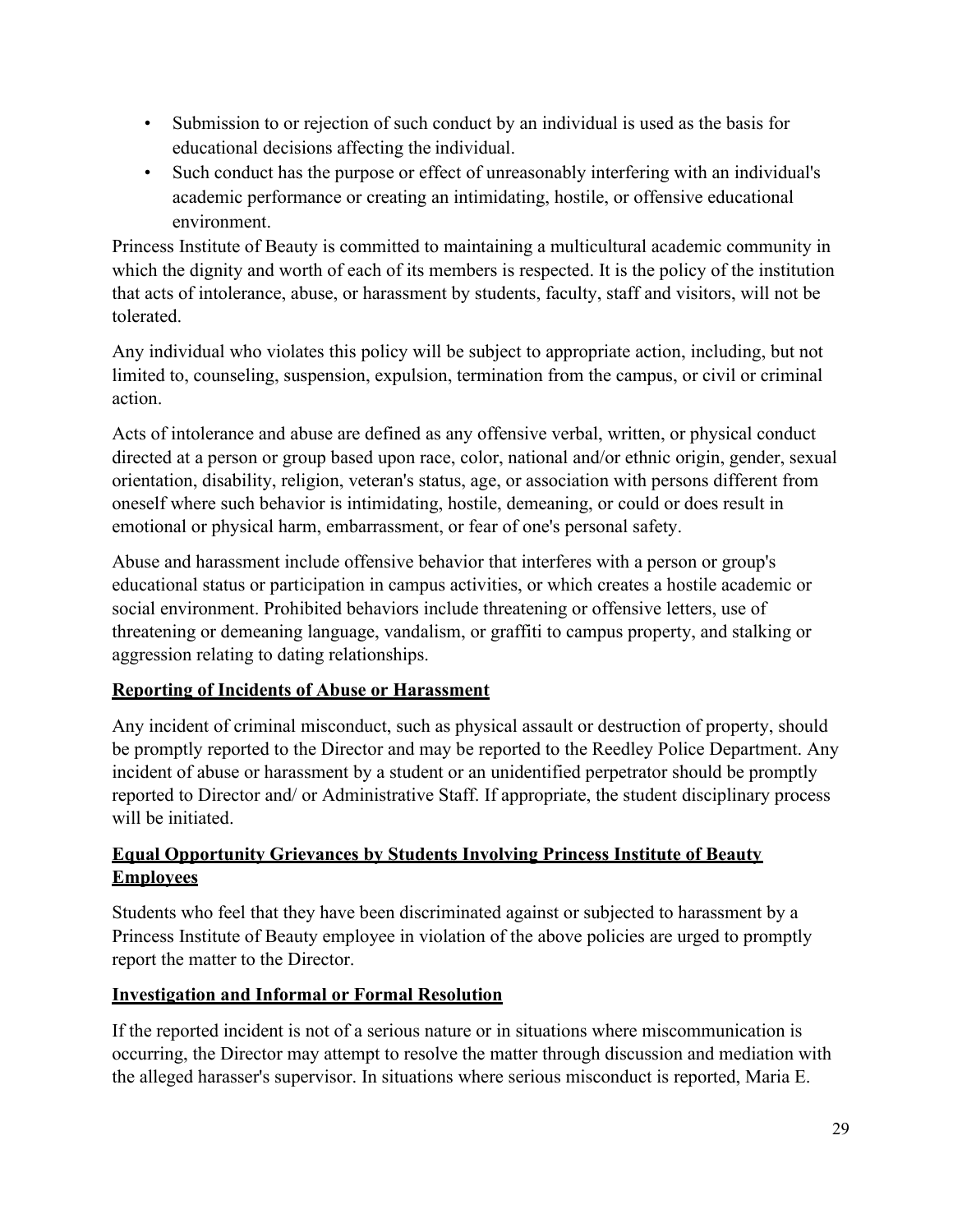Moore will investigate and determine the appropriate action. The complainant and the alleged perpetrator will be notified of the disposition within 45 days.

# **Grievance Process**

If the student is not satisfied with the above resolution, the student can file a grievance. The student should refer to the student catalog.

Student Signature Date

School Official's Signature Date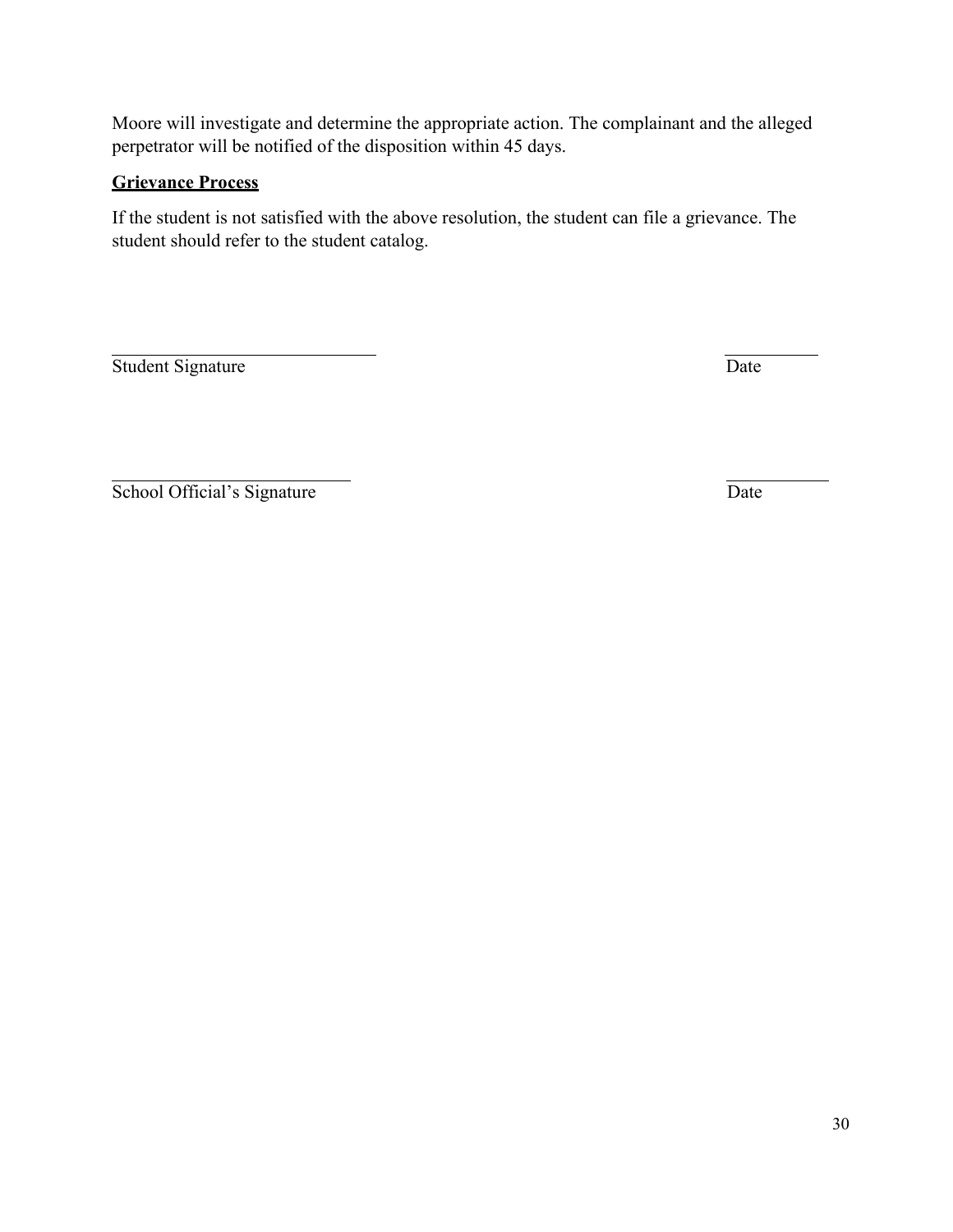# <span id="page-30-0"></span>**ACADEMIC POLICIES**

Cosmetology school experience and credit are not calculated or granted on the basis of unit, months, weeks or days; they are calculated by the hour in accordance with the California State Board of Barbering and Cosmetology.

# **RECORDS**

- a) Each student is required to maintain operations card.
- b) The Operation Card must be signed by the students Practical Instructor weekly.
- c) Students are required to clock in and out upon arrival, lunch time, and departure time, utilizing an electronic time clock and time card.
- d) Student daily records are the property of the school and are to remain on campus.
- e) Clocking in and out for another student is considered the equivalent of academic dishonesty in a clock-hour based program, and could result in dismissal from school or time lost.
- f) The correct procedure for clocking in and out is posted at the time clock. Lunch: Students will be in intervals of an hour lunch period. Students must notify the floor instructor and reception desk when going to and returning from lunch. Failure to clock out or back in from lunch will result in loss of attendance hours.

# **BREAKS**

Students are allowed one 15-minute break and a 1- hour lunch per six (6) hour day. Students are not required to clock in and out during regular break if they do not exceed 15 minutes and they remain on campus; however, if a student needs longer than 15 minutes, or needs to leave the campus grounds during a break (or any time), they **MUST CLOCK OUT**. Failure to clock out and back in, under these circumstances will result in a loss of attendance hours for that period of time. Should student need to leave campus in vehicle, he or she must be off time clock.

# **ABSENTEEISM**

Excessive unexcused absences and/or tardiness constitute a reason for disciplinary action. Students should notify the administrative office, supervising instructor, and receptionist of expected absence three days in advance. In the event of an unexpected absence, students should notify the school. Attendance on Saturday is mandatory for all students. If a student incurs an unexcused Saturday absence, he or she will be subject to disciplinary action, **i.e., (1) day suspension**.

# **TARDINESS**

If a student arrives after 9:07 am and/ or theory class has started he/she will not receive credit until 10:00am.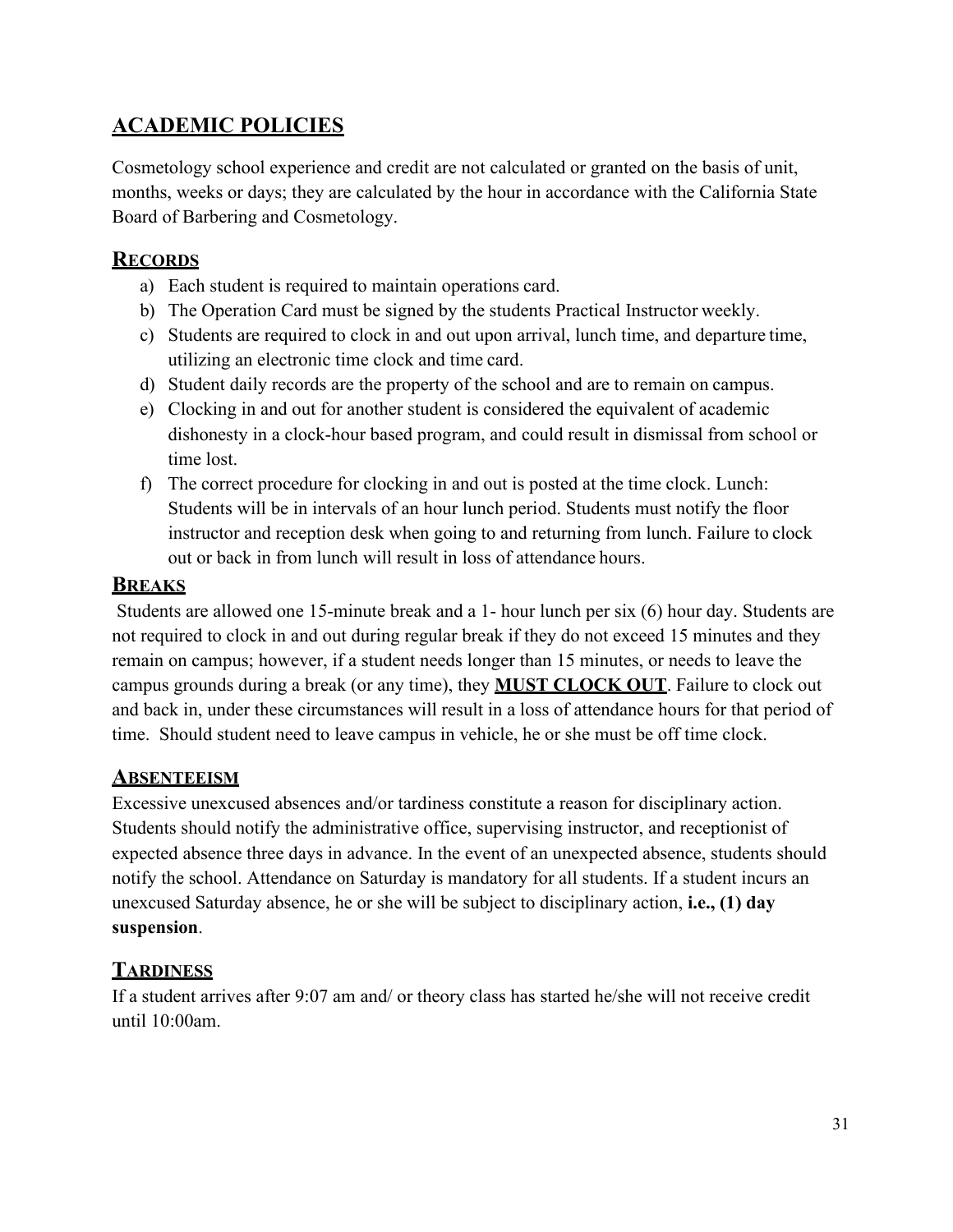# **MAKE-UP HOURS/ WORK**

The school does not offer make up hours for absent hours. The student continues to attend until course hours are met. Students will be allowed to make-up tests, homework or assignments if they are absent on their own time. **It is the students' responsibility to check with their instructor and schedule a day to make- up any tests.**

SATURDAYS ARE MANDATORY. STUDENTS MAY REQUEST SATURDAY OFF WITH JUSTIFIABLE CAUSE **ONE WEEK ADVANCED** NOTICE TO FLOOR INSTRUCTOR. IF STUDENT DOES NOT REQUEST SATURDAY OFF IN ADVANCED, STUDENT WILL BE SUBJECT TO ONE (1) DAY SUSPENSION FOR MISSING SATURDAY.

# **TERMINATION OR DISMISSAL**

Any student absent more than (**14) consecutive calendar days** without being on an approved leave of absence or other official non-attending status will be withdrawn from school. Formal termination also may occur in cases where a student fails to return an official leave of absence. When a student does not return from a leave of absence and does not notify the school that he or she has mitigation or extenuating circumstances, the documented date of return is used as the termination date. In addition, any student who fails to maintain satisfactory progress or fails to abide by the school's rules and regulations is subject to termination of enrollment. NOTE: The school does not charge a termination fee.

# **CELL PHONE(S), ELECTRONIC DEVICE(S) POLICY**

Using your cell phone during class not only distracts you and may cause you to miss valuable material, it also disrupts the classroom, teachers and your fellow classmates. You may not be interested in the material being presented, but it is unfair to your fellow students to distract them as well. Because of this, it is a strict policy that cell phones must be turned off or silent and put away during theory or you will be asked to leave for the day; resulting in a loss of hours for that day. At times the instructor may ask you to use your cell phone for activities or training, however during the rest of class your phone should not be a distraction to yourself or others. **In the event of emergencies, please provide the school main contact number so you may be reached.** On the salon floor, cell phones should not be used as it's unprofessional and you are here to learn and monitor your client. **Cell phones should be checked during designated break and or lunches only or when approved by staff only**. Students are also prohibited from wearing bluetooth earpieces and headphones during school hours.

# **CONDUCT POLICY**

Good conduct is expected of all students. This includes following all the school rules, regulations and following the directions and instructions of the staff. Any problems are to be brought to the attention of the Supervisor. Conduct that is unbecoming, rude, vulgar, profane, endangering and or behavior that has a negative reflection on the reputation and welfare of the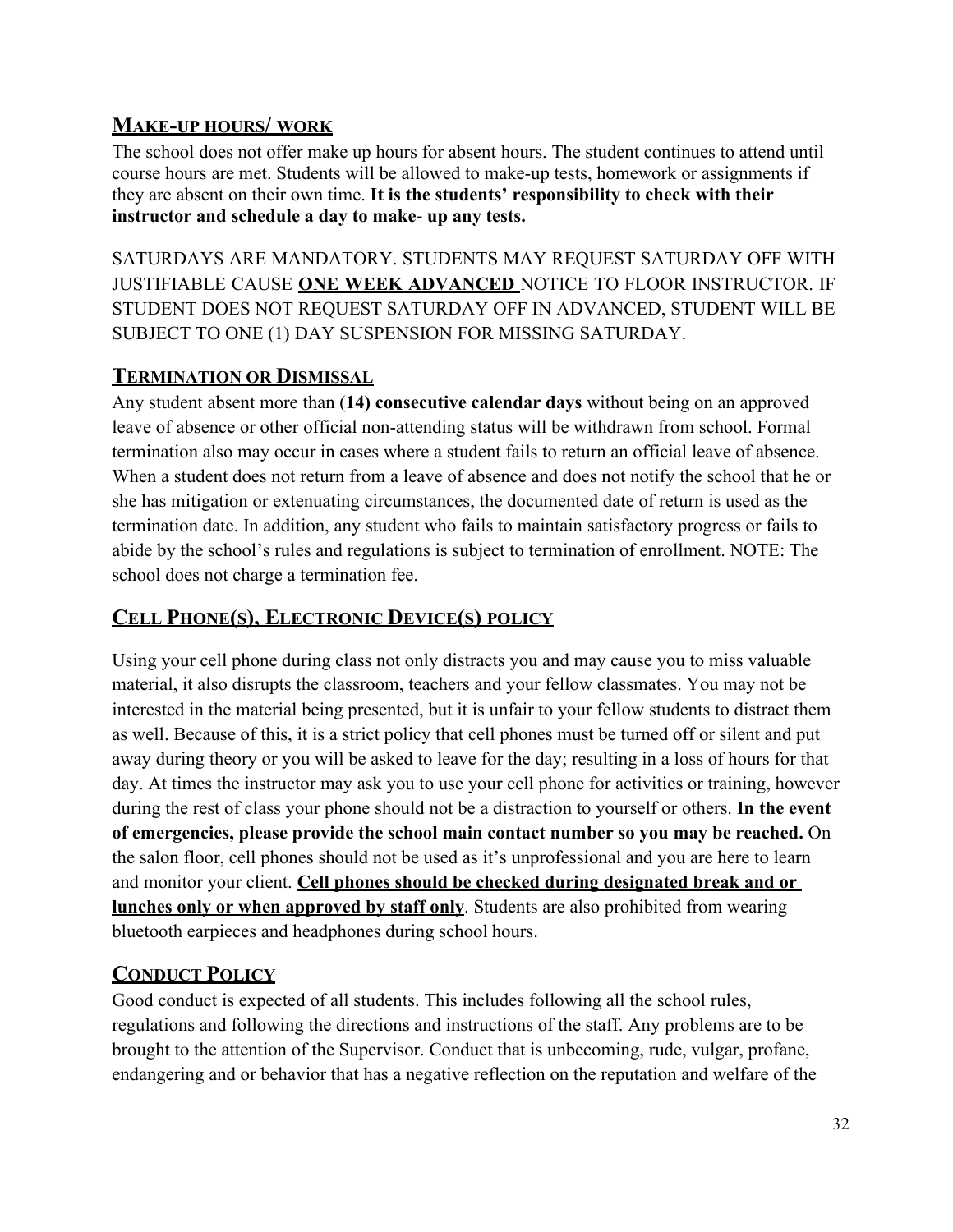school will result in disciplinary action upon the discretion of the school Director. Conduct policy applies on or off campus within the scope of school hours.

# **DRUG-FREE POLICY**

Princess Institute of Beauty is committed to fostering a drug-free environment for its students and employees. Therefore, no student or employee may use, possess, sell or distribute alcohol or other types of "illegal" or controlled substances," or use possess drug paraphernalia or on school grounds, except for drugs prescribed by a physician. Additionally, the illegal use of prescribed drugs and the inappropriate use of over the counter drugs are also prohibited. Persons showing behavior or conduct indicative of having used or consumed alcohol or other substances shall be prohibited from entering the school grounds or participating in clinic operations.

Princess Institute of Beauty reserves the right to impose disciplinary action to the extended allowed by local, state and federal laws against students or employees found to be in violation of this policy. School disciplinary action may include suspension expulsion or termination, as well as referral for prosecution to the appropriate governmental agency. Substances prohibited from use on the school site are: Alcohol, marijuana, amphetamines, cocaine, LSD, PCP, and other drugs.

# **REASONS FOR SUSPENSION AND/ OR DISMISSAL**

Following are the procedures consistent with due process. A student may be suspended or dismissed, or given a sanction, for any of the following reasons:

- a) Theft or non-accidental damage to college property.
- b) Forgery, alteration or misuse of records or documents.
- c) Cheating, plagiarism or other academic dishonesty
- d) Physical or verbal abuse of others or any threat of force
- e) The use, possession, distribution or being under the influence of alcohol, narcotics, or other controlled substances on campus at any time, or off campus at any college sponsored event.
- f) Unauthorized entry into, unauthorized use of, misuse of college property
- g) Disorderly, lewd, indecent, obscene or offensive conduct on campus or off campus at any college sponsored event and or unwelcome physical contact.
- h) Possession or use of explosive or weapons
- i) Failure to comply with directions of college officials acting in performance of their duties.
- j) Obstruction or disruption of the educational process
- k) Soliciting or assisting another do any act which would subject another to student discipline
- l) Any other cause identified as good cause by Educational Code Section 76032 and 76033
- m) Attempting to do any of the above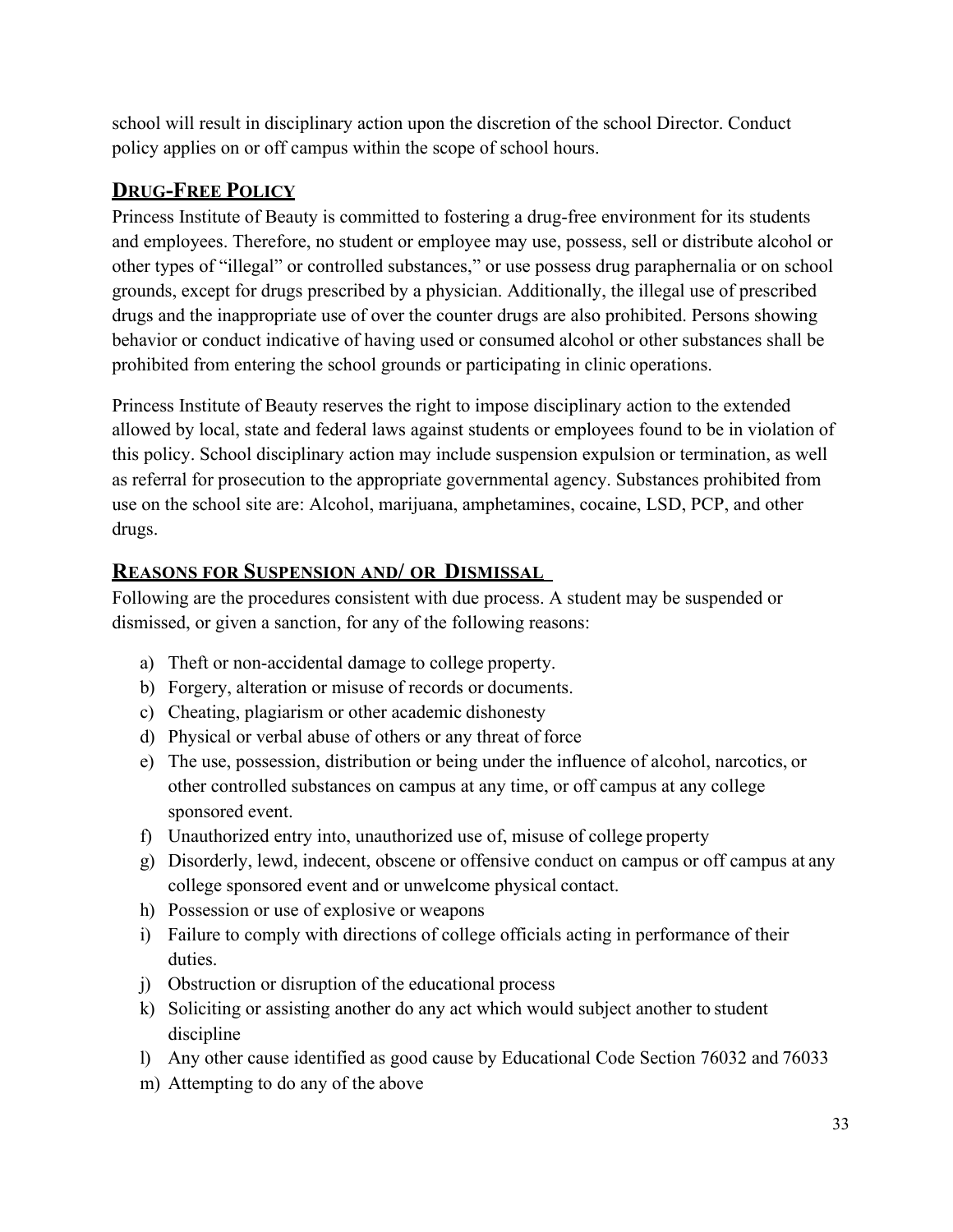# **DRESS CODE**

The school requests that when dressing, all students keep in mind that we prefer that our students present a professional, conservative dress while on school premises.

- A portion of the student's school fees are used to pay for a uniform lab apron / vest.
- Black pants, white or black top and the lab coat are to be worn Tuesday thru Saturday.
- Cloth face covering (optional)
- Face shield & Face covering while working on client in student salon (optional)
- Students are required to wear a lab apron / vest and name badge while in school. The name badge will be supplied by the school and identifies the student as such.
- Shoes the student must wear a full shoe that covers the entire foot. No open toes, sandals, clogs, boots, or spike heels or heals less than two inches in diameter. Shoes should also have a no marring bottom/heel/sole.
- The school reserves the right to ask a student to not wear a particular item to school, and top update and/or change the above noted dress code as it deems best for the interest of the school and students.

# **ATTENDANCE POLICY**

# **Princess Institute of Beauty is open Tuesday- Saturday from 9:00 am – 4:00 pm; Monday's staff will be available in office by appointment only.**

All full-time students are required to attend school six (6) hours per day, five day per week. Classes are held Tuesday- Saturday from 9:00am -4:00pm. It is the students' responsibility to clock in when arriving to school. All students' must clock out if he/she are leaving school. The students' hours will not be counted if he/she forgets to clock in or out.

As previously stated on page 31, tardiness and excessive absences are not acceptable. Students that clock in after 9:07am, will not receive credit until 10:00 am. Student must make arrangements with Director or Administrator if he/ she will arrive late, if there is no prior approval, student will not receive credit until 10:00am.

An overtime fee will be charged for students who have not completed clocked hours and/ or tasks by the end of the contract end date. *Please refer to page 40 "Overtime Charges"* 

**If a student is absent (14) consecutive calendar days, he or she will be dismissed from program.**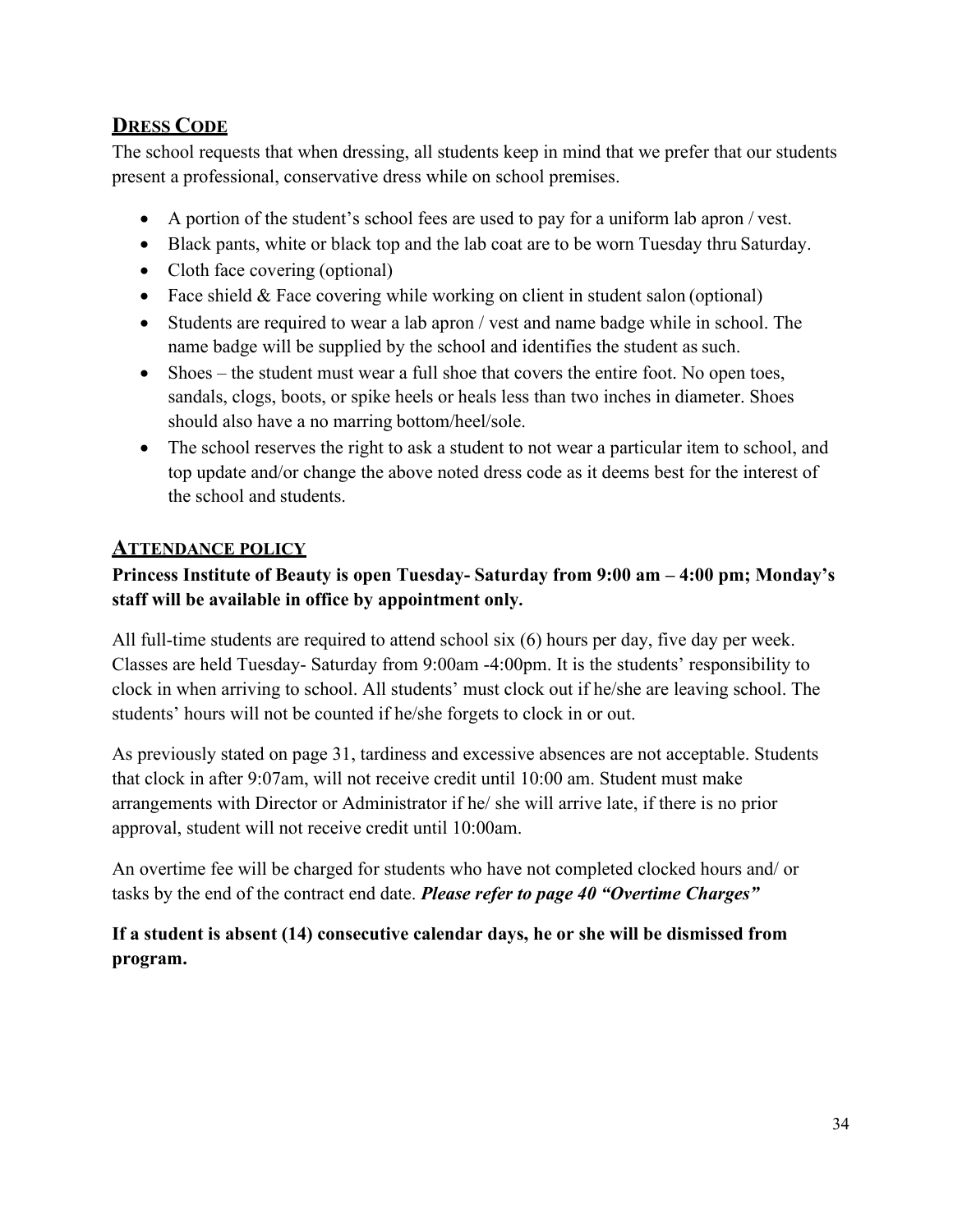# **STANDARDS FOR STUDENT ACHIEVEMENT**

# **SATISFACTORY ACADEMIC PROGRESS POLICY**

The Satisfactory Academic Progress Policy is consistently applied to all students enrolled at the school enrolled in a specific program for a particular category of attendance (full time/part time). It is printed in the catalog to ensure that all students receive a copy prior to enrollment. The policy complies with the guidelines established by the National Accrediting Commission of Career Arts and Sciences (NACCAS) and the federal regulations established by the United States Department of Education.

### **I. EVALUATION PERIODS**

Students are evaluated for Satisfactory Academic Progress asfollows:

Cosmetology  $(1600)^2$  $(1600)^2$  450, 900, 1250, 1600 Scheduled hours (students are phasing out of this program – course no longer offered) Cosmetology (1000) 450, 900, 1000 Scheduled hours Skin Care 300, 600 Scheduled hours Nail Care 200, 400 Scheduled hours

\*Transfer Students- Midpoint of the contracted hours or the established evaluation periods, whichever comes first.

Evaluations will determine if the student has met the minimum requirements for satisfactory academic progress. The frequency of evaluations ensures that students have had at least one evaluation by midpoint in the course.

#### **II. ATTENDANCE PROGRESS EVALUATIONS**

Students are required to attend a minimum of 67% of the hours possible based on the applicable attendance schedule in order to be considered maintaining satisfactory attendance progress. Evaluations are conducted at the end of each evaluation period to determine if the student has met the minimum requirements. The attendance percentage is determined by dividing the total hours accrued by the total number of hours scheduled. At the end of each evaluation period, the school will determine if the student has maintained at least 67% cumulative attendance since the beginning of the course which indicates that, given the same attendance rate, the student will graduate within the maximum time frame allowed.

#### **MAXIMUM TIME FRAME**

The maximum time (which does not exceed 150% of the course length) allowed for students to complete each course at satisfactory academic progress is stated below:

| <b>MAXIMUM TIME ALLOWED</b><br><b>COURSE</b>                         |              |                        |
|----------------------------------------------------------------------|--------------|------------------------|
|                                                                      |              | $(150\%)$              |
|                                                                      | <b>WEEKS</b> | <b>SCHEDULED HOURS</b> |
| Cosmetology (Full time, $30 \text{ hrs/wk}$ ) - $1600 \text{ Hours}$ | 80 Weeks     | 2400                   |
| Cosmetology (Full time, $30 \text{ hr/wk}$ ) – $1000 \text{ Hours}$  | 51 Weeks     | 1500                   |
| Skin Care(Full time, 30 $hrs/wk$ ) – 600 Hours                       | 30 Weeks     | 900                    |
| Nail Care (Full time, $30 \text{ hrs/wk}$ ) – $400 \text{ Hours}$    | 21 Weeks     | 600                    |

<span id="page-34-0"></span><sup>&</sup>lt;sup>2</sup> Students are still enrolled in the 1600-hour Cosmetology course and – unless they transfer to the recently mandated 1000-hour course - we must allow them to stay in that course per state regulation until they have completed. No incoming students are being enrolled in this program as it phases out.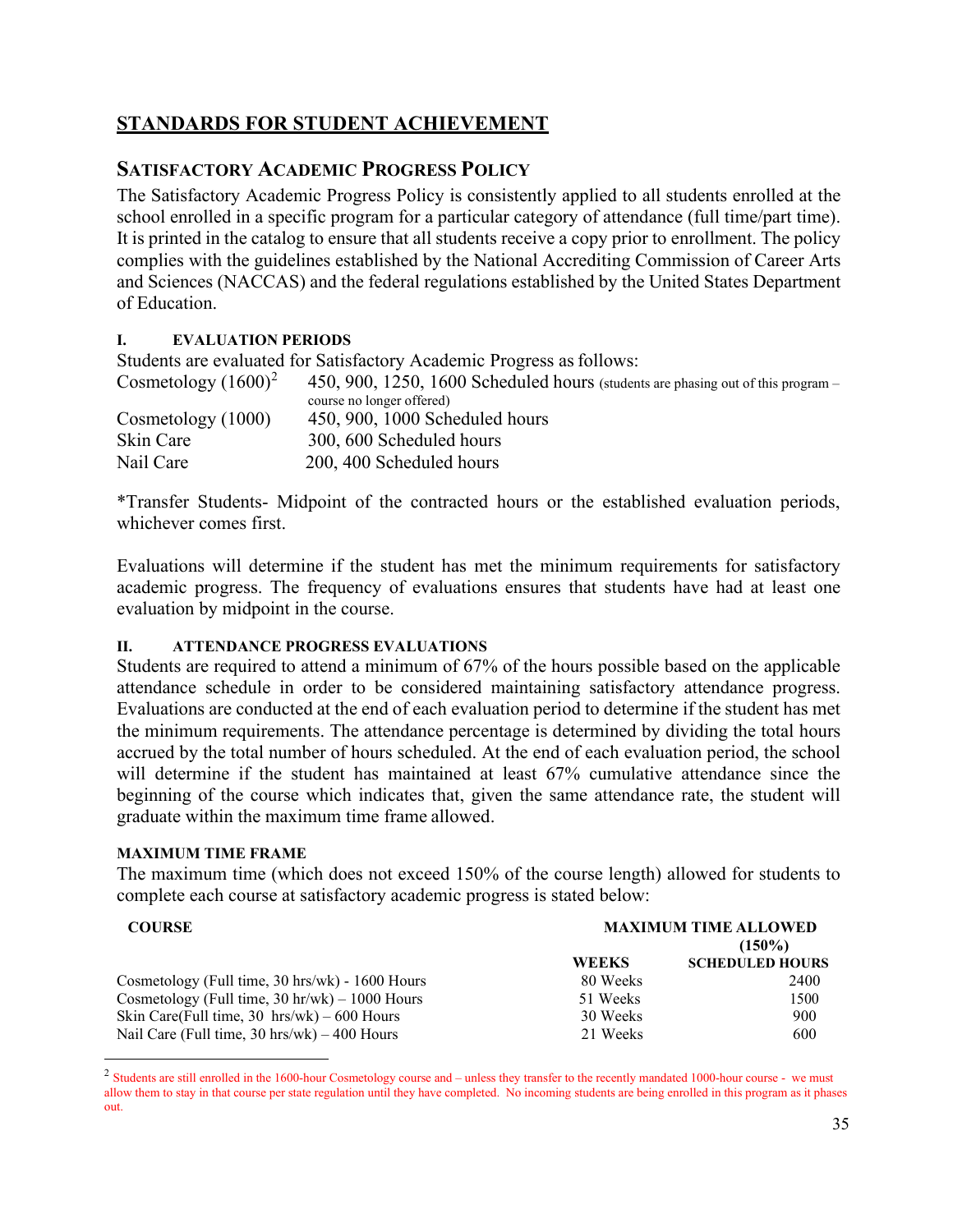The maximum time allowed for transfer students who need less than the full course requirements will be determined based on 67% of the scheduled contracted hours.

**Students who have not completed the course within the maximum timeframe would be over the contract end date. These students will be terminated from the program and thereafter be permitted to re-enroll in the program on a cash pay basis in a manner consistent with the re-enrollment provisions of the institution's admissions policy.** 

#### **III. ACADEMIC PROGRESS EVALUATIONS**

The qualitative element used to determine academic progress is a reasonable system of grades as determined by assigned academic learning. Students are assigned academic learning and a minimum number of practical experiences. Academic learning is evaluated after each unit of study. Practical assignments are evaluated as completed and counted toward course completion only when rated as satisfactory or better (the computer system will reflect completion of the practical assignment as a 100% rating). If the performance does not meet satisfactory requirements, it is not counted and the performance must be repeated. At least two comprehensive practical skills evaluations will be conducted during the course of study. Practical skills are evaluated according to text procedures and set forth in practical skills evaluation criteria adopted by the school. Students must maintain a cumulative grade average of 75% and pass a FINAL written and practical exam prior to graduation. Students must make up failed or missed tests and incomplete assignments.

Numerical grades are considered according to the following scale:

| $90\% - 100\%$  | EXCELLENT             |
|-----------------|-----------------------|
| $80\%$ - $89\%$ | VERY GOOD             |
| $75\%$ - $79\%$ | <b>SATISFACTORY</b>   |
| 74\% and BELOW  | <b>UNSATISFACTORY</b> |

#### **IV. STUDENT EVALUATION PERIODS:**

- **The academic year for all courses is 900 hours.**
- **The institution shall evaluate student's academic and attendance satisfactory academic progress at the conclusion of each evaluation period. All evaluations must be completed within seven (7) school business days following the established evaluation periods. Cosmetology 1600 Hours**

| Company Toon Hours   |                      |          |
|----------------------|----------------------|----------|
| Evaluation Period #1 | 450 Scheduled Hours  | 15 Weeks |
| Evaluation Period #2 | 900 Scheduled Hours  | 30 Weeks |
| Evaluation Period #3 | 1250 Scheduled Hours | 41 Weeks |
| Evaluation Period #4 | 1600 Scheduled Hours | 53 Weeks |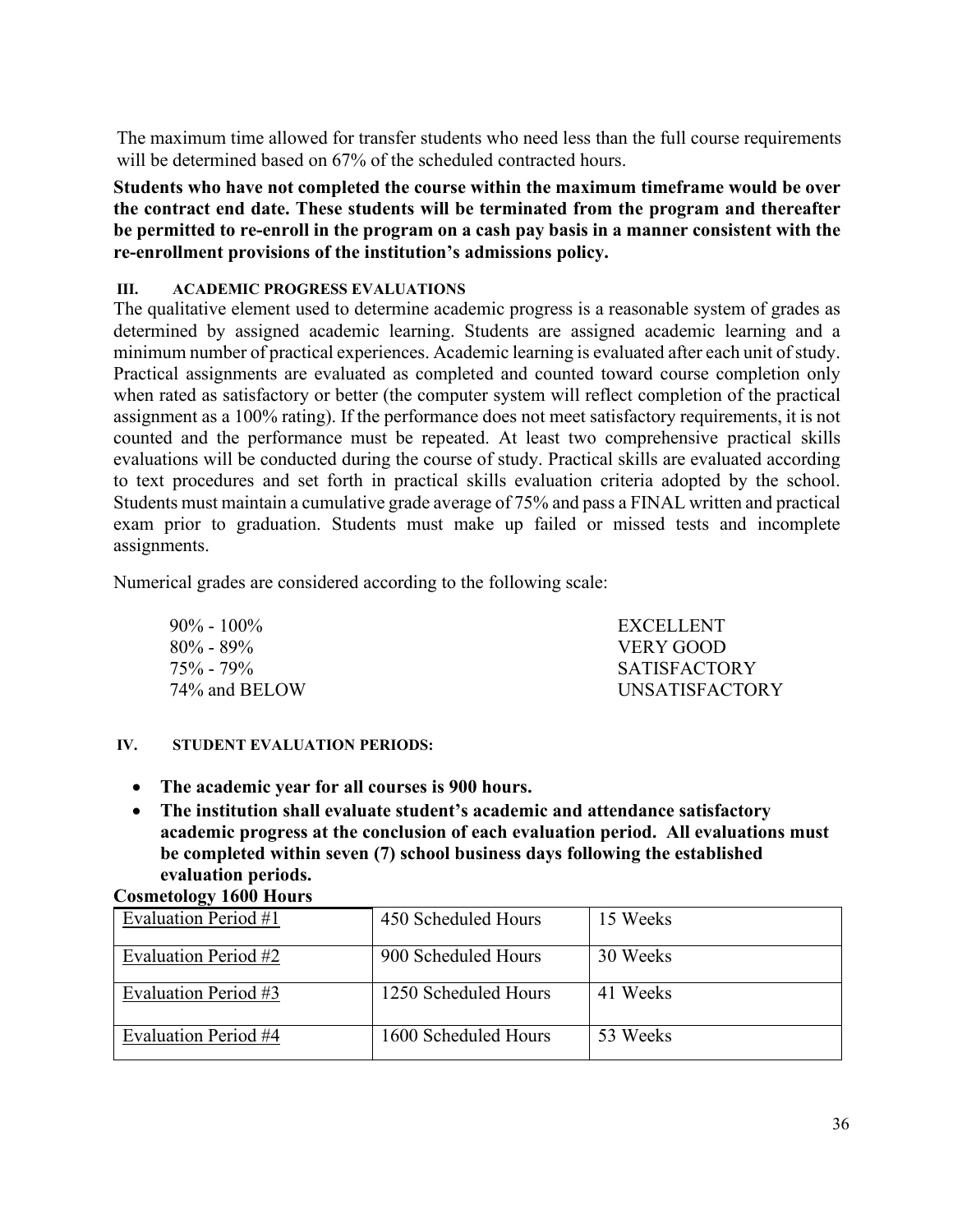### **Cosmetology 1000 Hours**

| $\sim$               |                      |          |
|----------------------|----------------------|----------|
| Evaluation Period #1 | 450 Scheduled Hours  | 15 Weeks |
| Evaluation Period #2 | 900 Scheduled Hours  | 30 Weeks |
| Evaluation Period #3 | 1000 Scheduled Hours | 34 Weeks |
| <b>Skin Care</b>     |                      |          |
| Evaluation Period #1 | 300 Scheduled Hours  | 10 Weeks |
| Evaluation Period #2 | 600 Scheduled Hours  | 20 Weeks |

### **Nail Care**

| Evaluation Period #1 | 200 Scheduled Hours | 6-7 Weeks |
|----------------------|---------------------|-----------|
| Evaluation Period #2 | 400 Scheduled Hours | 13 Weeks  |

### **V. DETERMINATION OF PROGRESS STATUS**

Students meeting the minimum requirements for academics and attendance at the evaluation point are considered to be making satisfactory academic progress until the next scheduled evaluation. Students will receive a hard-copy of their Satisfactory Academic Progress Determination at the time of each of the evaluations. Students deemed not maintaining Satisfactory Academic Progress may have their Title IV Funding interrupted, unless the student is on warning or has prevailed upon appeal resulting in a status of probation.

#### **VI. WARNING**

Students who fail to meet minimum requirements for attendance or academic progress are placed on warning and considered to be making satisfactory academic progress while during the warning period. The student will be advised in writing on the actions required to attain satisfactory academic progress by the next evaluation. If at the end of the warning period, the student has still not met both the attendance and academic requirements, he/she may be placed on probation and, if applicable, students may be deemed ineligible to receive Title IV funds.

#### **VII. APPEAL PROCEDURE**

If a student is determined to not be making satisfactory academic progress, the student may appeal the determination within ten calendar days. Reasons for which students may appeal a negative progress determination include death of a relative, an injury or illness of the student, or any other allowable special or mitigating circumstance. The student must submit a written appeal to the school on the designated form describing why they failed to meet satisfactory academic progress standards, along with supporting documentation of the reasons why the determination should be reversed. This information should include what has changed about the student's situation that will allow them to achieve Satisfactory Academic Progress by the next evaluation point. Appeal documents will be reviewed and a decision will be made and reported to the student within 30 calendar days. The appeal and decision documents will be retained in the student file. If the student prevails upon appeal, the satisfactory academic progress determination will be reversed and federal financial aid will be reinstated, if applicable. If the student does not prevail upon appeal, student will be able to attend but will be deemed ineligible to receive Title IV aid. Student must make payment arrangements with the Administration office.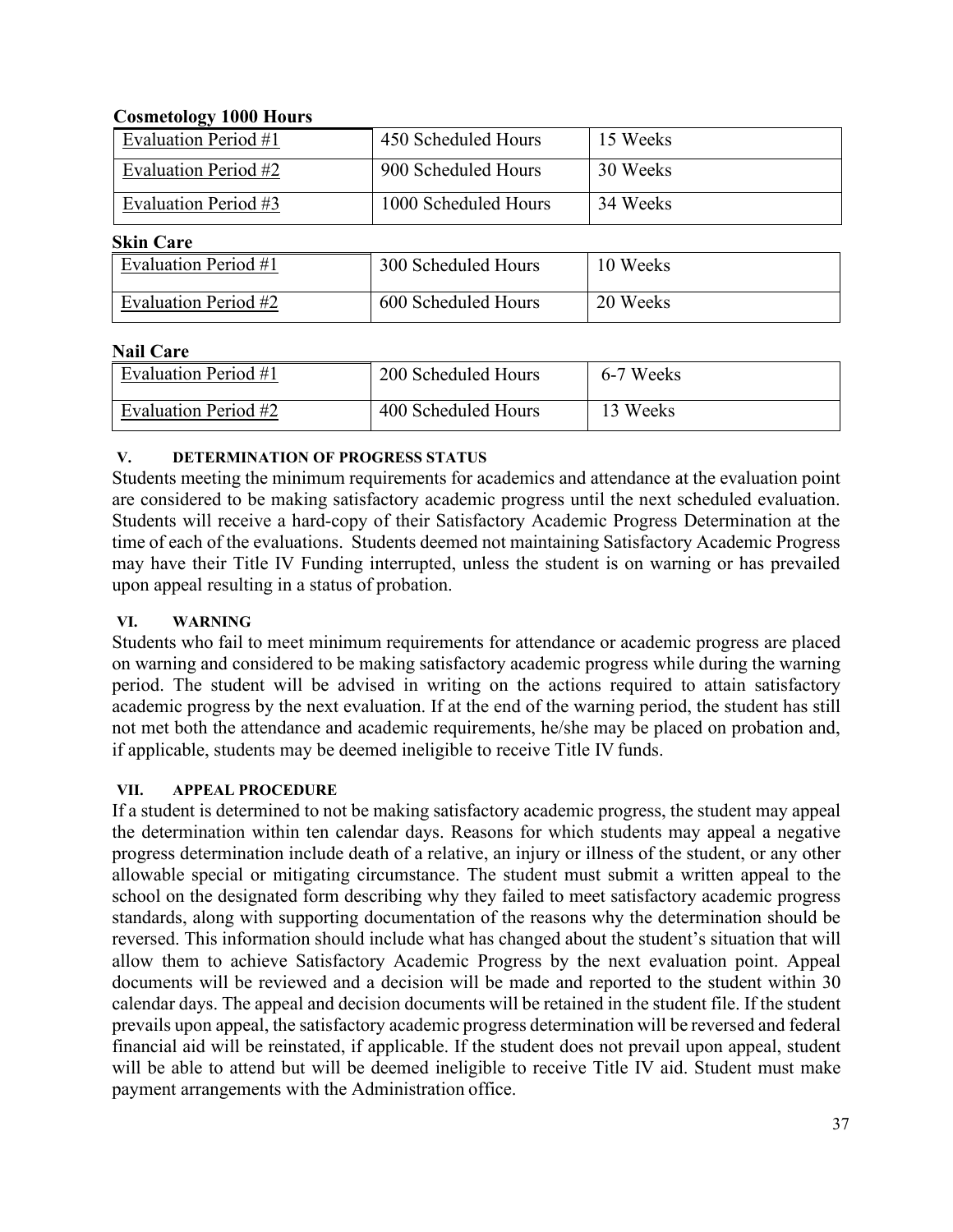#### **VIII. PROBATION**

Students who fail to meet minimum requirements for attendance or academic progress after the warning period will be placed on probation and considered to be making satisfactory academic progress while during the probationary period, **if the student appeals the decision, and prevails upon appeal**. Additionally, only students who have the ability to meet the Satisfactory Academic Progress Policy standards by the end of the evaluation period may be placed on probation. Students placed on an academic plan must be able to meet requirements set forth in the academic plan by the end of the next evaluation period. Students who are progressing according to their specific academic plan will be considered making Satisfactory Academic Progress. The student will be advised in writing of the actions required to attain satisfactory academic progress by the next evaluation. If at the end of the probationary period, the student has still not met both the attendance and academic requirements required for satisfactory academic progress or by the academic plan, he/she will be determined as NOT making satisfactory academic progress and, if applicable, students will not be deemed eligible to receive Title IV funds.

#### **IX. RE-ESTABLISHMENT OF SATISFACTORY ACADEMIC PROGRESS**

Students may re-establish satisfactory academic progress and Title IV aid, as applicable, by meeting minimum attendance and academic requirements by the end of the warning or probationary period.

#### **X. INTERRUPTIONS, COURSE INCOMPLETES, WITHDRAWALS**

If enrollment is temporarily interrupted for a Leave of Absence, the student will return to school in the same progress status as prior to the leave of absence. Hours elapsed during a leave of absence will extend the student's contract period and maximum time frame by the same number of days taken in the leave of absence and will not be included in the student's cumulative attendance percentage calculation. Students who withdraw prior to completion of the course and wish to re- enroll will return in the same satisfactory academic progress status as at the time of withdrawal.

#### **XI. NONCREDIT, REMEDIAL COURSES, REPETITIONS**

Noncredit, remedial courses, and repetitions do not apply to thisinstitution. Therefore, these items have no effect upon the school's satisfactory academic progress standards.

#### **XII. TRANSFER HOURS**

With regard to Satisfactory Academic Progress, a student's transfer hours will be counted as both attempted and earned hours for the purpose of determining when the allowable maximum time frame has been exhausted. SAP evaluation periods are based on actual contracted hours at the institution for students with transfer hours accepted.

# **GRADUATION/ COMPLETION REQUIREMENTS**

**Must maintain an overall grade average of 75%; Pass final Exam with a 75% of greater; Must complete all required clock hours; Must complete all required classroom training (tests and tasks); Pay all monies due to the school.** 

Upon successful completion of the program, students will be awarded a certificate of completion noting the specific program of study and the completion date. In addition, the student will be eligible to apply for the state licensure examination.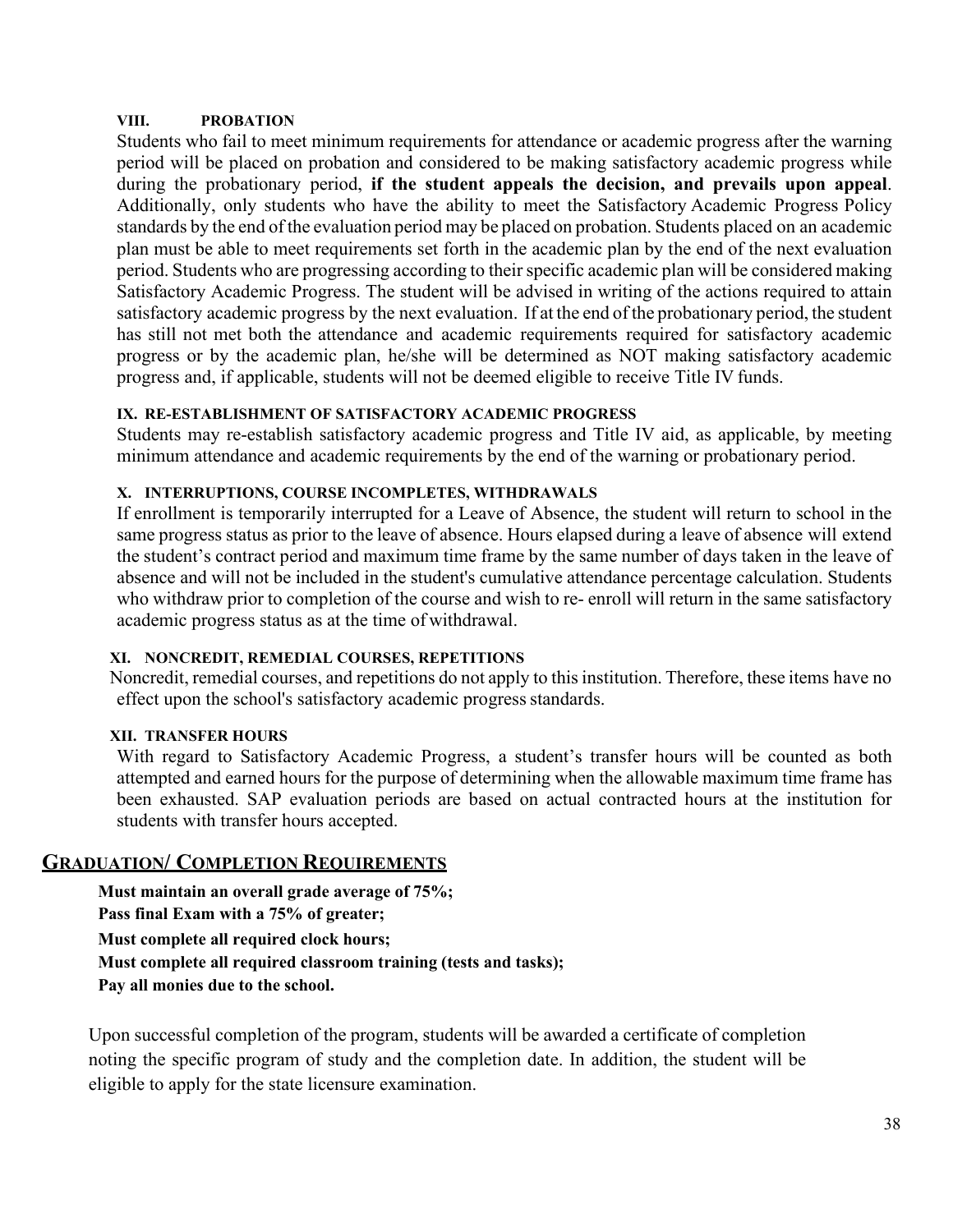**If the student has not met all graduation requirements, he/she will not be eligible for graduation.** 

| Program<br><b>Name</b>    | <b>Application</b><br>Fee (Non<br>Refundable) | Registration<br>Fee (Non<br>Refundable) | <b>Textbooks</b><br>(Non<br><b>Refundable</b><br>once issued) | <b>STRF Fee</b><br>(Non-<br>Refundable) | <b>Student Kit</b><br>(Non<br>Refundable<br>once issued) | <b>Tuition</b> | <b>Total Cost</b> | <b>Weeks</b> |
|---------------------------|-----------------------------------------------|-----------------------------------------|---------------------------------------------------------------|-----------------------------------------|----------------------------------------------------------|----------------|-------------------|--------------|
|                           |                                               |                                         |                                                               |                                         |                                                          |                |                   |              |
| Cosmetology               |                                               |                                         |                                                               |                                         |                                                          |                |                   |              |
| 1600 Hours                | \$25.00                                       | \$75.00                                 | \$400.00                                                      | \$10.00                                 | \$1,500.00                                               | \$18,550.00    | \$20,560.00       | 53-54        |
| Cosmetology<br>1000 Hours | \$25.00                                       | \$75.00                                 | \$400.00                                                      | \$32.50                                 | \$1,517.50                                               | \$13,450.00    | \$15,500.00       | 33-34        |
|                           |                                               |                                         |                                                               |                                         |                                                          |                |                   |              |
| Nail Care                 | \$25.00                                       | \$75.00                                 | \$250.00                                                      | \$7.50                                  | \$517.50                                                 | \$3,200.00     | \$4,075.00        | $13 - 14$    |
| Skin Care                 | \$25.00                                       | \$75.00                                 | \$400.00                                                      | \$22.50                                 | \$1,227.50                                               | \$9,450.00     | \$11,200.00       | 20           |

# **COST OF ATTENDANCE (FULL-TIME)**

# **This institution does not charge interest on student installment payments.**

Payments made directly to the school can be paid by the following methods: cash, check, cashier's check, money order or Title IV, if applicable. The institution reserves the right to change tuition and fees, make subject changes when necessary and make substitution in kits as required without prior notice. Any changes will not affect currently enrolled students.

**Tuition Policies and Fees:** Princess Institute of Beauty currently participates in federal financial aid programs. Students will be allowed to set-up payment arrangements prior to commencement of classes, if he/ she does not qualify for Title IV Funding. For tuition assistance, students should make arrangements with authorized staff. If a student agrees to pay as training is received, the agreed upon monthly payments to be made by the student are indicated on the student enrollment agreement. If a student obtains a loan to pay for an educational program, the student will have the responsibility to repay the full amount of the loan plus interest, less the amount of any refund and that, if the student receives federal student financial aid funds, the student is entitled to a refund of the moneys not paid from federal financial aid funds.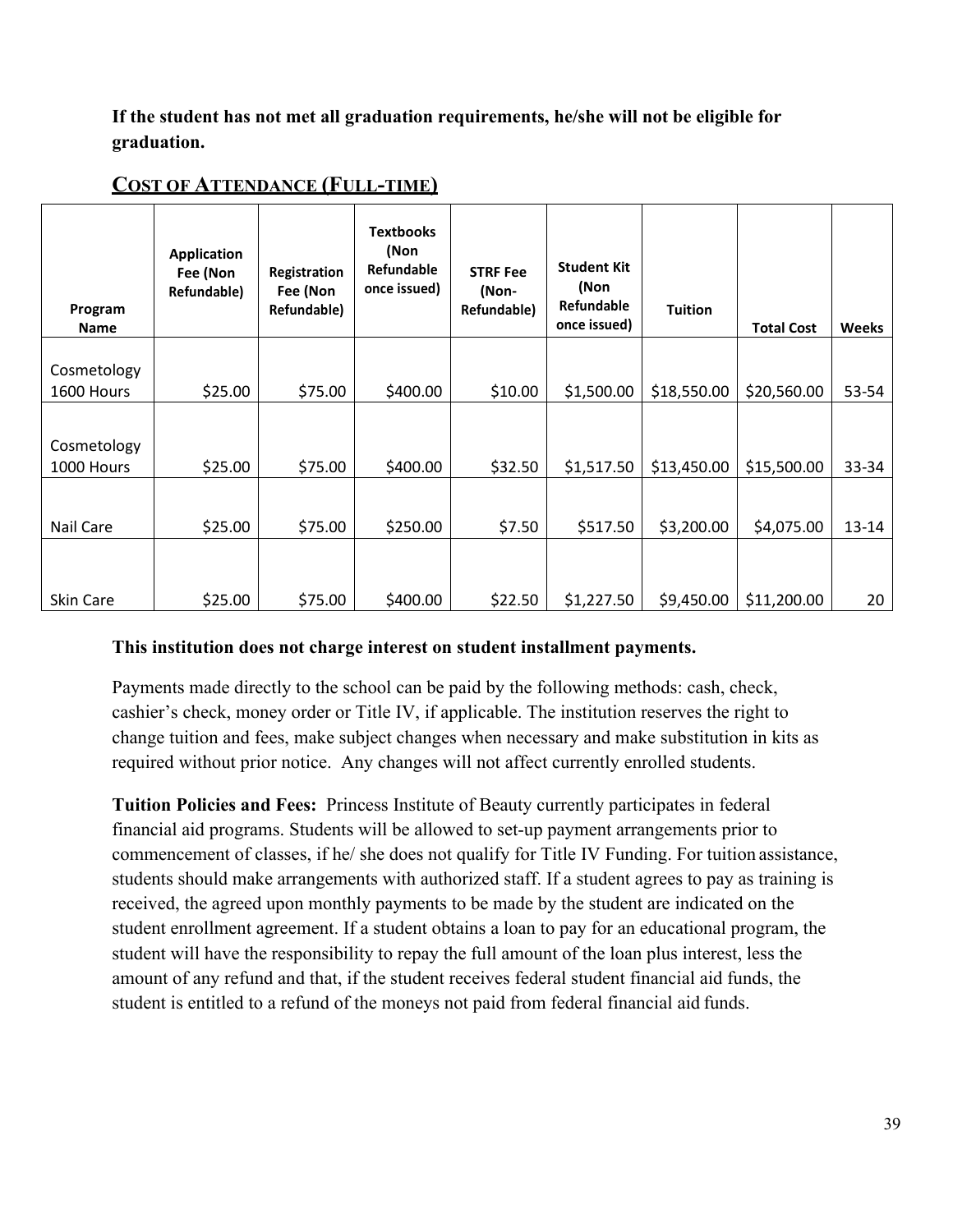**Overtime Charges:** If a student has not completed the required clocked hours and/ or tasks by the end of the contract date, there will be an overtime charge**.** All students are given a grace period of school days after their contract completion date to complete any tasks, assignments, testing and hours free of charge. After the grace period, if the student still has any tasks, assignments, testing, hours to complete he/ or she will be charged "Overtime Charge**".** 

# **Student will be charged at a rate of \$250.00 dollars per week until the student has completed all clocked hours and/ or tasks.**

**Grace Period for the following Programs: Cosmetology : 10 days Skin Care : 5 days Nail Care: 3 days** 

# **ADDITIONAL FEES:**

Transcript Fee:\$5 Return Check Fee: \$35

# **STUDENT'S RIGHT TO CANCEL:**

You have the right to cancel the enrollment agreement you sign for a course of instruction including any equipment, such as books, materials, and supplies, or any other goods and services included in the agreement, and obtain a refund of charges paid through attendance at the first class session, or the seventh day after enrollment, whichever is later. Cancellation occurs when you give written notice of cancellation at the institution's address. You can do this by mail, in person, by fax or telegram to the school address below. The notice, if mailed is effective by postmark date. This notice need not take any particular form; it needs only to state that you wish to cancel this agreement. If you cancel this agreement, the school will refund any money that you paid, less any deductions for equipment not timely returned in new condition within 45 day after receipt of the notice. Cosmetology books and supplies, once used, are not returnable and there is no refund.

> **PRINCESS INSTITUTE OF BEAUTY ATTENTION: DIRECTOR 1605 E. MANNING AVE REEDLEY, CA. 93654**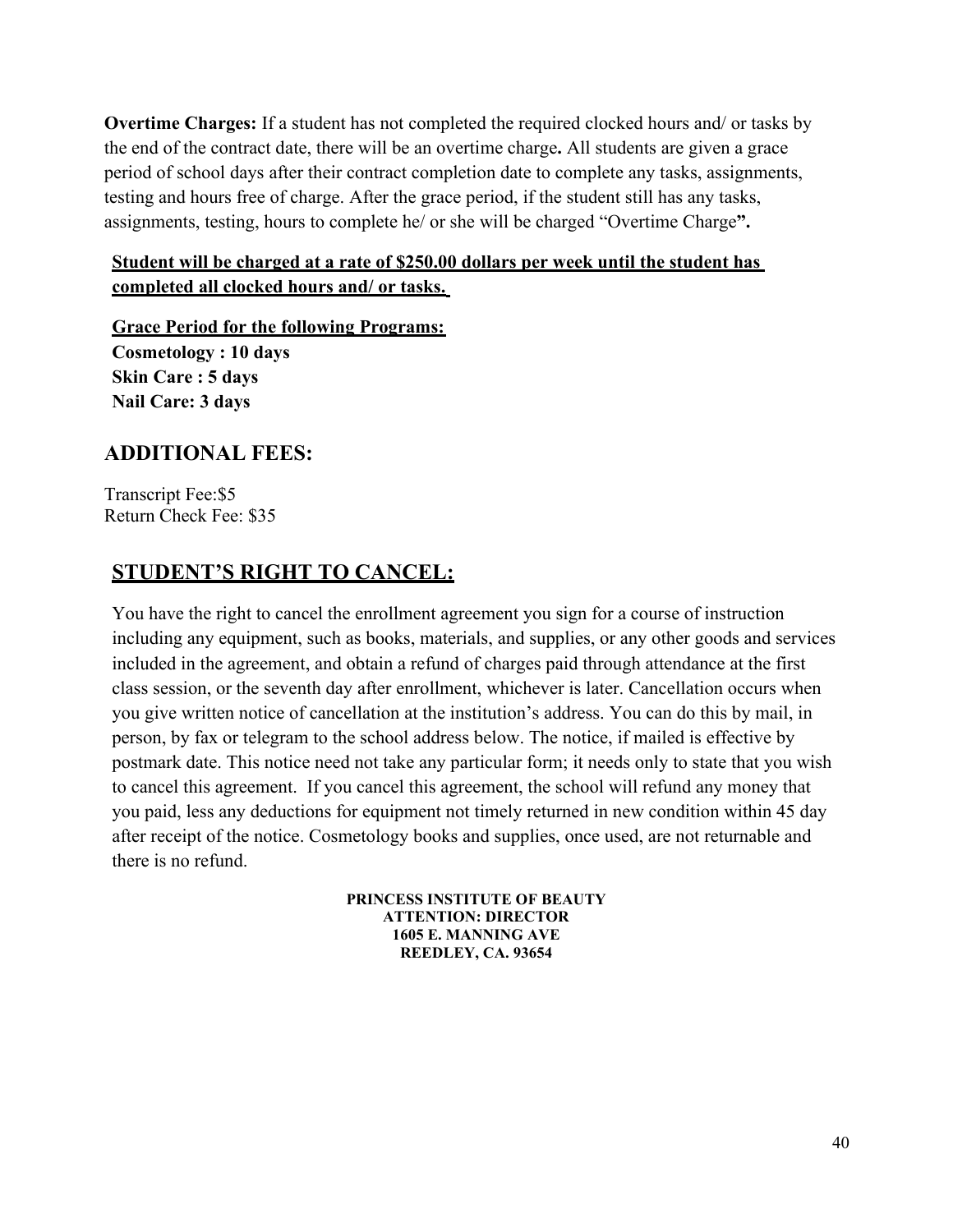# **REFUND POLICY:**

#### **STUDENT'S RIGHT TO CANCEL**

- 1. You have the right to cancel your agreement for a program of instruction, without any penalty or obligations, through attendance at the first class session or the seventh calendar day after enrollment, whichever is later. After the end of the cancellation period, you also have the right to stop school at any time; and you have the right to receive a pro rata refund if you have completed 60 percent or less of the scheduled days in the current payment period in your program through the last day of attendance.
- 2. Cancellation may occur when the student provides a written notice of cancellation at the following address: Princess Institute of Beauty at 1605 E Manning Avenue Reedley, CA 93654. This can be done by mail or by hand delivery.
- 3. The written notice of cancellation, if sent by mail, is effective when deposited in the mail properly addressed with proper postage.
- 4. The written notice of cancellation need not take any particular form and, however expressed, it is effective if it shows that the student no longer wishes to be bound by the Enrollment Agreement.
- 5. If the Enrollment Agreement is cancelled the school will refund the student any money, he/she paid, less a registration or administration fee not to exceed \$250.00, and less any deduction for equipment not returned in good condition, within 45 days after the notice of cancellation is received.

The institutional refund policy for students who have completed 60 percent or less of the course of instruction, and who have not cancelled as explained above, shall be a pro- rata refund.

You are obligated to pay only for educational services received and for unreturned equipment. The refund shall be the amount you paid for instruction multiplied by a fraction, the numerator of which is the number of hours of instruction which you have not received but for which you have paid, and the denominator of which is the total number of hours of instruction for which you have paid.

Any student who notifies the Princess Institute of Beauty of cancellation or program withdrawal in writing has the right to cancel this enrollment agreement and obtain a refund of charges paid through attendance at the first-class session or the seventh day after enrollment*,*  whichever is later; less any non-refundable fees identified on the Cost of Attendance (Page 37).

Students who have completed 60% or less of a course are entitled to a refund based on the refund formula below. After 60% of the course has been completed, course fees are nonrefundable.

All students must provide written notification of withdrawal, cancellation, or request for refund.

Refunds must be requested in writing to the Princess Institute of Beauty, Attention: Director, at 1605 East Manning Avenue, Reedley, CA 93654, and the refund will be calculated upon the receipt date or upon withdrawal of the student by the school as referenced above.

Any refund to a student will be refunded minus the non-refundable Application Fee of \$25.00 Registration fee of \$75.00 within 45 days of notification in writing or constructive withdrawal made by the school.

All course fees are due 14 days prior to the first day of the course commencement unless course tuition is paid as part of a payment plan.

**Course Cancellation:** If a course is cancelled subsequent to a student's enrollment and before instruction has begun, the school will provide a full refund to student for all money paid.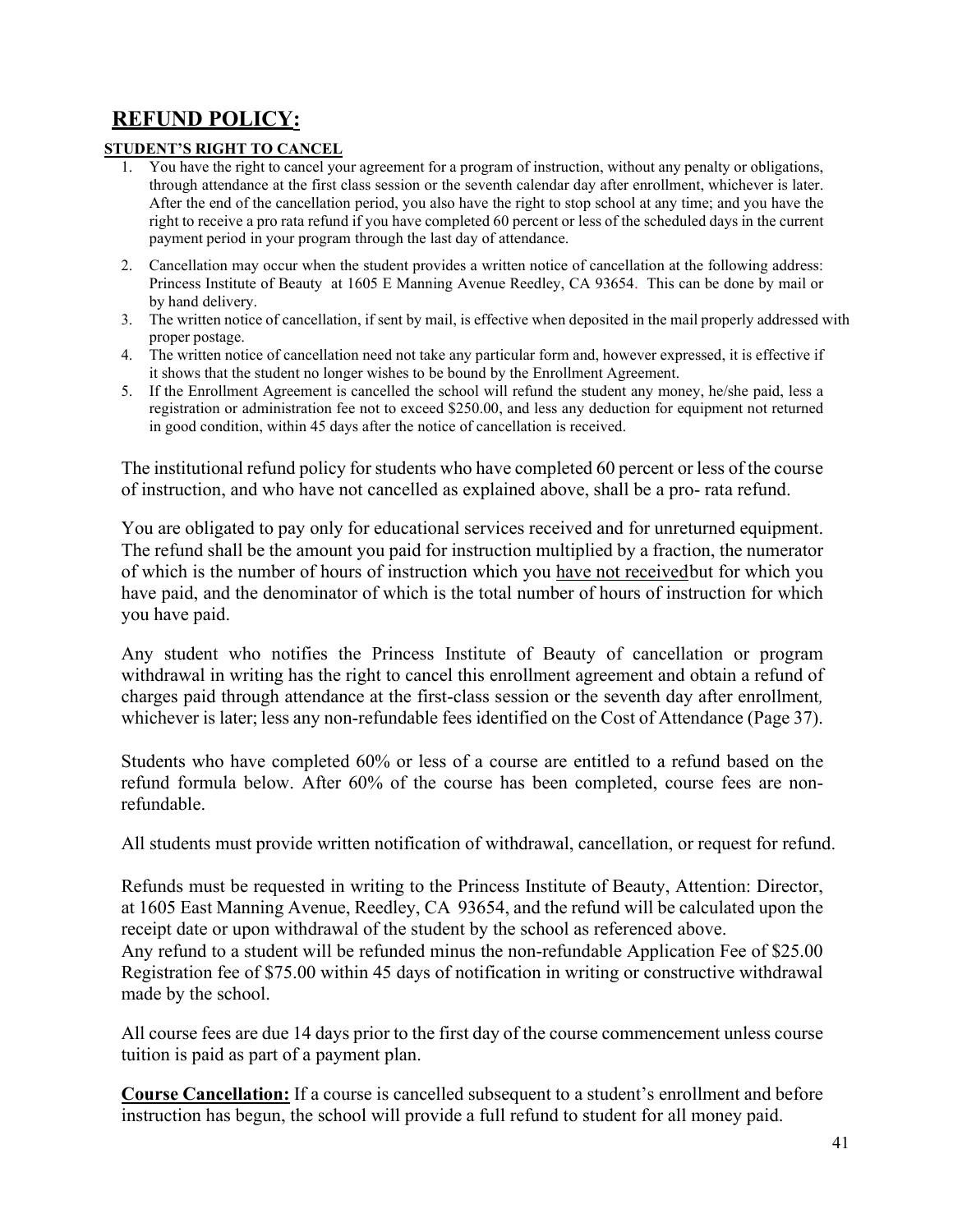**School Closure:** If the school closes subsequent to a student's enrollment and before instruction has begun, the school will provide a full refund to student for all money paid.

If a student withdraws or is terminated by the institution after the seventh day after signing the enrollment agreement or on the first day of attendance, whichever comes later, the following refund policy with be followed:

- 1. Divide total scheduled hours through the last day of physical attendance by the number of hours in the program.
- 2. If the quotient in line (1) is <60%, multiply this number by total tuition charges for the course. If the quotient from
	- (1) is  $> 60\%$ , charges are total tuition for the course
- 3. The total from line (2) is the charges for the hours scheduled
- 4. The amount owed by the student for the purposes of calculating a refund derived by taking the total from line (3),adding the \$25 Application, \$75.00 Registration Fee and any charges for supplies received and STRF Fees.
- 5. The refund shall be any amount in excess of the figure derived in (4) that was paid by the student after adjustmentsfor return to title IV have been made (if applicable)

#### **Hypothetical Refund Example (accordance to the state prorate policy:**

**Assume that a student, upon enrollment in a 1600 hour course, pays \$8000.00 for tuition, \$100 for Application/Registrationand \$838.50 documented cost to the school for equipment as specified in the enrollment agreement and has attempted 600 hours at the time of withdrawal. The prorate refund to the student would be \$5,000.00 based on the calculation below.**

| <b>Tuition Cost</b> | <b>Hourly cost</b> | Paid for           | Earned        | Refund                            | <b>Final Refund Calculation</b> |                |
|---------------------|--------------------|--------------------|---------------|-----------------------------------|---------------------------------|----------------|
|                     | of Tuition         | <b>Instruction</b> | Tuition       | <b>Calculation</b><br>for Tuition |                                 |                |
| \$8000.00           | \$8000/1600        | 1600 x \$5.00      | 600 x \$5.00  | \$8000.00-                        | <b>Total Costs</b>              | \$8938.50      |
|                     | $=$ \$5.00         | $=$ \$8000.00      | $=$ \$3000.00 | \$3000.00                         | <b>Application Fee</b>          | (25.00)        |
|                     |                    |                    |               | $=$ \$5000.00                     | <b>Registration Fee</b>         | (75.00)        |
|                     |                    |                    |               |                                   | Books/Supplies                  | (838.50)       |
|                     |                    |                    |               |                                   | <b>STRF</b>                     | (0.00)         |
|                     |                    |                    |               |                                   | Tuition                         | \$8,000.00     |
|                     |                    |                    |               |                                   | <b>Earned Tuition</b>           | $(\$3,000.00)$ |
|                     |                    |                    |               |                                   | <b>Total Refund</b>             | \$5,000.00     |

\*This institution calculates refunds according to the State Accrediting Agency requirements. The calculation that results mostfavorable to the student is the one selected on the final calculation.

#### **FEDERAL OR STATE LOANS:**

If a student has received federal student financial aid funds, the student is entitled to a refund of moneys not paid from federal student financial aid programs funds. If the student is eligible for a loan guaranteed by the federal or state government and the student defaults on the loan, both of the following may occur:

- 1. The federal or state government or a loan guarantee agency may take action against the student, including applyingany income tax refund to which the person is entitled to reduce the balance owed on the loan.
- 2. The student may not be eligible for any other federal student financial aid at another institution or other governmentassistance until the loan is repaid.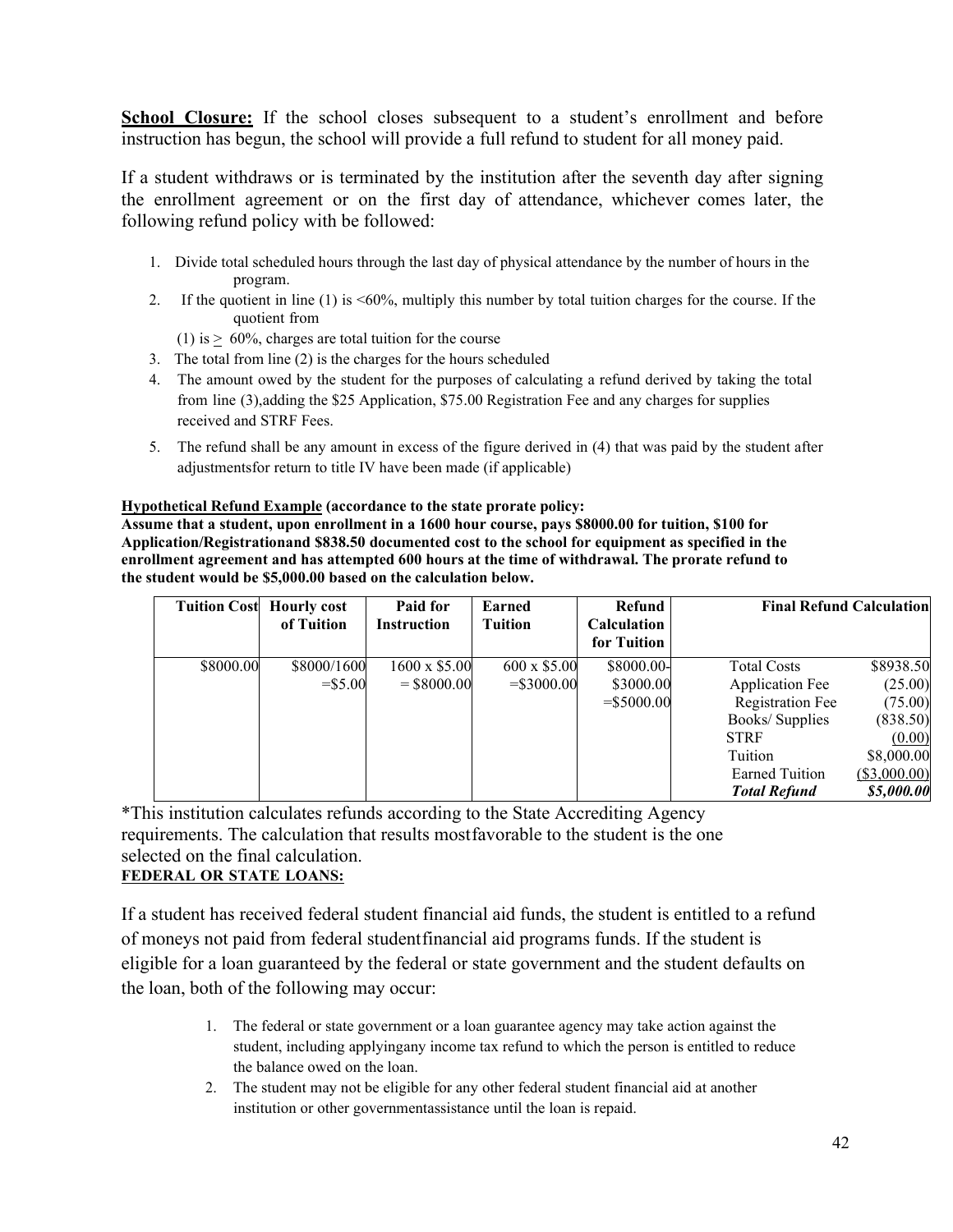#### **WITHDRAWAL:**

You have the right to withdraw from a course of instruction at any time. A notice of withdrawal must be made in writing to the address of the school shown on the first page of this Agreement. When a student officially withdraws from the course, any refund of tuition will be governed by the following policy calculated from the first official day of classes. Only non-refundable fees will be assessed or deducted from the amount to be refunded to the student. There will, however, be no refund for late payment of fees. Please be advised that a constructive withdrawal of a student may also be made by the school. Such a withdrawal will be determinedto have occurred, if in the estimation of the school and instructor, and in the absence of an approved leave of absence or other shortterm absence, the student fails to participate in course assignments or other instruction for a period of 14 calendars.

If a student wishes to withdrawal from the institution or a course of instruction, the student must contact the Princess Institute of Beauty, attention: Director, at 1605 East Manning Avenue, Reedley, CA 93654. Refunds will be processed by the Princess Institute of Beauty when a student has resolved all financial obligations against their school debts, and their student account reflects a credit balance. Refunds are processed within 45 days after the student's account reflects a credit balance.

You have the right to withdraw from school at any time. If you withdraw from the course after the cancellation period described above, the school will remit a refund less a registration/ application fee of \$100.00 within 45 days following your withdrawal. You are obligated to pay only for the educational services rendered and unreturned equipment. If you obtain materials or books, as specified on the front of this agreement, and return it in new condition within 30 days following your withdrawal, the school will refund the amount paid by you for your equipment. The amount owed equals the hourly charge for the program multiplied by the number of hours of instruction for which the student was scheduled to attend prior to withdrawal. If the amount you have paid is more than the amount you owe, then a refund will be made within 45 days of your withdrawal date. If the amount that you owe is more than the amount you paid, then you will have to make arrangements to pay the difference.

**School Closure / Teach Out Plan:** This plan has been developed in accordance with the requirements of **Princess Institute of Beauty's** accrediting agency, the National Accrediting Commission of Career Arts & Sciences, Inc. (NACCAS), in order to ensure that all enrolled students shall have an equitable opportunity to complete their educational program in the event that **Princess Institute of Beauty** should cease operations and no longer offer instruction.

In the event that a decision is made that it should cease operations, **Princess Institute of Beauty**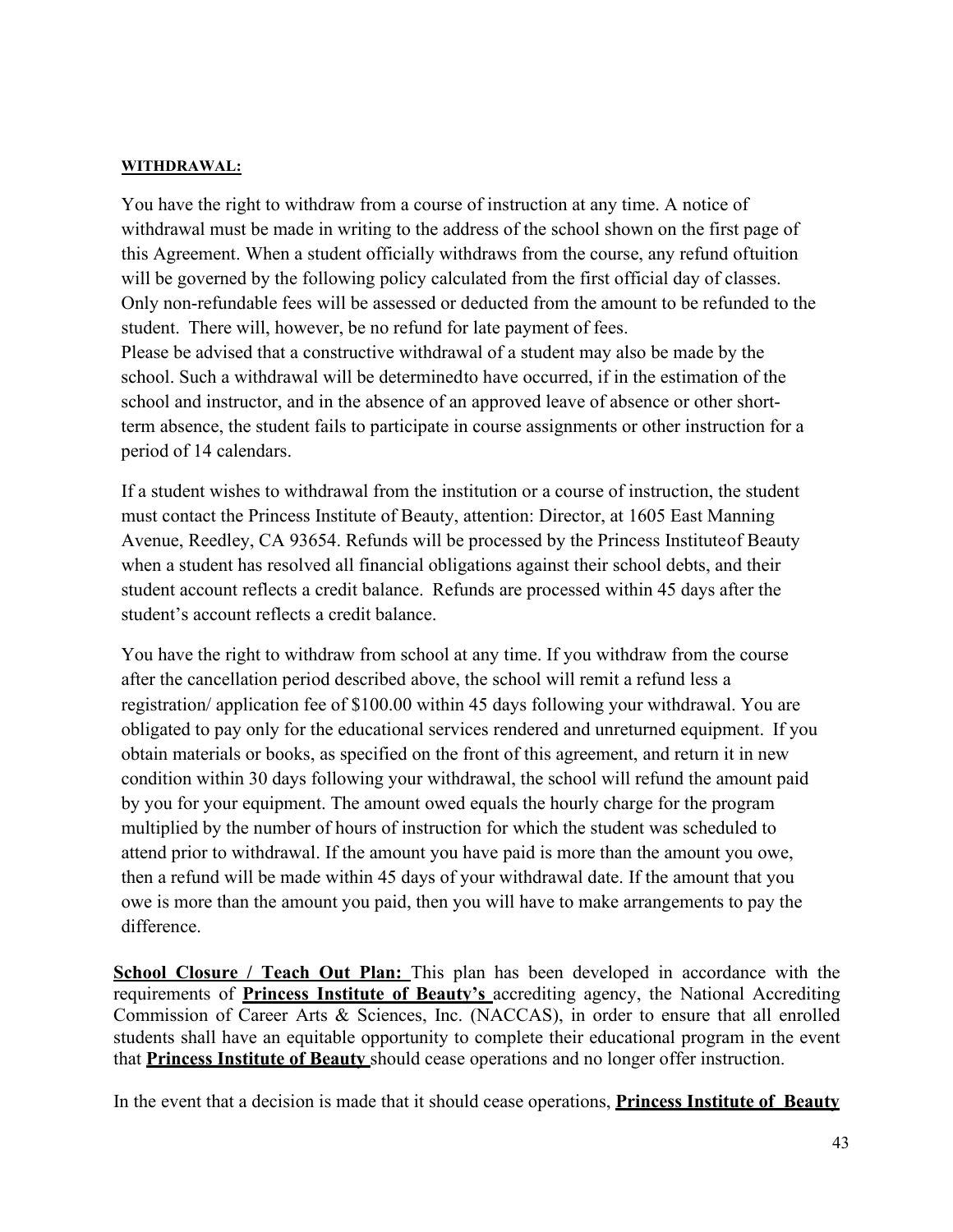shall immediately:

- 1. Seek to execute a Teach-Out Agreement with one or more area schools which might serve as a Teach-Out Institution. Refer to **Attachment A** for a list of potential schools with which it is practicable to enter into an agreement. Potential Teach-Out Institutions are selected which might provide students with access to programs and services necessary to successfully complete their program of study without requiring them to move or travel for substantial distances or durations.
- 2. Satisfy any outstanding financial obligations to Local, State, or federal providers of financial aid.
- **3.** Place all relevant information regarding the closure on the **Princess Institute of Beauty** website and all social media customarily used by the institution.
- 4. Comply with applicable State and Federal laws regarding record maintenance.
- 5. Provide the following information to all enrolled students:
	- **a.** A list of Teach-Out Institutions with which Princess Institute of Beauty has entered into a Teach-Out Agreement. Students who elect not to transfer to any such Teach-Out Institution shall be provided with a pro-rata refund of tuition paid. Should it be determined that there are no area institutions with which **Princess Institute of**

**Beauty** can practicably enter into a Teach Out Agreement, pro-rata refunds shall be issued to all enrolled students.

- b. In accordance with the Teach-Out Agreement, a description of any additional charges, if any.
- c. Contact information of the custodian of **Princess Institute of Beauty** files and the address where those files will be kept
- d. A copy of the NACCAS "How to Locate an Accredited Institution Within Your Field of Study" document

No later than (a) thirty (30) days prior to a planned closure, or (b) fifteen (15) days following an unplanned closure or other Teach-Out Event (as defined by NACCAS), **Princess Institute of Beauty** must provide the following information to NACCAS:

- 1. A list of all currently-enrolled students to include the arrangements made for each student on the list.
- 2. Contact information of the custodian of **Princess Institute of Beauty** files and the address where those files will be kept
- 3. A copy of any and all executed Teach-Out Agreement(s), which shall be supplemented by:
	- a. A copy of the Teach-Out Institution's Enrollment Agreement
	- b. A copy of the Teach-Out Institution's Catalog
	- c. A copy of the Teach-Out Institution's State Regulatory License(s)
	- d. Evidence of the Teach-Out Institution's Administrative Capability and Capacity, to include information regarding
		- i. Student Support Services
		- ii. Content, Modality of Delivery, and Scheduling of Educational Programs
		- iii. Capacity to accept additional students without negatively impacting its mission or obligations to existing students
	- e. In accordance with the Teach-Out Agreement, a description of any additional charges, if any, to include the party that is responsible for communicating such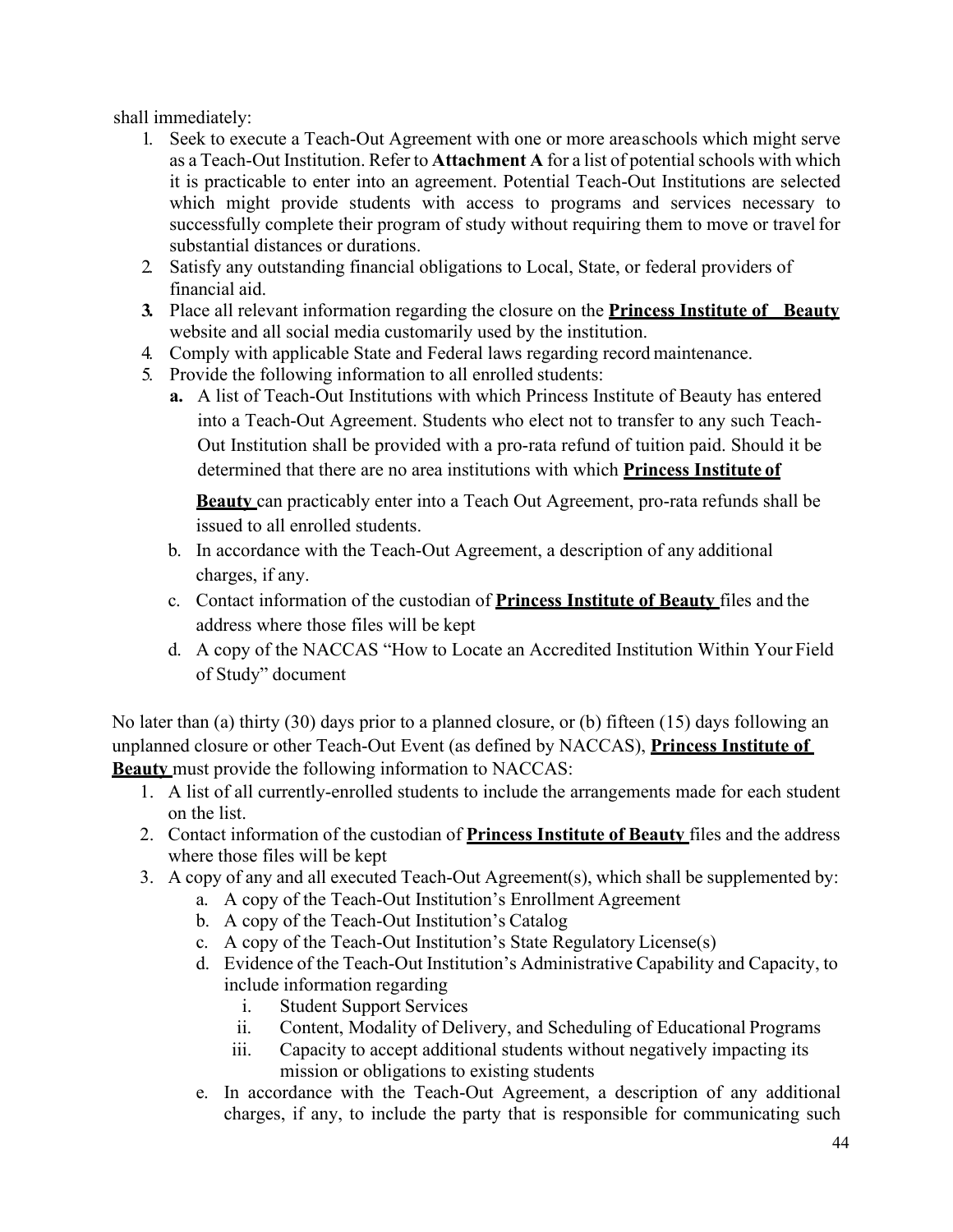charges to the student(s) and the method by which such information is to be delivered.

- f. Additional information that may be applicable
- 4. Copies of all notifications from the Institution to its students related to the institution's closure or teach-out options to ensure the information accurately represents students' ability to transfer credits and/or clock hours.

No later than (a) thirty (30) days prior to a planned closure, or (b) fifteen (15) days following an unplanned closure or other Teach-Out Event (as defined by NACCAS), **Princess Institute of Beauty** will immediately provide the following information to all enrolled students:

- 1. A copy of NACCAS " How to locate an Accredited Institution Within Your Field of Study" document
- 2. A list of Teach-Out institutions with Princess Institute of Beauty has entered into a Teach-Out Agreement with students who elect not to transfer to any such Teach-out institution shall be provided with a state mandated pro-rata refund of tuition paid. Should it be determined that there are no area institutions, within a 50 mile radius with which

Princess Institute of Beauty can practicably enter into a Teach-Out agreement with, pro- rata refunds shall be issued to all enrolled students.

3. Any additional charges, if any, in writing

### **If a student withdraws or is terminated by the institution after the seventh day after signing the enrollment agreement or on the first day of attendance, whichever comes later, the following [ with be followed:**

- 1. Divide total scheduled hours through the last day of physical attendance by the number of hours in the program.
- 2. If the quotient in line (1) is  $\leq 60\%$ , multiply this number by total tuition charges for the course. If the quotient from (1) is  $> 60\%$ , charges are total tuition for the course
- 3. The total from line (2) is the charges for the hours scheduled
- 4. The amount owed by the student for the purposes of calculating a refund derived by taking the total from line (3), adding the \$25 Application, \$75.00 Registration Fee and any charges for supplies received and STRF Fees.
- 5. The refund shall be any amount in excess of the figure derived in (4) that was paid by the student
- 6. after adjustments for return to title IV have been made (if applicable)

**Hypothetical Refund Example (accordance to the state mandated policy):**

**Assume that a student, upon enrollment in a 1600 hour course, pays \$8000.00 for tuition, \$100 for Application/Registration and \$838.50 documented cost to the school for equipment as specified in the enrollment agreement and has attempted 600 hours at the time of withdrawal. The prorate refund to the student would be \$5,000.00 based on the calculation below.**

| <b>Tuition</b> | <b>Hourly cost</b> | <b>Paid for</b> | Earned         | Refund             | <b>Final Refund Calculation</b> |
|----------------|--------------------|-----------------|----------------|--------------------|---------------------------------|
| Cost           | of Tuition         | Instruction     | <b>Tuition</b> | <b>Calculation</b> |                                 |
|                |                    |                 |                | for Tuition        |                                 |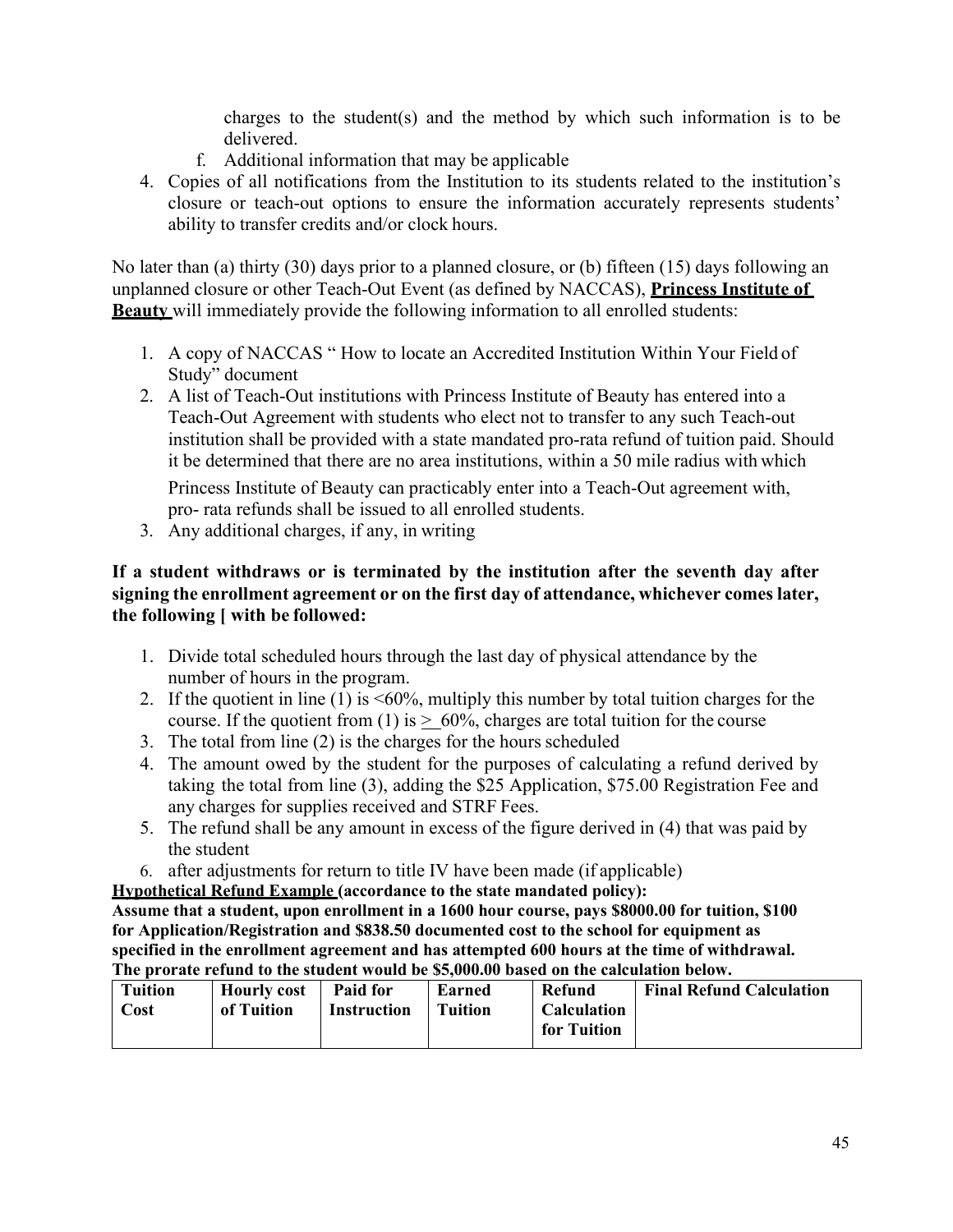| \$8000.00 | \$8000/1600 | $1600 \times $5.00$ | 600 x \$5.00 | \$8000.00-   | <b>Total Costs</b>      |
|-----------|-------------|---------------------|--------------|--------------|-------------------------|
|           | $= $5.00$   | $=$ \$8000.00       | $= $3000.00$ | \$3000.00    | \$8938.50               |
|           |             |                     |              | $= $5000.00$ | <b>Application Fee</b>  |
|           |             |                     |              |              | (25.00)                 |
|           |             |                     |              |              | <b>Registration Fee</b> |
|           |             |                     |              |              | (75.00)                 |
|           |             |                     |              |              | Books/Supplies          |
|           |             |                     |              |              | (838.50)                |
|           |             |                     |              |              | <b>STRF</b>             |
|           |             |                     |              |              | (0.00)                  |
|           |             |                     |              |              | Tuition                 |
|           |             |                     |              |              | \$8,000.00              |
|           |             |                     |              |              | <b>Earned Tuition</b>   |
|           |             |                     |              |              | $(\$3,000.00)$          |
|           |             |                     |              |              | <b>Total Refund</b>     |
|           |             |                     |              |              | \$5,000.00              |

\*If the student returns the equipment, in new condition within 30 days following his/her withdrawal, the school would refund the charge for the equipment returned and paid by the student.

\*This institution calculates refunds according to the State Accrediting Agency requirements. The calculation that results most favorable to the student is the one selected on the final calculation.

**THE SCHOOL RESERVES THE RIGHT TO MAKE CHANGES TO THE CATALOG OR CANCEL THE CLASS START SCHEDULE WHEN NECESSARY TO ACCOMMODATE THE NUMBER OF PROSPECTIVE STUDENTS INTENDING TO ENROLL.**

# **FEDERAL OR STATE LOANS:**

If a student has received federal student financial aid funds, the student is entitled to a refund of moneys not paid from federal student financial aid programs funds. If the student is eligible for a loan guaranteed by the federal or state government and the student defaults on the loan, both of the following may occur:

- 1. The federal or state government or a loan guarantee agency may take action against the student, including applying any income tax refund to which the person is entitled to reduce the balance owed on the loan.
- 2. The student may not be eligible for any other federal student financial aid at another institution or other government assistance until the loan is repaid.

# **WITHDRAWAL:**

You have the right to withdraw from a course of instruction at any time. A notice of withdrawal must be made in writing to the address of the school shown on the first page of this Agreement. When a student officially withdraws from the course, any refund of tuition will be governed by the following policy calculated from the first official day of classes. Only non-refundable fees will be assessed or deducted from the amount to be refunded to the student. There will, however, be no refund for late payment of fees.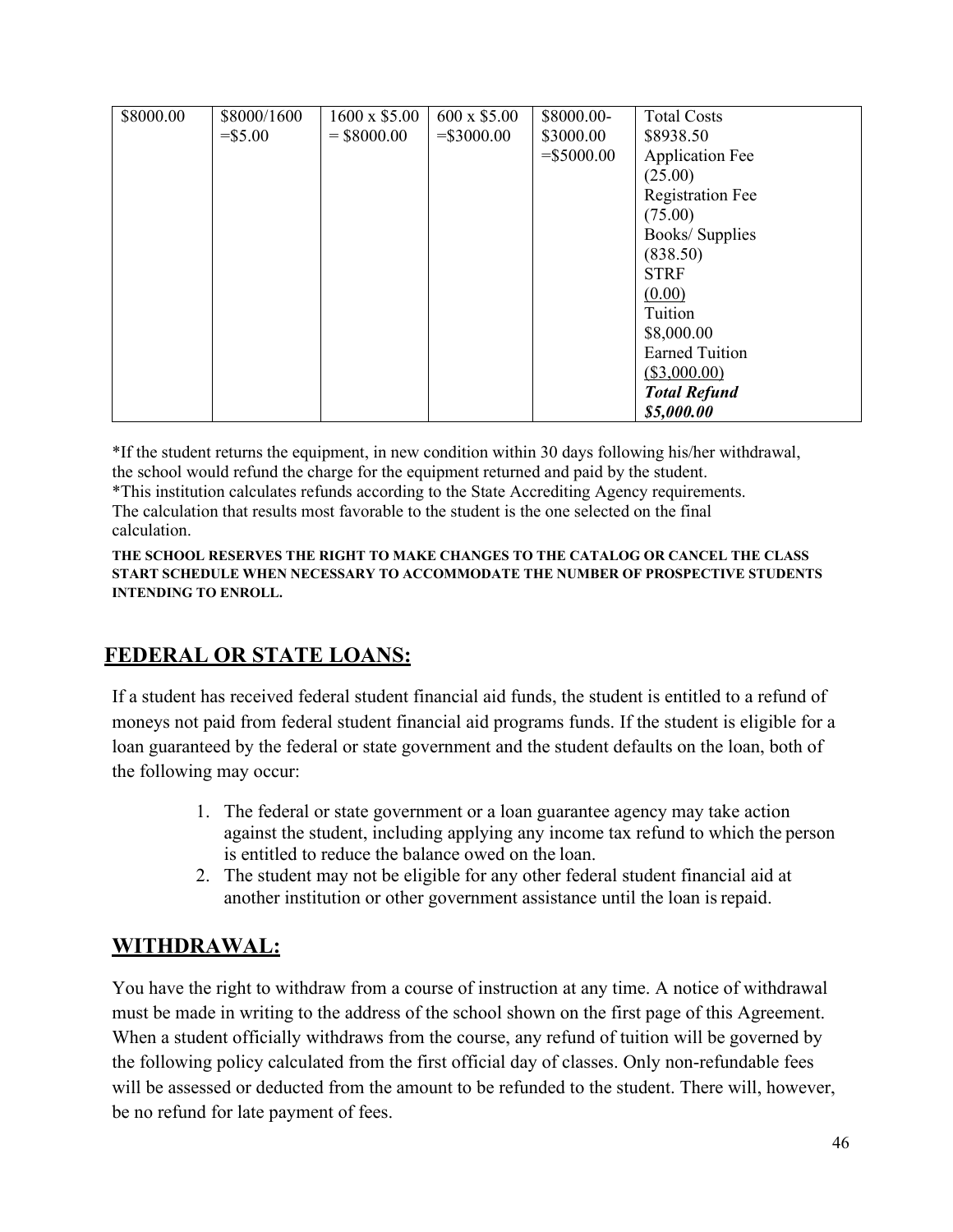Please be advised that a constructive withdrawal of a student may also be made by the school. Such a withdrawal will be determined to have occurred, if in the estimation of the school and instructor, and in the absence of an approved leave of absence or other short-term absence, the student fails to participate in course assignments or other instruction for a period of four-teen (14) consecutive school days.

If a student wishes to withdraw from the institution or a course of instruction, the student must contact the Princess Institute of Beauty, attention: Director, at 1605 East Manning Avenue, Reedley, CA 93654. Refunds will be processed by the Princess Institute of Beauty when a student has resolved all financial obligations against their school debts, and their student account reflects a credit balance. Refunds are processed within forty-five (45) days after the student's account reflects a credit balance.

You have the right to withdraw from school at any time. If you withdraw from the course after the cancellation period described above, the school will remit a refund less a registration/ application fee of \$100.00 within forty-five (45) days following your withdrawal. You are obligated to pay only for the educational services rendered and unreturned equipment. If you obtain materials or books, as specified on the front of this agreement, and return it in new condition within thirty (30) days following your withdrawal, the school will refund the amount paid by you for your equipment. The amount owed equals the hourly charge for the program multiplied by the number of hours of instruction for which the student was scheduled to attend prior to withdrawal. If the amount you have paid is more than the amount you owe, then a refund will be made within forty-five (45) days of your withdrawal date. If the amount that you owe is more than the amount you paid, then you will have to make arrangements to pay the difference.

# **ENROLLMENT: Is defined as scheduled hours of attendance, that portion of the course scheduled to be completed between the actual starting date and the date of the student's last day of physical attendance at the school**

# **RETURN OF TITLE IV FUNDS POLICY**

# **Determination of Withdrawal Date from the Institute**

- Students who give official notice to the institute, in writing or orally, the determination of withdrawal date is the date the school received the notice.
- Students who are absent without contact for four-teen (14) consecutive school days will be withdrawn. The determination date is the 14th day from the last date of attendance (LDA).

# **Title IV refund purposes:**

• For students who give official notice to the institute, in writing, the determination date is the date the school received the notice.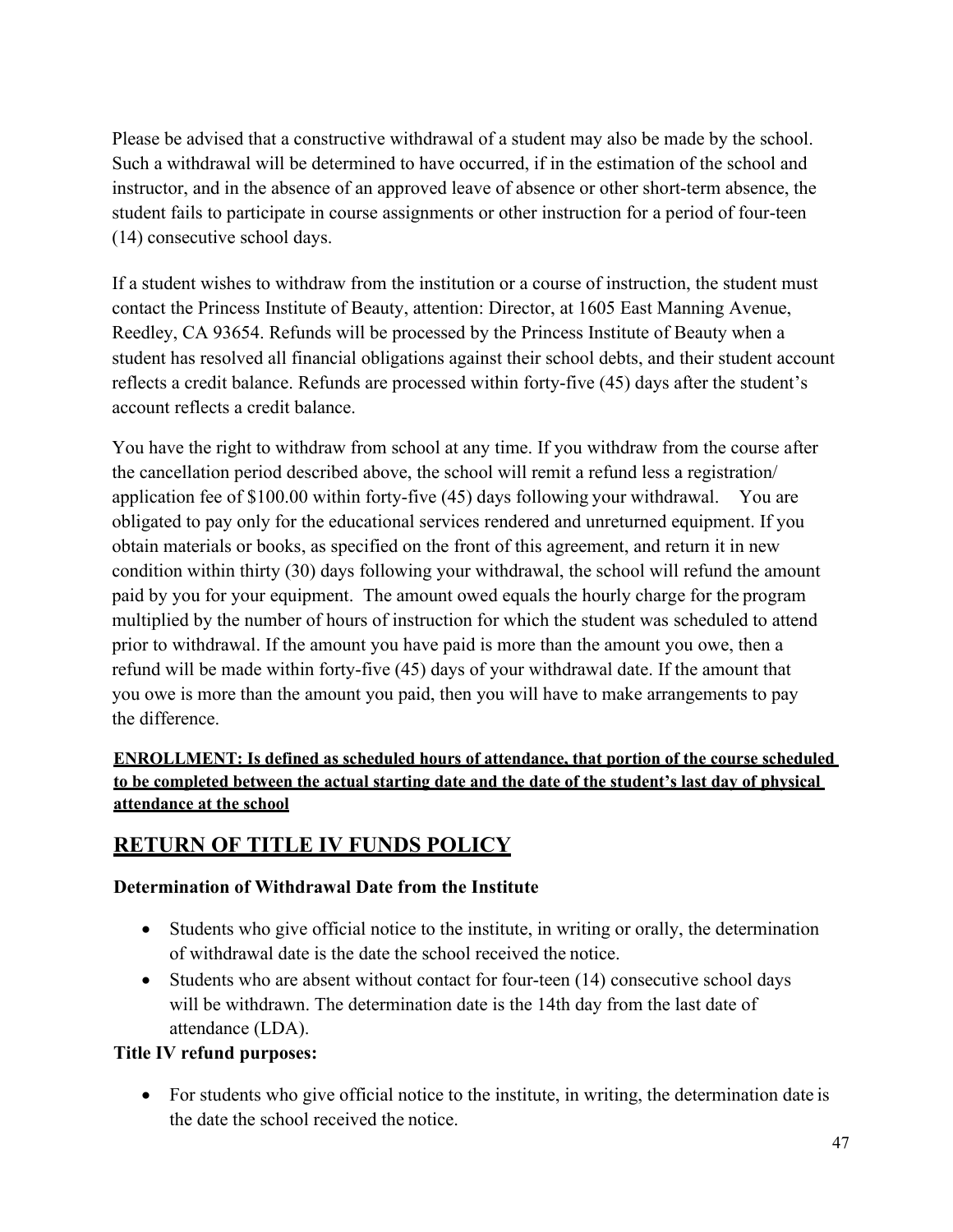• For students who do not officially withdraw from the institute, the determination date is the date the school determines the student is withdrawn. For all students, the withdrawn date is the last day of attendance (LDA).

# **Calculation of the Amount of Title IV Earned by the Student**

The amount of Title IV grant or loan assistance that is earned by the student is calculated by determining the percentage of Title IV grant or loan assistance that has been earned by the student. This percentage is applied to the total amount of Title IV grant or loan assistance that was disbursed (and that could have been disbursed) to the student, or on the student's behalf, for the payment period. Any funds that could have been disbursed will be identified by type and amount of Title IV funds that may make up a post-withdrawal disbursement. If the student is owed a post-withdrawal disbursement of grant funds, those funds will be applied to the student's account. If the student is owed a post-withdrawal disbursement of loan funds and outstanding charges exist on the student's account, the student (or parent if PLUS) will be contacted within 30 days with options. For all students, the percentage of Title IV grant or loan assistance that has been earned by the student is based on the last day of attendance; if this date occurs on or before completion of 60 percent of the payment period. If the student's withdrawal date occurs after completion more than 60 percent of the payment period, 100 percent will be earned. The unearned amount of Title IV assistance to be returned is calculated by subtracting the amount of

Title IV assistance earned by the student from the amount of Title IV aid that was disbursed to the student as of the date of the institution's determination that the student withdrew. Return of Unearned Aid, Responsibility of the Institute – The Institute must return, in the Order of Return of Title IV Funds, the lesser of:

• The total amount of unearned Title IV assistance to be returned as calculated; or

• An amount equal to the total institution charges incurred by the student for the payment period multiplied by the percentage of Title IV grant or loan assistance that has not been earned by the student. " Institutional charges" are tuition, books, fees, room and board (if the student contracts with the Institute for the room and board) and other educationallyrelated expenses assessed by the Institute.

# **Return of Unearned Aid, Responsibility of the Student**

After the institute has allocated the unearned funds for which it is responsible, the student must return assistance for which the student is responsible. The amount of assistance that the student is responsible for returning is calculated by subtracting the amount of unearned aid that the institute is required to return from the total amount of unearned Title IV assistance to be returned. The student (or parent in the case of funds due to a PLUS loan) must return or repay, as appropriate, to:

Any Title IV loan program in accordance with the terms of the loan; and

Any Title IV grant program as an overpayment of the grant; however, a student is not required to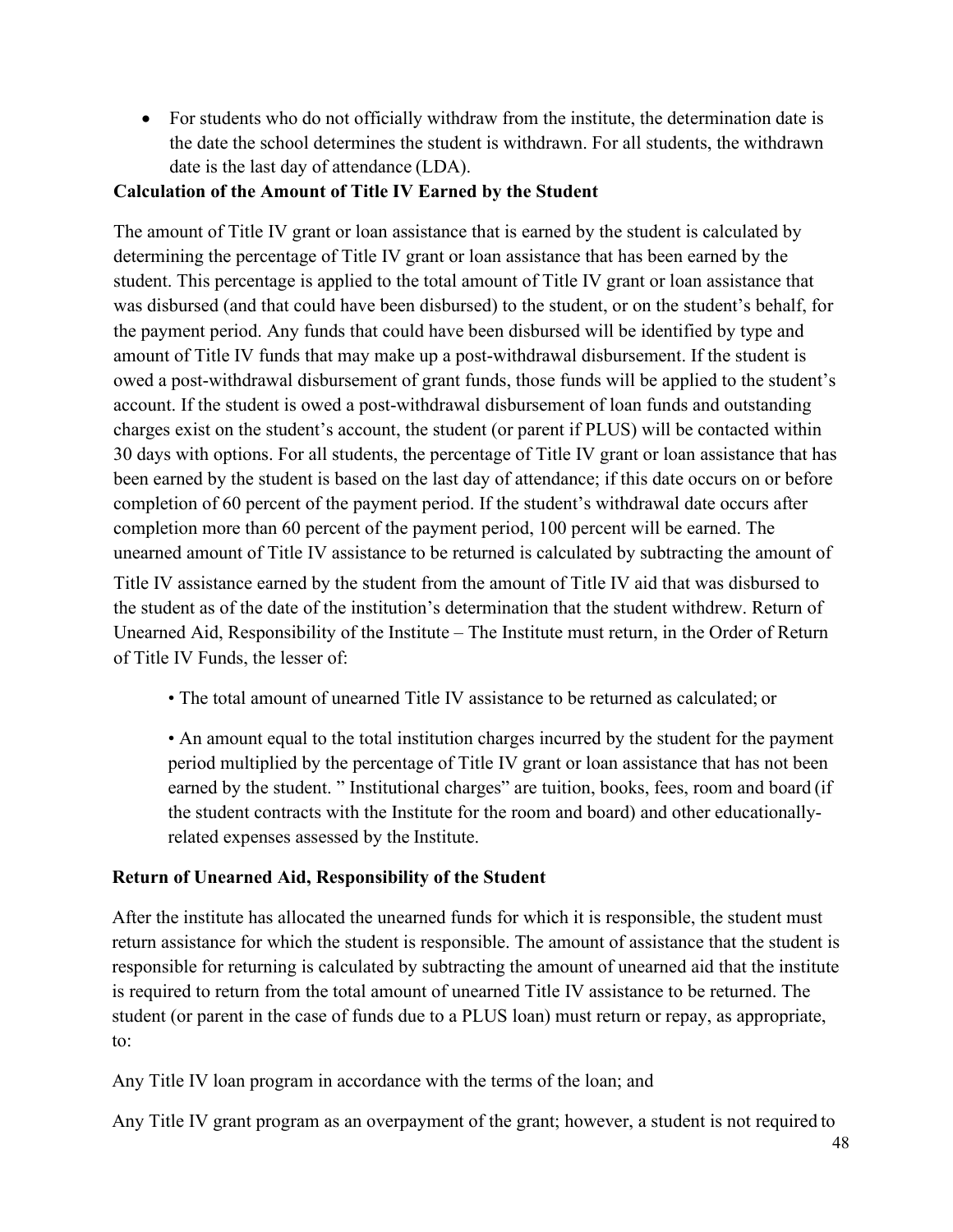return 50 percent of the grant assistance that was disbursed (or could have been disbursed) for the payment period. A student who owes an overpayment on a Title IV grant remains eligible for Title IV, HEA program funds through and beyond the earlier of 45 days from the date the Institute sends a notification to the student of the overpayment, or 45 days from the date the Institute was required to notify the student of the overpayment if, during those 45 days the student:

1. Repays the overpayment in full to the Institute; or

2. Enters into a repayment agreement with the Institute in accordance with repayment arrangements satisfactory to the Institute; or

3. Signs a repayment agreement through Department of Education, which will include terms that permit a student to repay the overpayment while maintaining his or her eligibility for Title IV, HEA program funds. Within 30 days of the date of the Institute's determination that the student withdrew, a school must send a notice to any student who owes a Title IV, HEA grant overpayment because of the student's withdrawal from the Institute. A student who owes an overpayment is ineligible for Title IV, HEA program funds:

If the student does not meet the requirements on the day following the 45-day period; or

As of the date the student fails to meet the terms of the repayment agreement with the school or the Secretary entered in accordance of this section. A student who is ineligible regains eligibility if the student and the Department of Education enter into a repayment agreement.

# **Order of Return to Title IV and other Earned and Unearned Funds**

Funds returned by the institute or the student, as appropriate, in accordance with the institute's Refund Policy, will be credited to outstanding balances for the payment period or period of enrollment for which a return of funds is required or requested in the following order:

- Unsubsidized Federal Direct Loan
- Subsidized Federal Direct Loan
- Federal Parent (PLUS) Loan
- Federal Pell Grant
- Federal Supplemental Opportunity Grant
- Other State assistance
- Private and institutional aid
- Payments made by the student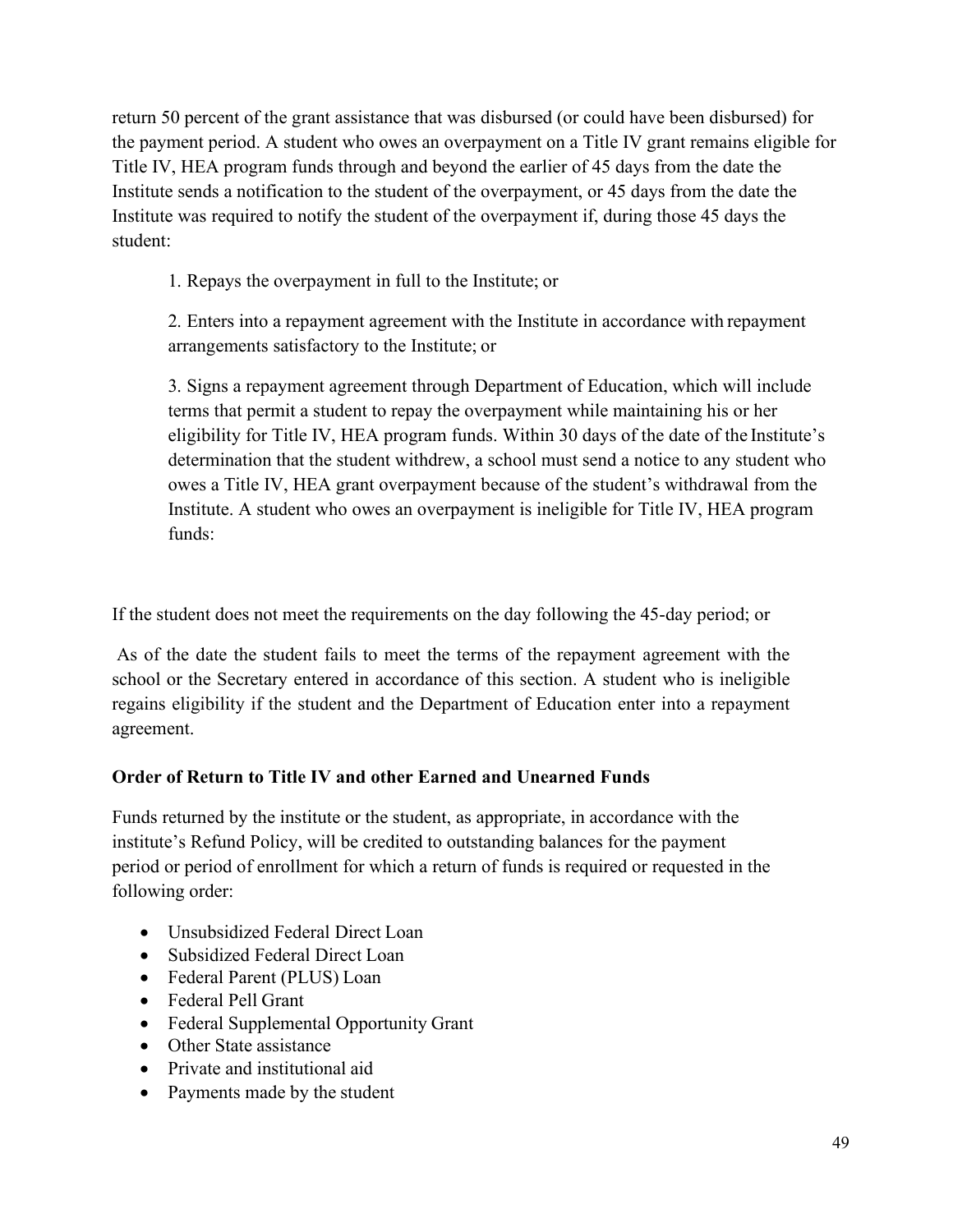The institute will return the amount of Title IV funds for which it is responsible as soon as possible but no later than 45 days after the date of the institute's determination that the student withdrew. The institute will determine the withdrawal date for a student who withdraws during a session without providing notification to the institute no later than 14 days of non-attendance.

# **STUDENT TUITION RECOVERY FUND**

# **\*EFFECTIVE 4/1/2022 – STUDENT TUITION RECOVERY FUND\*\***

# **The Student Tuition Recovery Fund (STRF) assessment rate has changed from zero (\$0) per \$1000 of institutional charges to fifty cents (\$2.50) per \$1000 of institutional charges.**

You must pay the state-imposed assessment for the Student Tuition Recovery Fund (STRF) if all of the following applies to you:

1. You are a student in an educational program, who is a California resident, or are enrolled in a residency program, and prepay all or part of your tuition either by cash, guaranteed student loans, or personal loans, and

2. Your total charges are not paid by any third-party payer such as an employer, government program

or other payer unless you have a separate agreement to repay the third party.

You are not eligible for protection from the STRF and you are not required to pay the STRF assessment, if either of the following applies:

1. You are not a California resident, or are not enrolled in a residency program, or

2. Your total charges are paid by a third party, such as an employer, government program or other payer, and you have no separate agreement to repay the third party.

The State of California created the Student Tuition Recovery Fund (STRF) to relieve or mitigate economic losses suffered by students in educational programs who are California residents, or are enrolled in a residency program attending certain schools regulated by the Bureau for Private Postsecondary Education.

You may be eligible for STRF if you are a California resident or are enrolled in a residency program, prepaid tuition, paid the STRF assessment, and suffered an economic loss as a result of any of the following:

1. The school closed before the course of instruction was completed.

2. The school's failure to pay refunds or charges on behalf of a student to a third party for license fees or any other purpose, or to provide equipment or materials for which a charge was collected within 180 days before the closure of the school.

3. The school's failure to pay or reimburse loan proceeds under a federally guaranteed student loan program as required by law or to pay or reimburse proceeds received by the school prior to closure in excess of tuition and other costs.

4. There was a material failure to comply with the Act or this Division within 30 days before the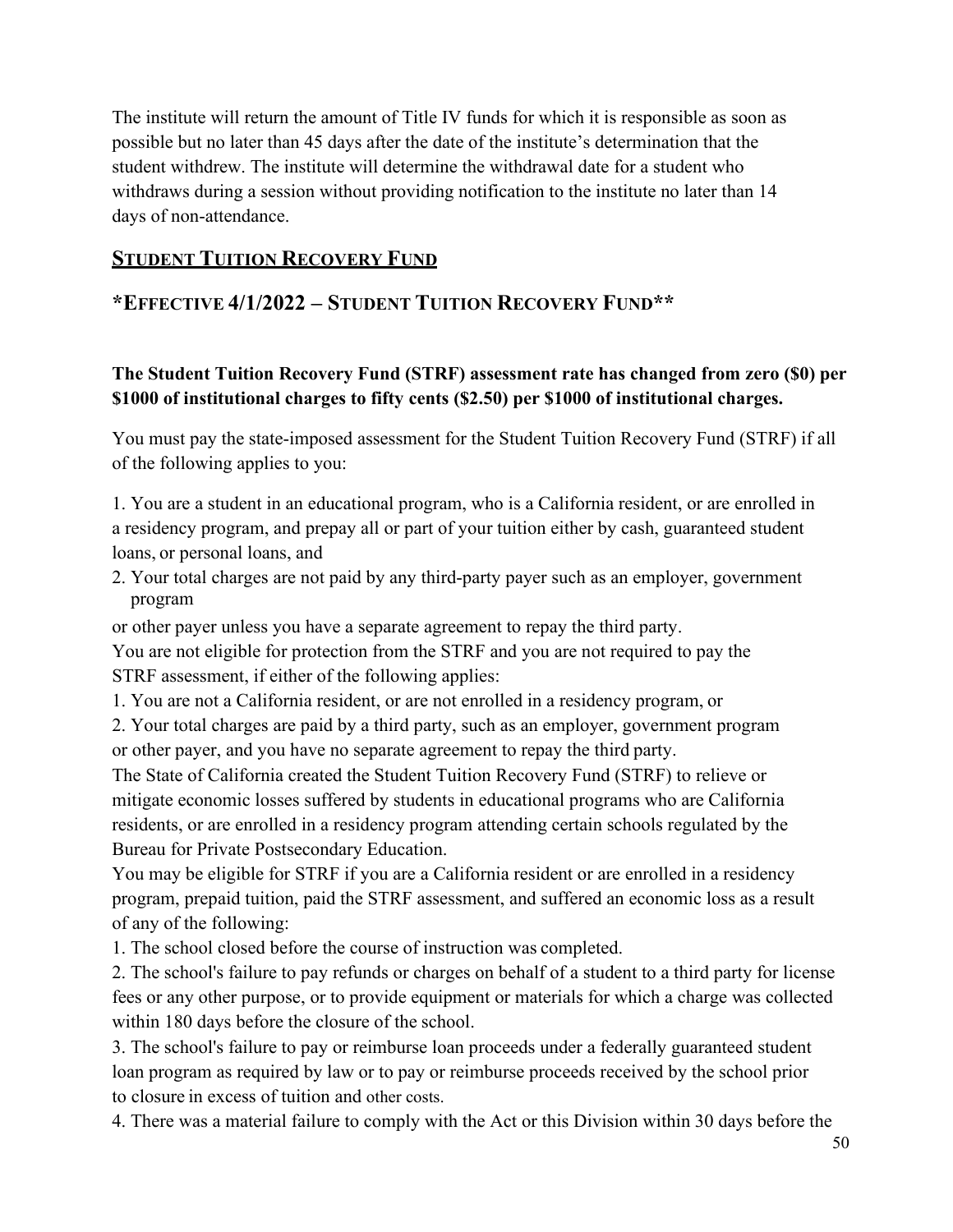school closed or, if the material failure began earlier than 30 days prior to closure, the period determined by the Bureau.

5. An inability after diligent efforts to prosecute, prove, and collect on a judgment against the institution for a violation of the Act. However, no claim can be paid to any student without a social security number or a taxpayer identification number.

# **PROGRAM DESCRIPTIONS**

# **COSMETOLOGY (1000 HOURS)**

The curriculum for students enrolled in the Cosmetology course shall consist of one thousand (1000) hours of technical instruction and practical training covering all practices (pursuant to Section 7316 of the Barbering and Cosmetology Act) prepares the students for the State Board Examination and provides the knowledge to make him or her highly employable and capable of demonstrating proficient skills and ability to the public.

Occupations that are available to a Cosmetologist are: Hairstylist, Color Specialist, Manicurist, Make-up Artist, Cosmetic and Beauty Product Representatives, School Educator, Product Educator, Salon Owner, Salon Manager

Provide beauty services, such as cutting, coloring, and styling hair, and massaging and treating scalp. May shampoo hair, apply makeup, dress wigs, remove hair, and provide nail and skincare services. Excludes "Makeup Artists, Theatrical and Performance" (39- 5091), "Manicurists and Pedicurists" (39-5092), and "Skincare Specialists" (39-5094).

# **Course Textbook / Material**

Pivot Point Fundamentals / LAB SKU: FUNCSET-SSGLEP

Pivot Point Fundamentals: Cosmetology is a comprehensive beauty education library designed to help learners pass the licensure test to become salon-ready, professional cosmetologists. Students will be able to transform the information they need into learning that deepens meaning and relevance.

Learners will explore 13 areas of study, containing 106 theory lessons and 68 workshops.

Cosmetology Study Guide is a companion workbook where learners rewrite the coursebook in their own words, improve retention and deepen understanding of the fundamental principles of cosmetology. This is where they're encouraged to write or draw their thoughts and transform what they're learning into thoughts that make sense to them. A notetaking system called Smart Notes provides students with a method to manage, personalize and prioritize the information they're learning. Lesson Challenges offer the opportunity to display knowledge and comprehension of the lesson afterwards.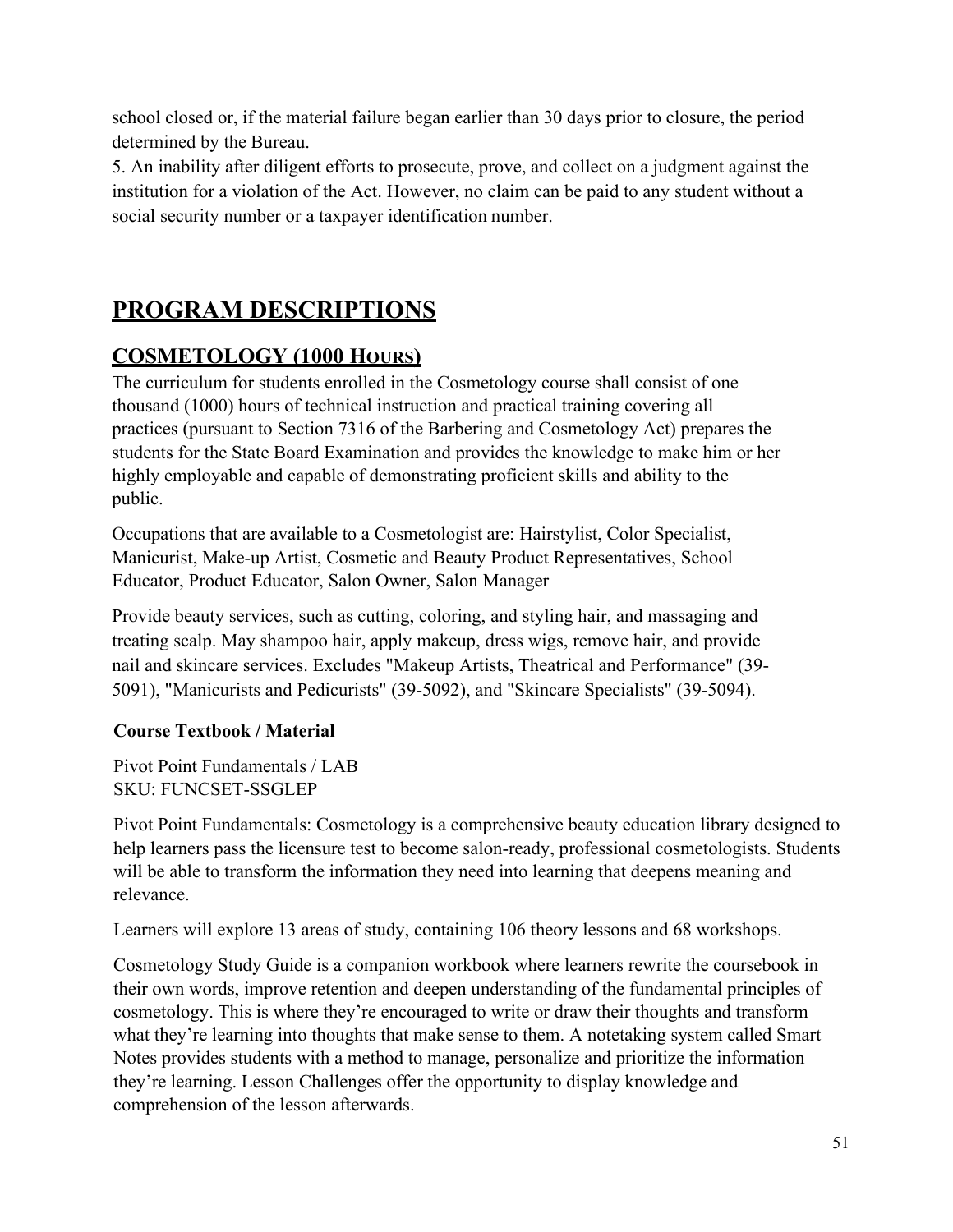# **Course Format**

Technical instruction shall mean instruction by demonstration, lecture, discussion, classroom participation, observation, written examination, and practical evaluation. Practical operations shall mean the actual performance by the student of a complete service on another person or on a mannequin. Practical training shall mean the time it takes to perform a practical operation. Technical instruction and practical training will be in Phase I and Phase II of the course.

Total theory hours come to a minimum of 270 hours. The remaining hours are not specified and are to be used to complete operations within areas determined to be a need for the student, total 1000 hours. School will provide training in the area of communication skills that includes professional ethics, health & safety, salesmanship, decorum, record keeping, and client service record cards

# **Course Outline (Technical Instruction and Practical Training)**

(1) 100 Hours (100 Hours of Instruction)

Health and safety, which includes hazardous substances, chemical safety, safety data sheets, protection from hazardous chemicals, preventing chemical injuries, health and safety laws and regulations, and preventing communicable diseases.

# (2) 100 Hours (50 Practical Operation)

Disinfection and sanitation, which includes disinfection procedures to protect the health and safety of consumers as well as the technician and proper disinfection procedures for equipment used in establishments.

(3) 200 Hours (100 Practical Operation)

Chemical hair services, which includes coloring, straightening, waving, bleaching, hair analysis, predisposition and strand tests, safety precautions, formula mixing, and the use of dye removers.

# (4) 200 Hours (150 Practical Operation)

Hairstyling services, which includes arranging, blow drying, cleansing, curling, dressing, hair analysis, shampooing, waving, and nonchemical straightening, and hair cutting, including the use of shears, razors, electrical clippers and trimmers, and thinning shears, for wet and dry cutting.

(5) 150 Hours: (75 Practical Operation)

Skin care services, which includes chemical and manual facials and massaging, stimulating, exfoliating, cleansing, or beautifying the face, scalp, neck, or body using hands, esthetic devices, cosmetic products, antiseptics, lotions, tonics, or creams that do not result in the ablation or destruction of the live tissue.

(6) 150 Hours: (50 Practical Operation)

Hair removal and lash and brow beautification, which includes tinting and perming eyelashes and brows and applying eyelashes to any person and includes removing superfluous hair from the body of any person by use of depilatories, tweezers, sugaring, nonprescription chemicals, or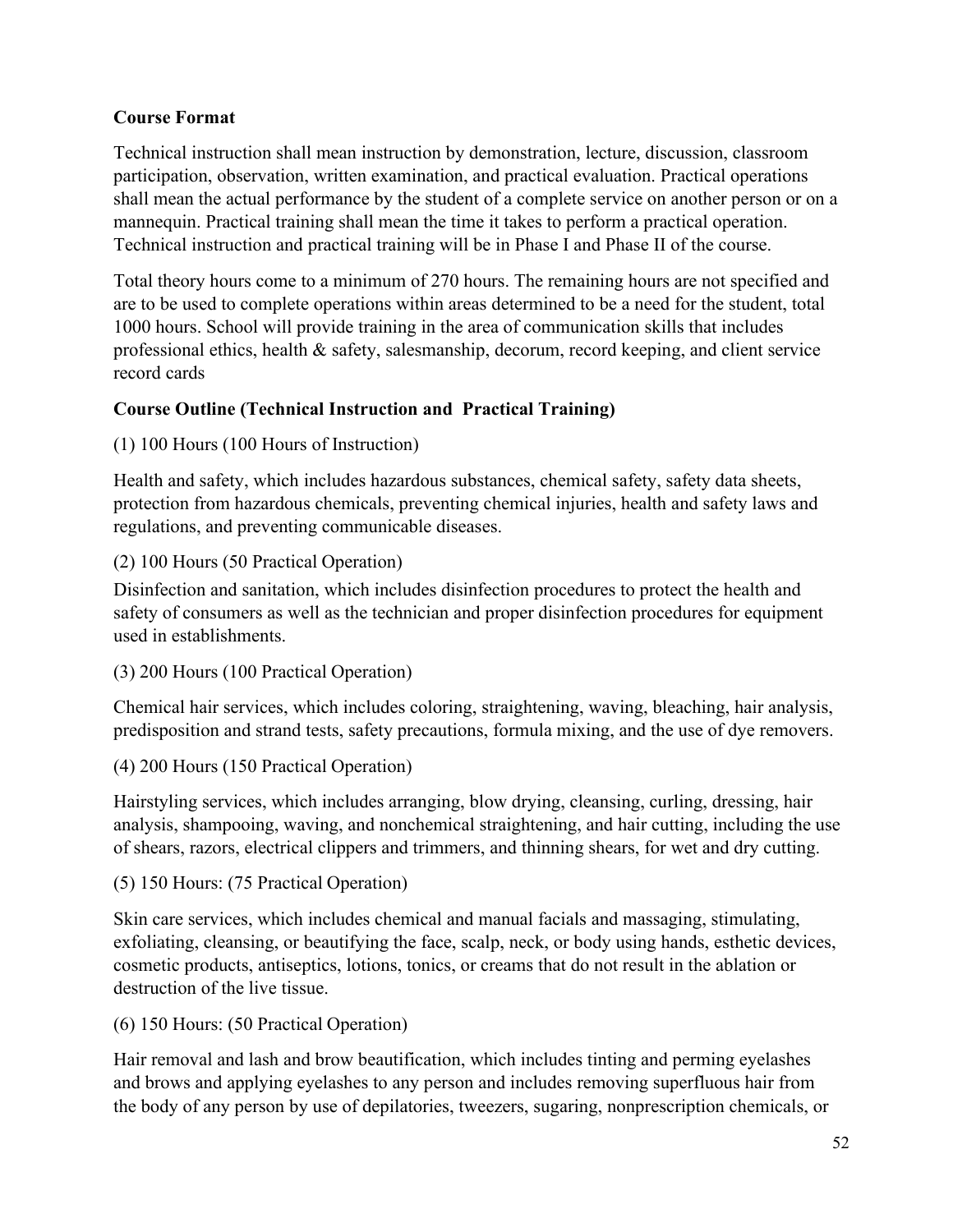waxing, or by the use of devices and appliances of any kind or description, except by the use of lasers or light waves, which are commonly known as rays.

(7) 100 Hours (75 Practical Operation)

Manicure and pedicure, which includes water and oil manicures, hand and arm massage, foot and ankle massage, nail analysis, and artificial nail services, including, but not limited to, acrylic, liquid, and powder brush-ons, dip, tips, wraps, and repairs.

# **COSMETOLOGY (1600 HOURS)** COURSE NOT OFFERED - NOTED HERE ONLY FOR STUDENTS STILL ENROLLED WITH 1600 HOURS

The curriculum for students enrolled in the Cosmetology course shall consist of sixteen hundred (1600) hours of technical instruction and practical training covering all practices (pursuant to Section 7316 of the Barbering and Cosmetology Act) prepares the students for the State Board Examination and provides the knowledge to make him or her highly employable and capable of demonstrating proficient skills and ability to the public.

Occupations that are available to a Cosmetologist are: Hairstylist, Color Specialist, Manicurist, Make-up Artist, Cosmetic and Beauty Product Representatives, School Educator, Product Educator, Salon Owner, Salon Manager. Provide beauty services, such as cutting, coloring, and styling hair, and massaging and treating scalp. May shampoo hair, apply makeup, dress wigs, remove hair, and provide nail and skincare services. Excludes "Makeup Artists, Theatrical and Performance" (39-5091), "Manicurists and Pedicurists" (39-5092), and "Skincare Specialists" (39-5094).

# **COMPLETION REQUIREMENTS**

For the purpose of this section, technical instruction shall mean instruction by demonstration, lecture, classroom participation, or examination; practical operations shall mean the actual performance by the student of a complete service on another person or on a mannequin.

| <b>SUBJECT</b>                                                    | <b>HOURS</b> | <b>OPERATIONS</b> |
|-------------------------------------------------------------------|--------------|-------------------|
| <b>Technical Instruction and Practical Training Hair Dressing</b> |              |                   |
| Hairstyling                                                       | 65           | 240               |
| Permanent Waving                                                  | 40           | 105               |
| Haircoloring and Bleaching                                        | 60           | 50                |
| Hair Cutting                                                      | 20           | 80                |
| <b>Technical Instruction in Health and Safety</b>                 |              |                   |
| Laws and Regulations                                              | 20           |                   |
| Health and Safety Considerations                                  | 45           |                   |

Practical training shall mean the time it takes to perform a practical operation. Technical instruction and practical training shall include the following hours: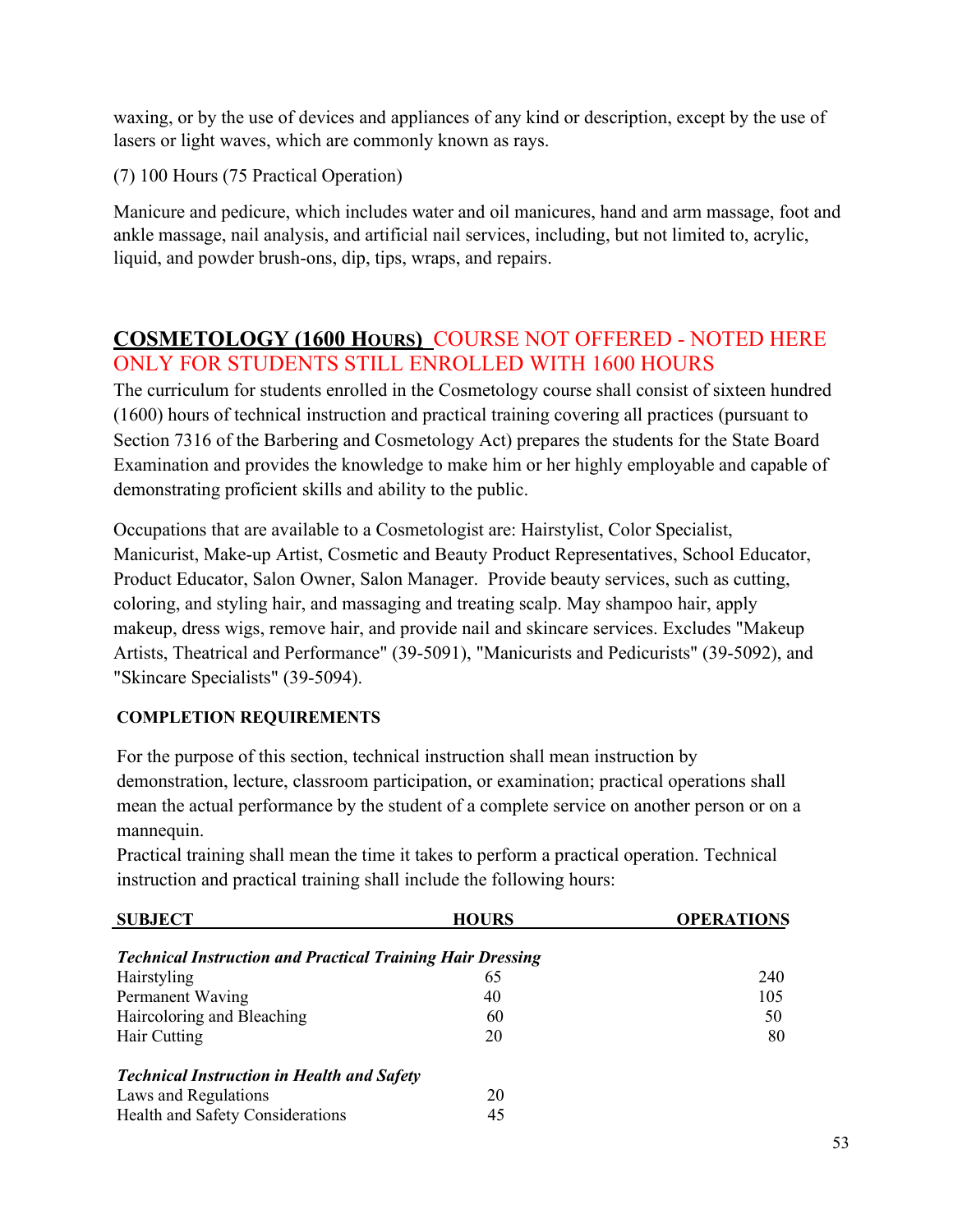| Disinfection and Sanitation                                                     | 20           |                   |
|---------------------------------------------------------------------------------|--------------|-------------------|
| Anatomy and Physiology                                                          | 15           |                   |
| <b>Technical Instruction and Practical Training - Esthetics</b>                 |              |                   |
| Manual, Electrical and Chemical Facials                                         | 25           | 40                |
| Eyebrow Beautification/Make-up                                                  | 25           | 30                |
| <b>SUBJECT</b>                                                                  | <b>HOURS</b> | <b>OPERATIONS</b> |
| <b>Technical Instruction and Practical Training Manicuring &amp; Pedicuring</b> |              |                   |
| Manicuring and Pedicuring                                                       | 10           | 25                |
| Artificial Nails and Wraps                                                      | 25           | 125 Nails         |

Total theory hours come to a minimum of 370 hours. The remaining hours are not specified and are to be used to complete operations within areas determined to be a need for the student, total 1600 hours.

School will provide training in the area of communication skills that includes professional ethics, salesmanship, decorum, record keeping, and client service record cards.

# **COSMETOLOGY – COURSE DESCRIPTION**

# **(1) 1100 Hours of Technical Instruction and Practical Training in Hair Dressing**

### **Hairstyling**

# **(65 Hours of Technical Instruction / 240 Practical Operation)**

The subject of Hairstyling shall include, but not limited to, the following techniques and procedures: Hair Analysis, shampooing, finger waving, pin curling, comb outs, straitening, waving, curling with hot combs and hot curling irons and blower styling

# **Permanent Waving & Chemical Straightening**

#### **(40 hours of Technical Instruction / 105 Practical Operations)**

The subject of permanent waving and Chemical Straightening shall include, but not limited to, the following techniques and procedure: Hair Analysis, acid and alkaline permanent waving, chemical waving, chemical straightening including the use of sodium hydroxide and other base solutions.

# **Hair Coloring and Bleaching**

# **(60 Hours of Technical and 50 Practical Operations)**

The subject of Hair coloring and bleaching shall include but not limited to, the following techniques and procedures (also including, the use of semi-permanent, demi-permanent and temporary colors): Hair Analysis, predisposition, and strand tests, safety precautions, formula mixing, tinting, bleaching high and low lights and the use of dye removers.

# **Hair cutting**

# **(20 Hours of Technical instruction and 80 Operations)**

The subject of haircutting shall include but not limited to the following techniques: Use of scissors, razor (shaper), electrical clipper/ trimmers and thinning (tapering) shears for wet and dry cutting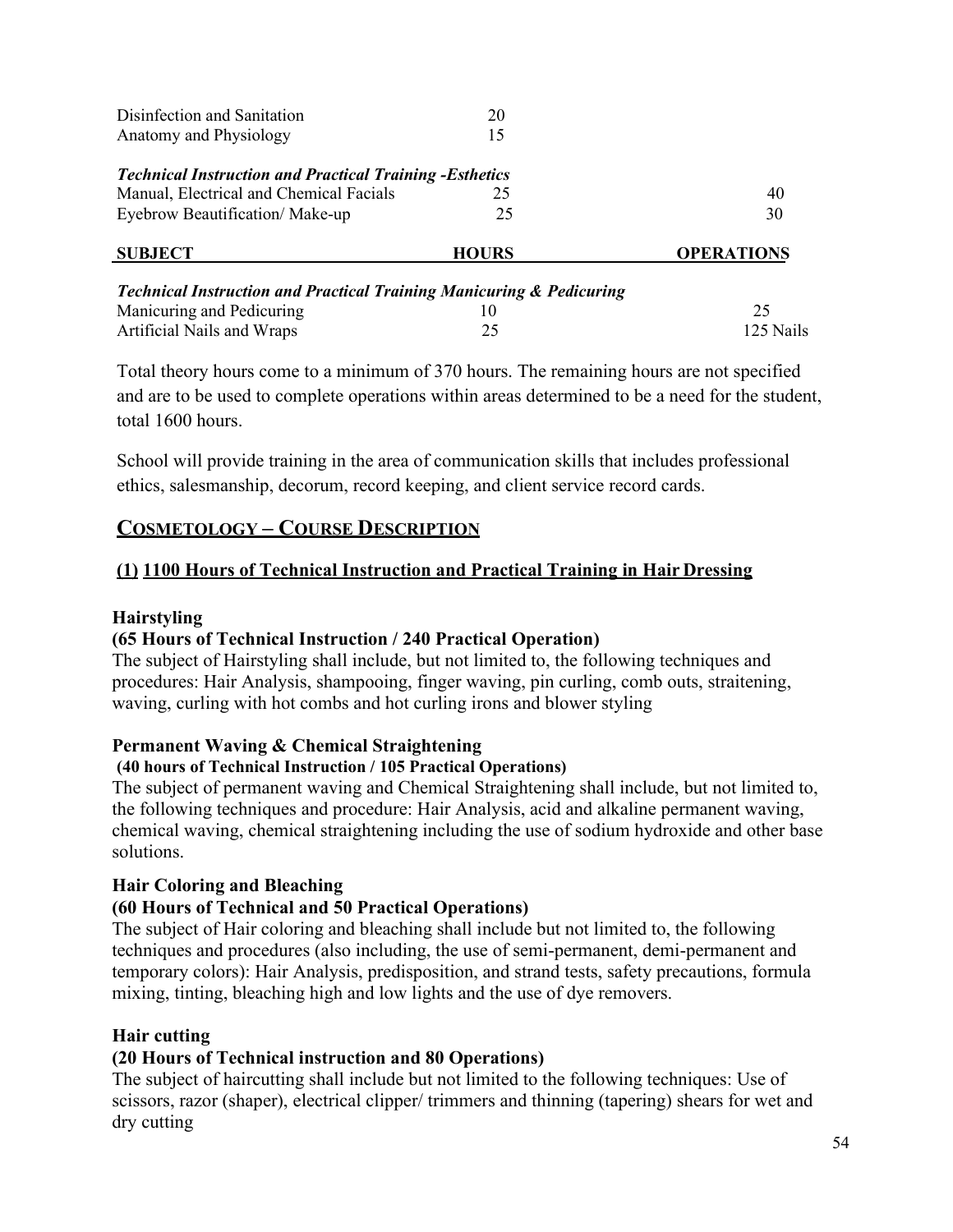# **(2) 200 Hours of Technical Instruction in Health and Safety**

### **Laws and Regulation**

### **(20 Hours of Technical Instruction)**

The subject of laws and regulations shall include, but not be limited to, the following issues: The Barbering and Cosmetology Act and the Board's Rules and Regulations.

# **Health and Safety Considerations (45 Hours of Technical Instruction)**

The subject of Health and Safety shall include but not limited to the following techniques and procedures: Cosmetology chemistry including the chemical composition and purpose of cosmetic, nail, hair and skin care preparations. Elementary chemical makeup, chemical skin peels ad chemical and physical changes of matter. Hazardous substances including training in chemicals and health in establishments, protection from hazardous chemical and preventing chemical injuries, ergonomics, theory of electricity in cosmetology, bacteriology, communicable diseases, including HIV/AIDS, Hepatitis B, and staph and Material Safety Data Sheets.

#### **Disinfection and Sanitation (20 Hours of Technical Instruction)**

The subject of Disinfection and Sanitation shall include, but not limited to, the following techniques and procedures: Procedures to protect the health and safety of the consumer as well as

the technician. Proper disinfection procedures. Disinfection shall be emphasized throughout the entire training period and must be performed before use of all instruments and equipment.

# **(3) 200 Hours of Technical Instruction and Practical Training in Esthetics**

#### **Manual, Electrical and Chemical Facials**

#### **(25 Hours of Technical Instruction and 40 Practical Operation)**

Shall include but is not limited to the following Techniques and procedures: Manual Facials include cleansing, scientific manipulations, packs, and masks. Electrical Facials include the use of electrical modalities, dermal lights and electrical apparatus for facials and skin care purposes: however, machines capable of producing an electrical current shall not be used to stimulate so as to contract, or for the purpose of contracting the muscles of the body or face. Chemical Facials include chemical skin peels, packs, masks and scrubs. Training shall emphasize that only the non-living, uppermost layers of facial skin, known as the epidermis, may be removed and only for the purpose of beautification. All practical operations must be performed in accordance with section 992 regarding skin peeling.

#### **Eyebrow Beautification & Make-up**

#### **(25 Hours of Technical Instruction and 30 Practical Operations)**

The subject of Eyebrow Beautification shall include, but is not limited to, the following issues: Eyebrow shaping and hair removal techniques, hair analysis, waxing, tweezing, manual or electrical depilatories.

The subject of Make-up shall include, but is not limited to the following issues: Skin analysis, basic and corrective application, application of false eyelashes, lash and brow tinting.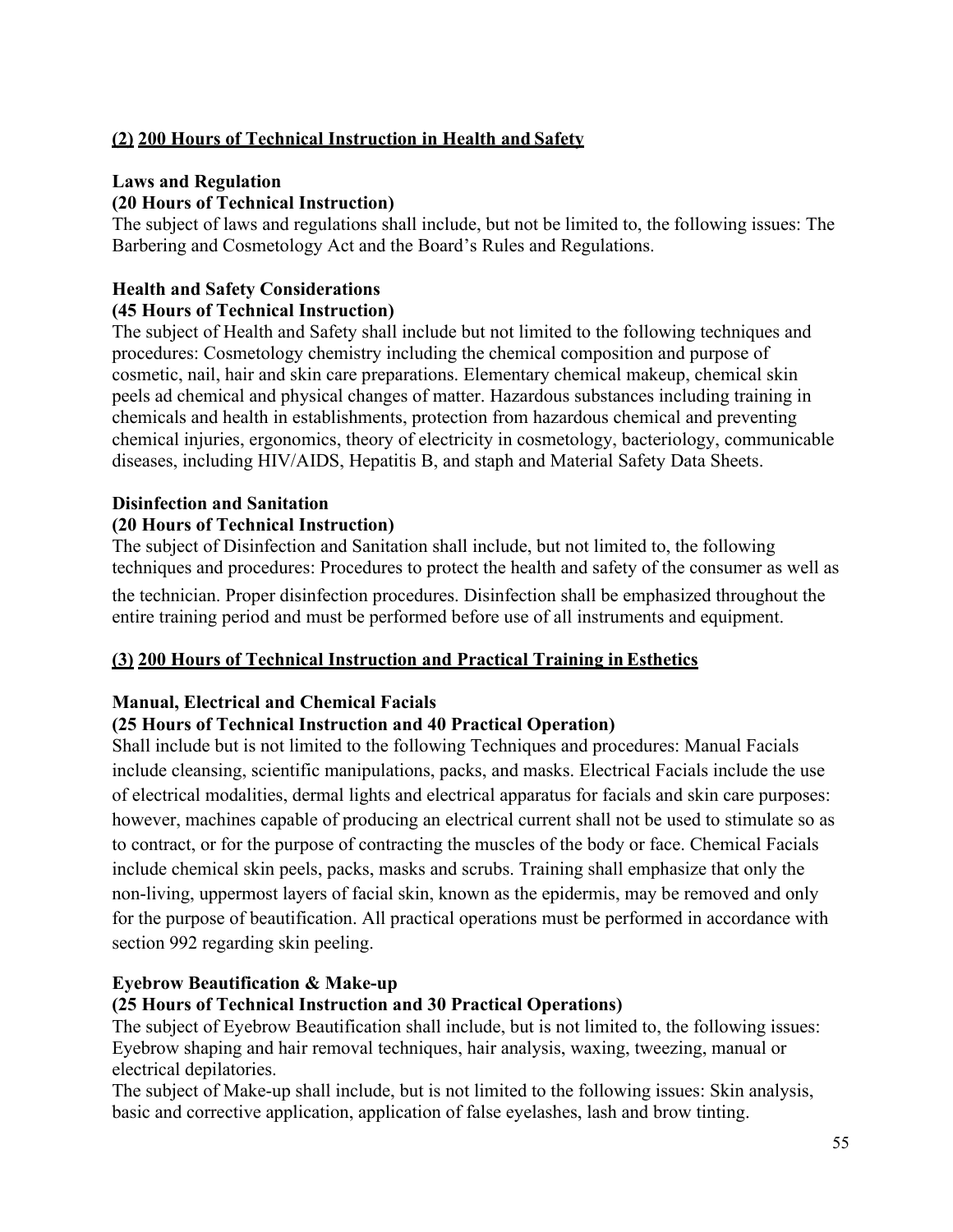# **(4) 100 Hours of Technical Instruction & Practical Training in Manicuring and Pedicuring**

### **Manicuring and Pedicuring**

### **(10 Hours of Technical Instruction and 25 Practical Operations)**

The subject of Manicures and Pedicures shall include, but is not limited to, the following techniques and procedures: Water and oil manicures including hand and arm massage, complete pedicure including foot and ankle massage.

#### **Artificial Nails and Wraps**

#### **(25 Hours of Technical Instruction and 120 nails Practical Operations)**

Application of artificial nails including liquid, gel, and powder brush-ons, nail tips, nail wraps and repairs and nail analysis.

# **SKIN CARE (600 HOURS)**

The curriculum for students enrolled in a skin care course shall consist of 600 clock hours of technical instruction and practical training covering all practices of an esthetician pursuant to Section 7316 of the Barbering and Cosmetology Act. Technical instructions shall mean instruction by demonstration, lecture, classroom participation and written examination.

Practical operations are actual performances by the student of complete services on other person or on a mannequin. These performances prepare the student for the State Board Examination and provide the knowledge to ensure that the student is employable and capable of demonstrating the skills and ability to work with the public.

Some of the potential occupations available: Medical Esthetician, Make- up Artist, Brand Representative, Beauty Adviser, Cosmetics Buyer, Beauty blogger, Beauty Educator, Spa/ Salon Esthetician, Salon/ Spa Manager. Provide skincare treatments to face and body to enhance an individual's appearance. Includes electrologists and laser hair removal specialists. 39-5094 Skincare Specialists

#### **Course Textbook / Material**

Pivot Point Fundamentals: Esthetics is part of a comprehensive education library designed to help you pass the licensure exam and become an industry-ready, professional esthetician. The curriculum focuses on transforming information into learning that deepens meaning and relevance for you to use in your professional life.

The unique Skin Assessment and Recommendation System is designed to simplify the skin analysis process and develop critical-thinking skills so you can adapt treatments for each client's unique skin care needs.

You'll explore 11 areas of study, containing 63 theory lessons and 49 workshops.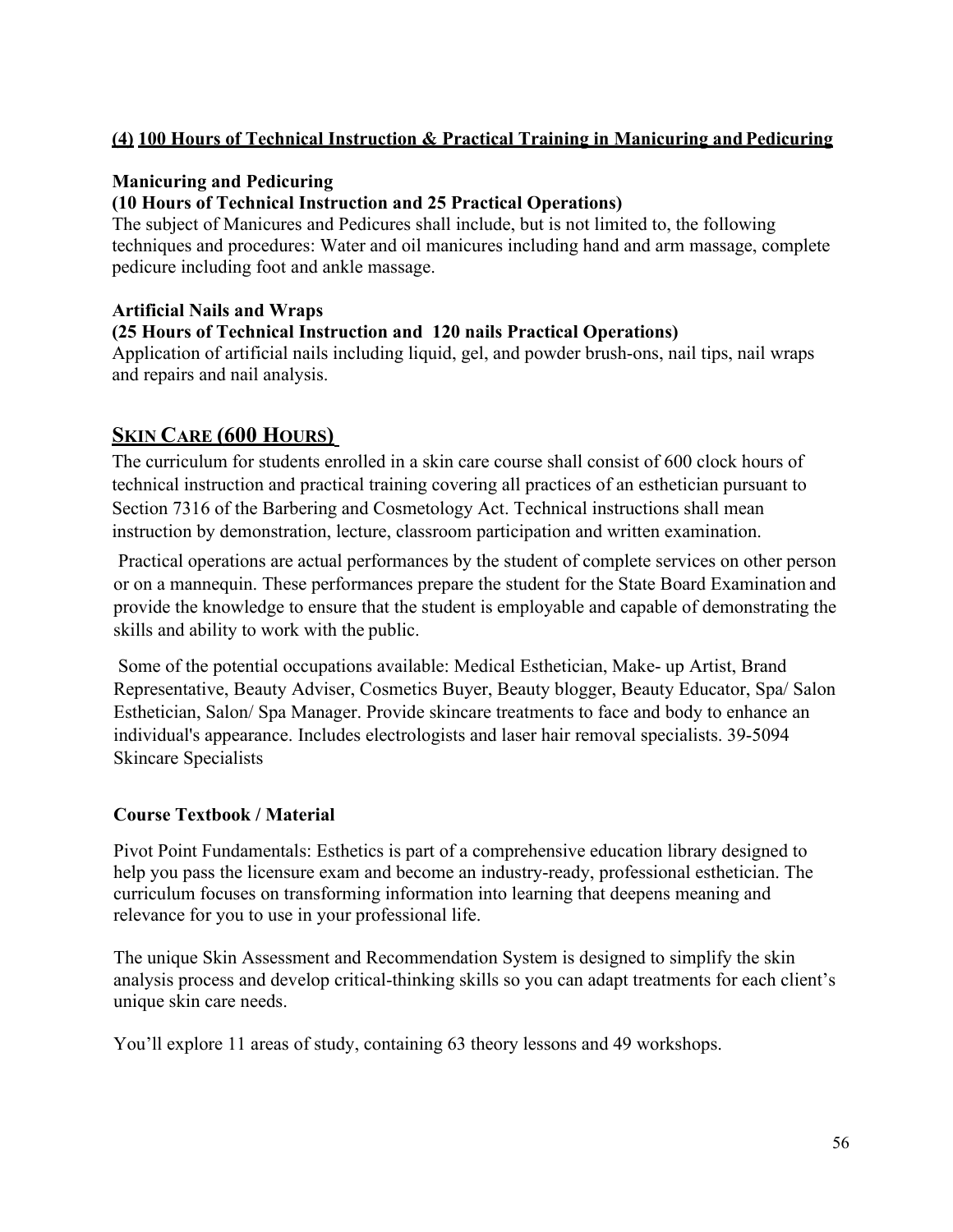### **Course Format**

Total Theory/ Technical Instruction hours come to a minimum of 205 hours. The remaining hours are not specified and are to be used to complete operations within areas determined to be a need for a student, total 600 hours.

The practice of Skin Care presents the following issues: Skin analysis, basic and corrective application, application of false eyelashes.

The school will provide training in the area of communication skills that includes professional ethics, salesmanship, decorum, record keeping, client services records, and basic tax information relating to booth renter, independent contractors, employees, and employers.

### **Course Outline**

A course in skin care course established by a school shall consist of not less than 600 hours of practical and technical instruction.

The curriculum for a skin care course shall, at a minimum, include technical and practical instruction in the following areas:

### **100 Hours Health and Safety**

Includes hazardous substances, chemical safety, safety data sheets, protection from hazardous chemicals, preventing chemical injuries, health and safety laws and regulations, and preventing communicable diseases.

#### **100 hours Disinfection and Sanitation ( 50 Operations)**

Includes disinfection procedures to protect the health and safety of consumers as well as the technician and proper disinfection procedures for equipment used in establishments.

# **350 hours Skin Care (180 Operations)**

Chemical and manual facials and massaging, stimulating, exfoliating, cleansing, or beautifying the face, scalp, neck, or body by the use of hands, esthetic devices, cosmetic products, antiseptics, lotions, tonics, or creams that do not result in the ablation or destruction of the live tissue.

# **50 hours Hair Removal, Lash and Brow Beautification ( 50 Operations)**

Includes tinting and perming eyelashes and brows and applying eyelashes to any person and includes removing superfluous hair from the body of any person by use of depilatories, tweezers, sugaring, nonprescription chemicals, or waxing, or by the use of devices and appliances of any kind or description, except by the use of lasers or light waves, which are commonly known as rays.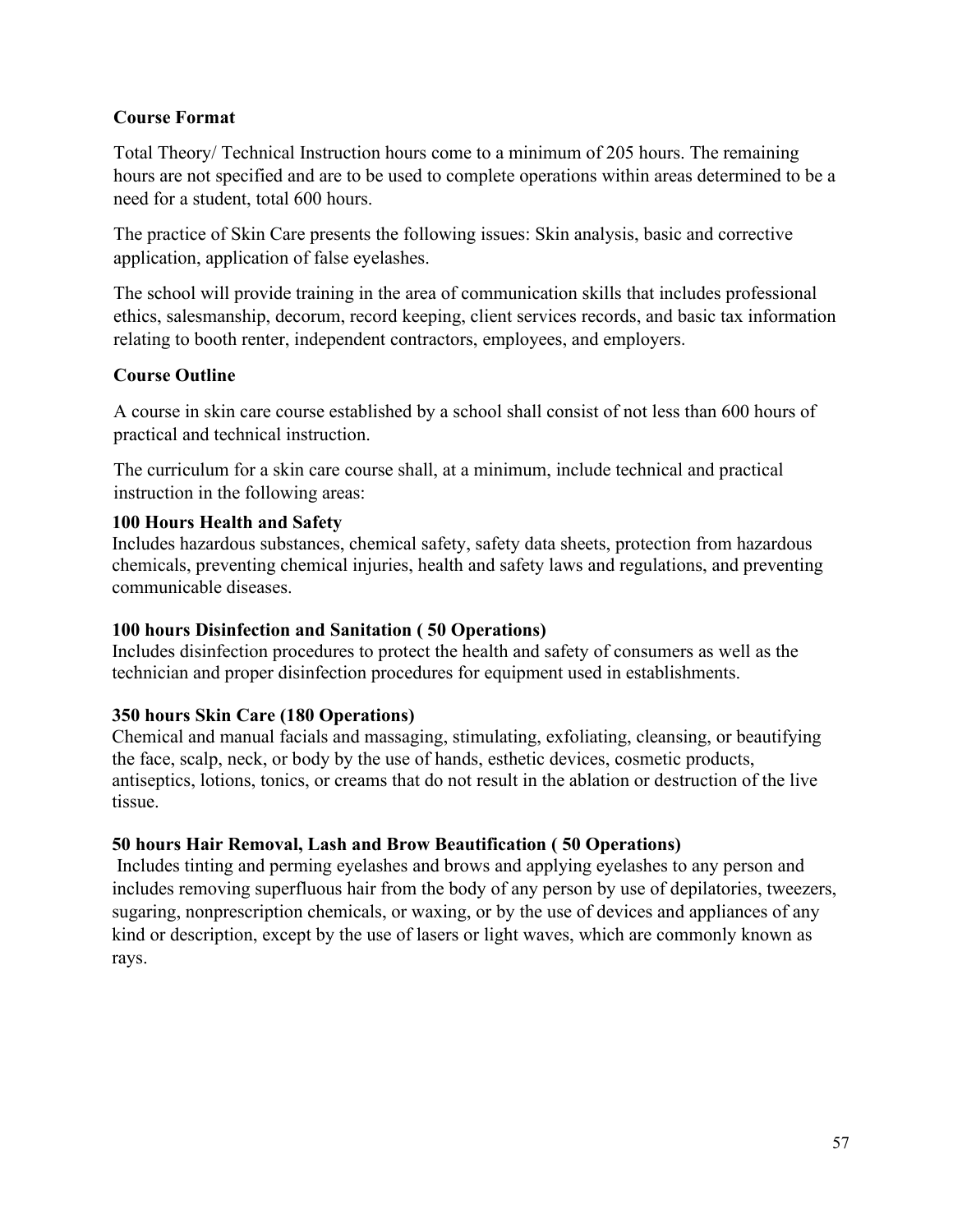# **NAIL CARE**

The curriculum for student enrolled in the nail care course shall consist of 400 clock hours of technical and practical training covering all practices of a manicurist pursuant to Section 7316 of the Barbering and Cosmetology Act. This course prepares the student for the State Board Examination and provides the knowledge to ensure that the student is employable and capable of demonstrating the skills and ability to work with the public.

Some of the potential occupations available: Manicurist, Pedicurist, Spa / Salon Owner, Spa / Salon Manager, Brand Representative, Nail Educator. Provide services such as Clean and shape customers' fingernails and toenails. May polish or decorate nails. 39-5092 Manicurists and Pedicurists

# **Course Textbook**

Pivot Point Salon Fundamental Nail Book Set SKU: SF03V2

Product research shows that summarizing chapter information up front sets the stage for meaningful learning. This practice frames the content and helps learners organize and manage information.

The opening pages of every Salon Fundamentals Nails chapter include:

STEP-BY-STEP TECHNICALS REAL-LIFE SCENARIOS KEY CONCEPTS LEARNING STRATEGY

# **Course Format**

For the purpose of this section, technical instruction shall mean instruction by demonstration, lecture, class participation or examination; practical operation shall mean the actual performance by the student of a complete service on another person or on a mannequin. Practical training shall mean the time it takes to perform practical operation.

Total theory hours come to a minimum of 125 hours. The remaining hours are not specified and are to be used to complete operations within areas determined to be a need for a student, total 400 hours. The school will provide training in the area of communication skills that includes professional ethics, salesmanship, decorum, record keeping, client services records, and basic tax information relating to booth renter, independent contractors, employees, and employers.

# **Technical Instruction and Practical Training in Nail Care**

The required subjects of instruction in Nail Care shall be completed with the minimum hours of technical instruction and practical operations for each subject matter as follows:

# **(1) 300 Hours of Technical Instruction and Practical Training in Nail Care**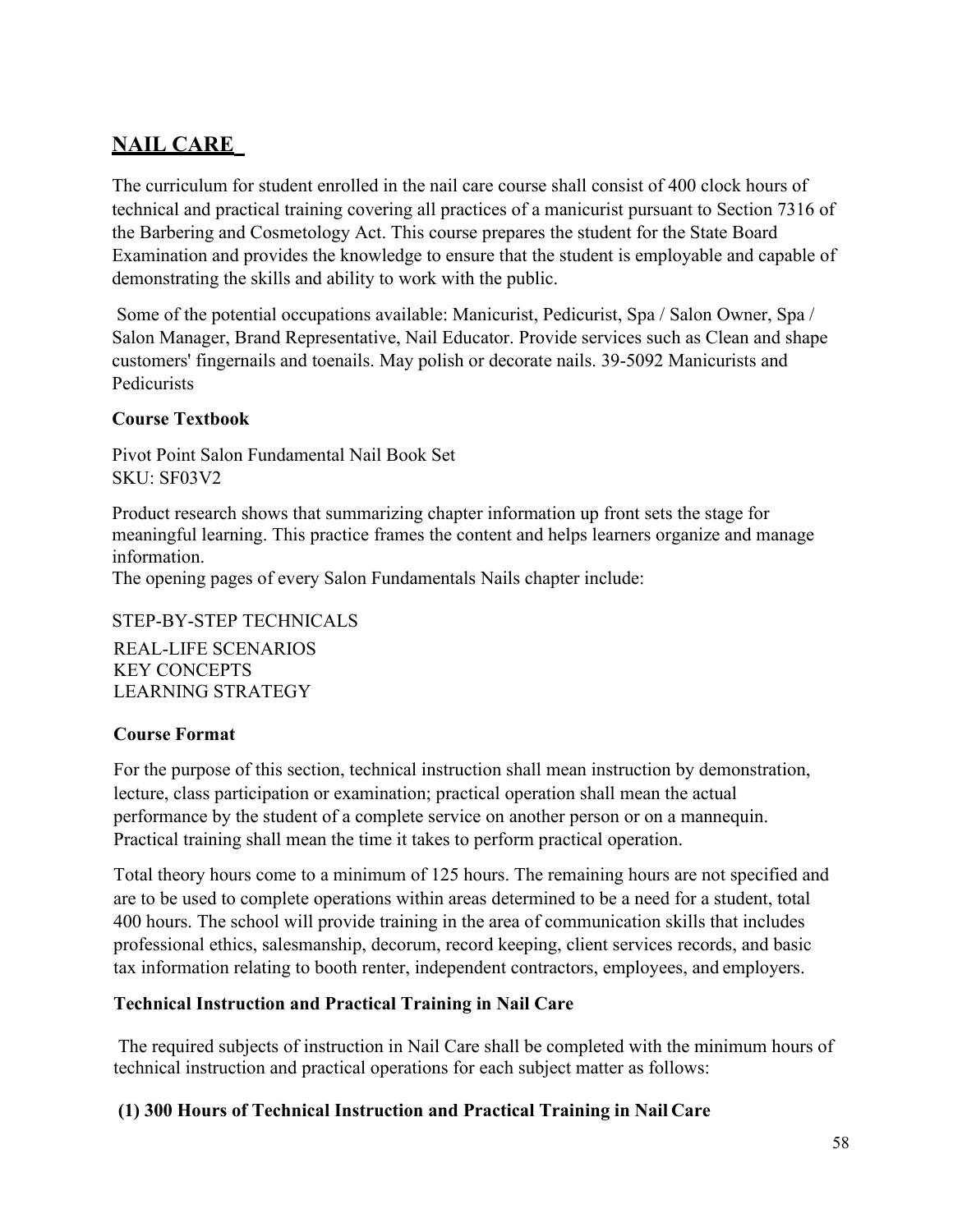Manicures and Pedicures

(60 Hours of Technical Instruction and 60 Practical Operations and 180 Nails)

The subject of Manicures and Pedicures shall include, but is not limited to , the following techniques and procedures: Water and oil manicures including hand and arm massage, complete pedicure including foot and ankle massage, application of artificial nails including liquid, gel, and powder brush-ons, nail tips, nail wraps and repairs and nail analysis.

# **(2) 100 Hours of Technical Instruction and Practical Training in Health and Safety**

Laws and Regulation

(10 hours of Technical Training)

The subject of laws and regulations shall include, but not be limited to, the following issues: The Barbering and Cosmetology Act and the Board's Rules and Regulations.

# Health and Safety Considerations

### (25 Hours of Technical Instruction)

The subject of Health and Safety shall include, but not limited to, the following techniques and procedures: Chemistry pertaining to the practices of a manicurist including the chemical composition and purpose of nail care preparations. Health and Safety/ Hazardous Substances, including training in chemicals and health in establishments, material safety data sheets, protection from hazardous chemicals and preventing chemical injuries, health and safety and agencies, ergonomics and communicable diseases, including HIV/AIDS and Hepatitis B.

### Disinfection and Sanitation

(20 Hours of Technical Instruction and 10 Practical Operations)

The subject of Disinfection and Sanitation shall include, but is not limited to, the following techniques and procedures: Procedures to protect the health and safety of consumer as well as the technician. The ten required minimum operations shall entail performing all necessary functions for disinfecting instruments and equipment as specified in Sections 979 and 980. Disinfection shall be emphasized throughout the entire training period and must be performed before use of all instruments and equipment, with special attention given to pedicure foot spa and basin disinfection procedures detailed in Sections 980.1, 980.2 and 980.3.

Anatomy, Physiology and Bacteriology

(10 hours of Technical Instruction)

The subjects of Anatomy and Physiology shall include, but not be limited to the following issues: Human Physiology, Bacteriology, nail analysis and condition

#### **Instructional Methods**

All of the following academic and learning methods are used in the programs/ courses offered at Princess Institute of Beauty:

- Discussion, Question & Answer
- Instructor Demonstrations
- Interactive Learning
- Cooperative Learning
- Problem Solving
- Student Salon Activities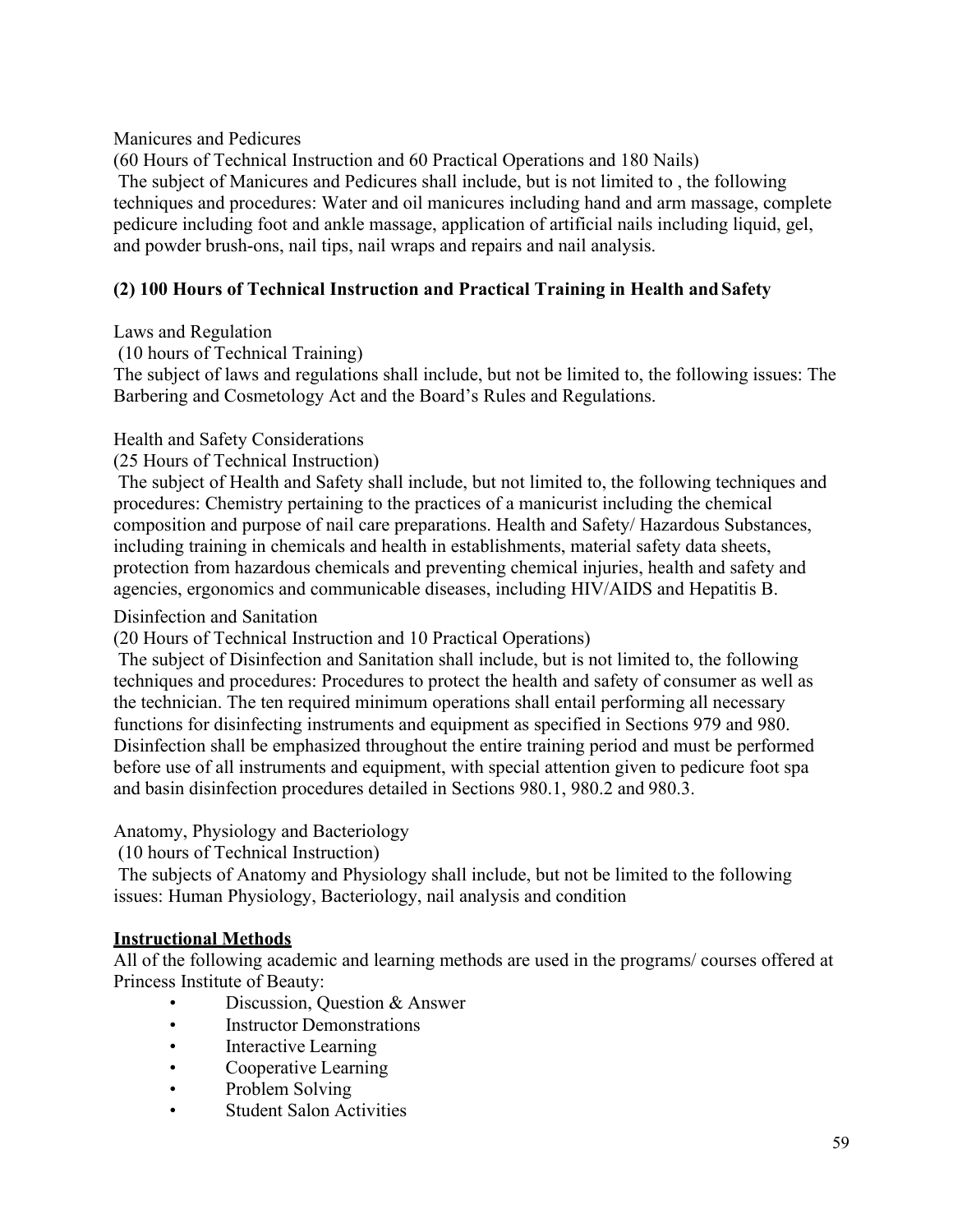• Classroom Presentations

Training aids and audiovisual materials that are used at Princess Institute of Beauty to support the instructional process:

- DVD/ Video
- $\Box$  Primary Color system is used to acquire desired colors in clinical demonstrations
- $\Box$  Instructions are geared to teach manufacturer directions for specific product.

# **CALIFORNIA STATE BOARD OF COSMETOLOGY LICENSE INFORMATION**

In order to obtain a cosmetology license in California from the California State Board of Barbering and Cosmetology in Cosmetology, Esthetician and Manicurist, students must complete the California State Board of Cosmetology requirements listed below.

Board of Barbering and Cosmetology License Requirements:

- COSMETOLOGY: 1600 hours
- COSMETOLOGY: 1000 hours
- SKIN CARE : 600 hours
- NAIL CARE: 400 hours

**Qualifications to take the Board of Barbering and Cosmetology (Board) exams:** 

- **Be at least 17 years of age.**
- **Has completed the 10th grade in a public school or its equivalency**
- **Has committed no acts or crimes constituting grounds for denial of licensure under Section 480 of the Business and Professions Code.**
- **Has completed the following hours in a Board approved school or has completed a 3200 hour apprentice program in California**

**CALIFORNIA STATE BOARD OF BARBERING AND COSMETOLOGY P.O. BOX 944226 SACRAMENTO, CA 94244-2260 (PHONE) 1-800-952-5210 (FAX)916-575-7281**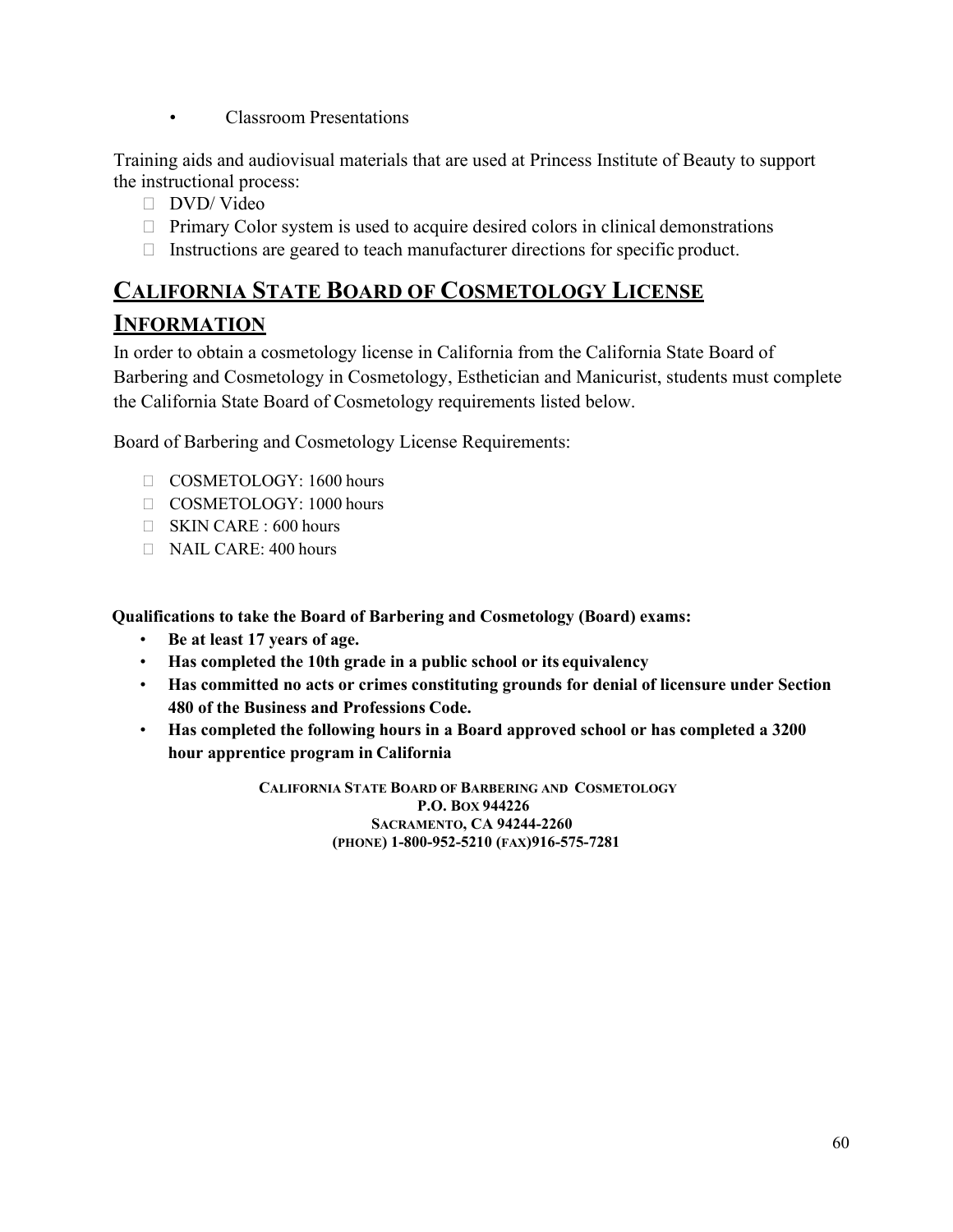# **CALENDAR**

We observe the following holidays: New Years Day, Good Friday, Independence Day, Thanksgiving and Christmas Day. If the school is unexpectedly closed due to extenuating circumstances, a sign will be posted on the front door. Students are to return to school the next scheduled day unless otherwise instructed

The school observes the following holidays:

- **Spring Break- Friday & Saturday (Apr 15-16,2022)**
- **Thanksgiving (Nov 24-26,2022)**
- **Winter Break (Dec 20,2022- Jan 2,2023)**

# **Class Start Dates**:

Cosmetology 5/24/2022, 6/21/2022,10/18/2022 Skin Care 8/30/2022 , 11/8/2022 Nail Care 6/14/2022, 9/27/2022 \*\* Class start dates subject to change

# **Theory & Lab Classroom Schedule**

This is a schedule of the general manner in which students spend their time in school. The institution is open for Cosmetology, Nail Care, and Skin Care program student attendance for six (6) hours per day, Tuesday through Saturday from 9:00 to 4:00 p.m. as illustrated above. Full time students are contracted for 30 clock hours per week in order to complete the program in accordance with the Institution's Satisfactory Attendance Policy. All students are required to attend theory class, Tuesday – Friday at their scheduled time. Student have the option to utilize Study Hall on Saturday. Study Hall is for students who need additional time to complete homework assignment and theory assignments. There is no theory class on Saturday, the theory classroom is used for Study Hall. If a student is not in Study Hall, the student will be working on their required taskings/ operations.

All programs are clock-hour based; therefore, students complete their course of study at different intervals, depending upon their individual attendance. Cosmetology students complete the 1000 clock hour course in 34 weeks. Cosmetology students complete the 1,600 clock-hour courses in a minimum of 53 weeks. Nail care students complete the 400 clock-hour program in 13 weeks, and the Skin Care 600 clock-hour program in a minimum of 20 weeks.

# **DISCLOSURE STATEMENTS**

 $\checkmark$  While the Princess Institute of Beauty cannot guarantee employment for graduates, assistance in finding employment is provided by posting area job openings on a bulletin board for students to review. Upon graduation, student's name is recorded, and the process of follow-up begins. When students take the State Board examination, it is recorded as a pass or fail. Graduates are encouraged to maintain contact with the school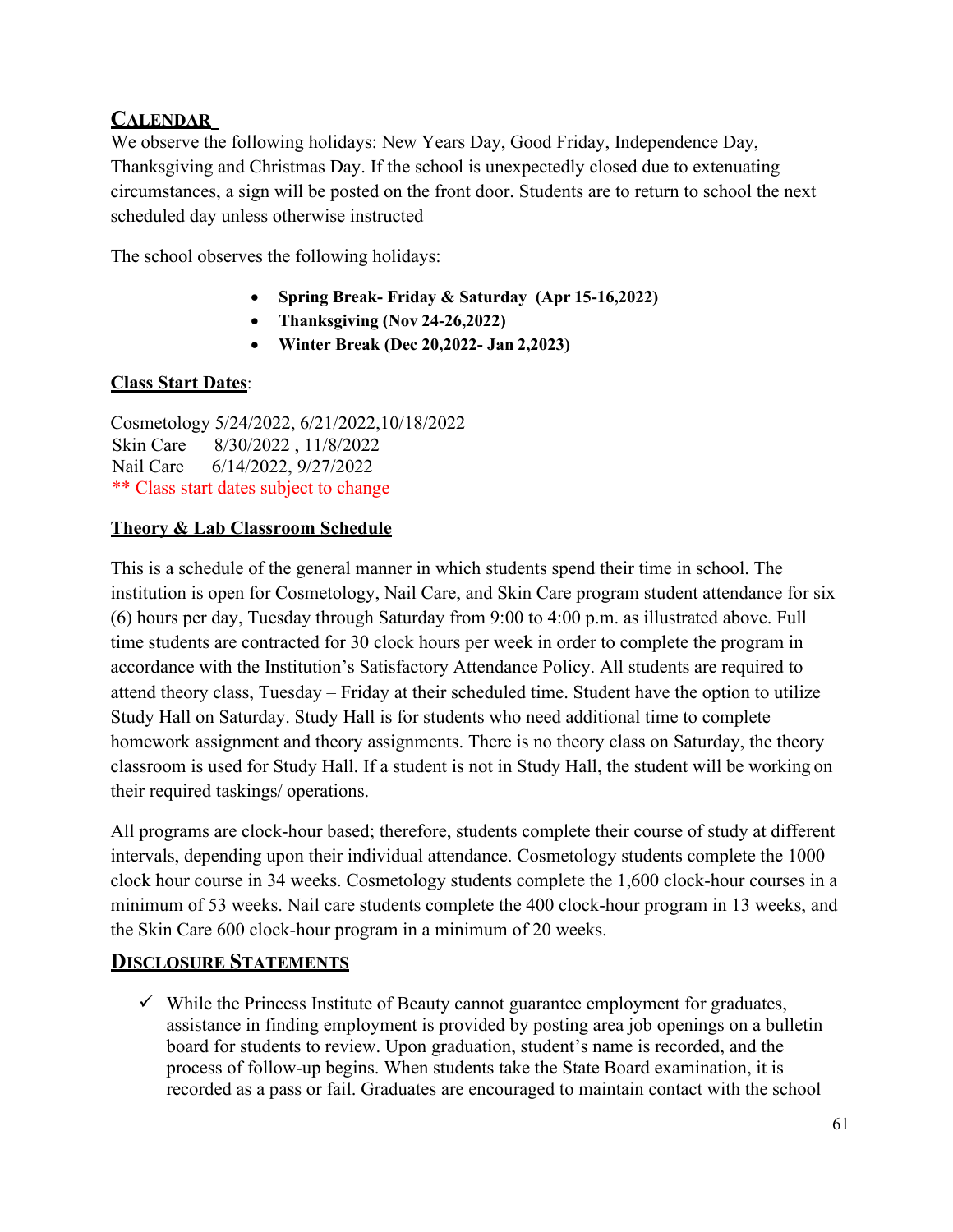and follow-up with the school on current employment of employment needs

- $\checkmark$  Any questions a student may have regarding this catalog that have not been satisfactorily answered by the institution may be directed to the Bureau for Private Postsecondary Education at 1747 Market Blvd Ste 225 Sacramento, CA 95834. P.O. Box 980818 West Sacramento, CA 95798-0818[. www.bppe.ca.gov P](http://www.bppe.ca.gov/)hone: (916) 431-6959 or (888) 370-7589 Fax: (916) 263-1897 or (916) 574-8900
- $\checkmark$  As a prospective student, you are encouraged to review this catalog prior to signing an enrollment agreement. You are also encouraged to review the pre-enrollment package, which must be provided to you prior to signing an enrollment agreement.
- $\checkmark$  A student or any member of the public may file a complaint about this institution with the Bureau for Private Postsecondary Education by calling (888-370-7589) or by completing a complaint form, which can be obtained on the Bureau's Internet Web site [\(www.bppe.ca.gov\)](http://www.bppe.ca.gov/).
- $\checkmark$  Princess Institute of Beauty does not have a pending petition in bankruptcy, and is not operating as a debtor in possession, has not filed a petition within the preceding five years, or has not had a petition in bankruptcy filed against it within the preceding five years that resulted in reorganization under Chapter 11 of the United States Bankruptcy Code (11 U.S.C. Sec. 1101 et seq.).
- $\checkmark$  Princess Institute of Beauty students are required to speak English when an instructional setting necessitates the use of English for educational or communication purposes. Princess Institute of Beauty does not offer English as a Second Language. All Instruction is conducted in English.
- $\checkmark$  In the unlikely event that an applicant whose primary language is English evidences a marginal ability to speak, write or comprehend the language, that student will be referred to and must obtain a passing score on any Test of English as a Foreign Language (TOEFL) examination. Documentation must be presented to the admissions officer demonstrating that the referred applicant has documentation of a passing score. Such documentation will be retained in the student file.
- $\checkmark$  The same basic process as that explained immediately above will be required for any student whose primary language is Spanish, except that any such applicant will be referred to any generally recognized Spanish language proficiency testing service such as Foreign Language International or any other proficiency test that may be officially recognized by a national government or postsecondary education agency.
- $\checkmark$  This institution is not approved by the U.S. Immigration and Customs Enforcement (ICE) to participate in the Student and Exchange Visitor Program (SEVP) and is not authorized to issue I-20 visa.
- $\checkmark$  This institution cannot accept applications from students from abroad who are on an F-1 or M-1 visa. This institution does not offer any visa services and will not vouch for a student status.
- Princess Institute of Beauty does not recognize acquired life experience and prior experiential learning as a consideration for enrollment or granting credit towards any of its degree or certificate programs.
- $\checkmark$  If a student obtains a loan to pay for an educational program, the student will have the responsibility of repay the full amount of the loan plus interest, less the amount of any refund. If the student has received federal student financial aid funds, the student is entitled to a refund of the money's not paid from federal student financial aid program funds.